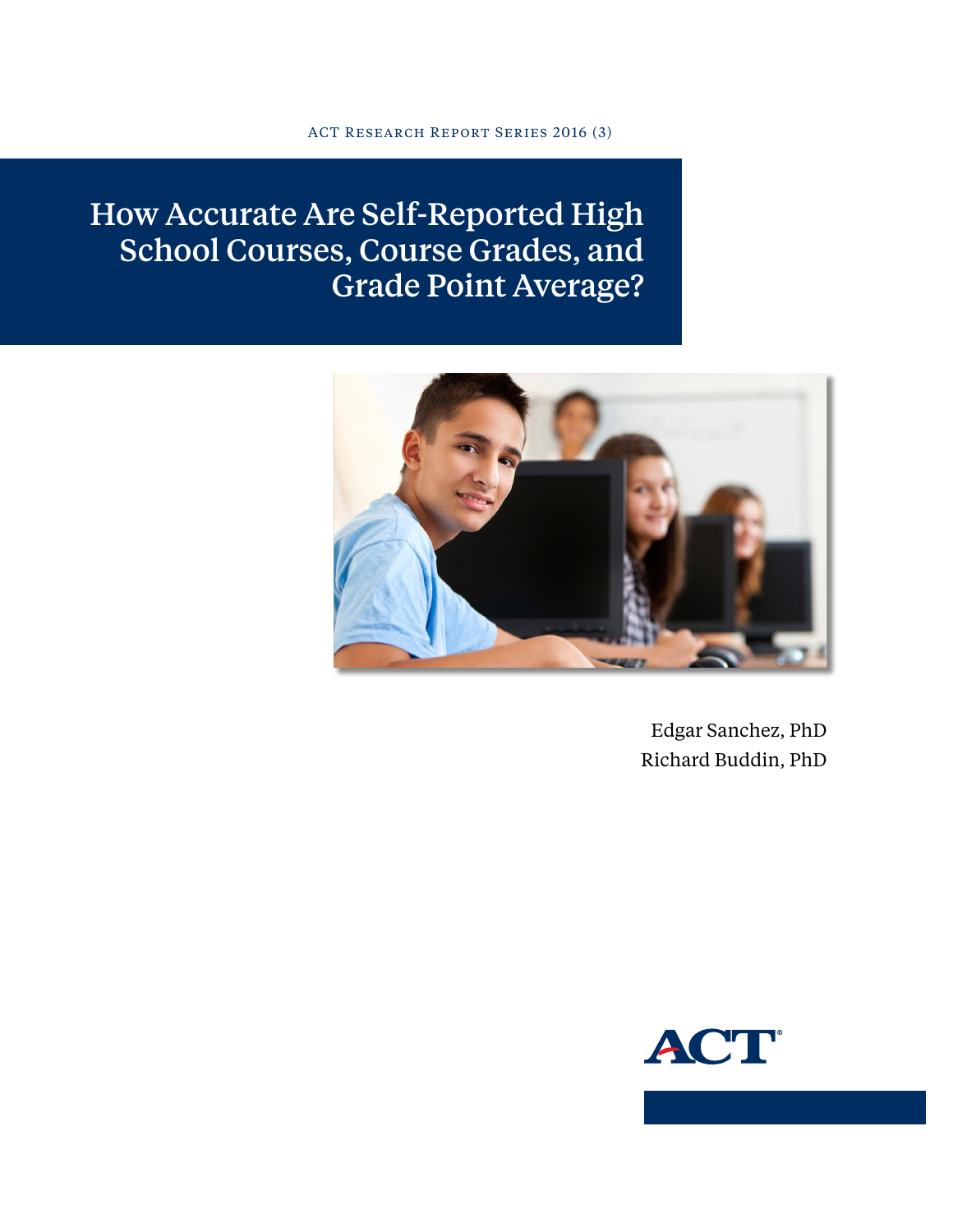Edgar Sanchez, a research scientist in the Statistical and Applied Research Department at ACT, works on predictive modeling of student educational outcomes such as enrollment, persistence, and graduation.

Richard Buddin is a principal research economist at ACT. His research focuses on statistical evaluations of education and workforce programs.

#### Acknowledgments

The authors are grateful to Kurt Burkum, Michelle Croft, Ty Cruce, Joann Moore, Richard Sawyer, and James Sconing for comments on an earlier draft.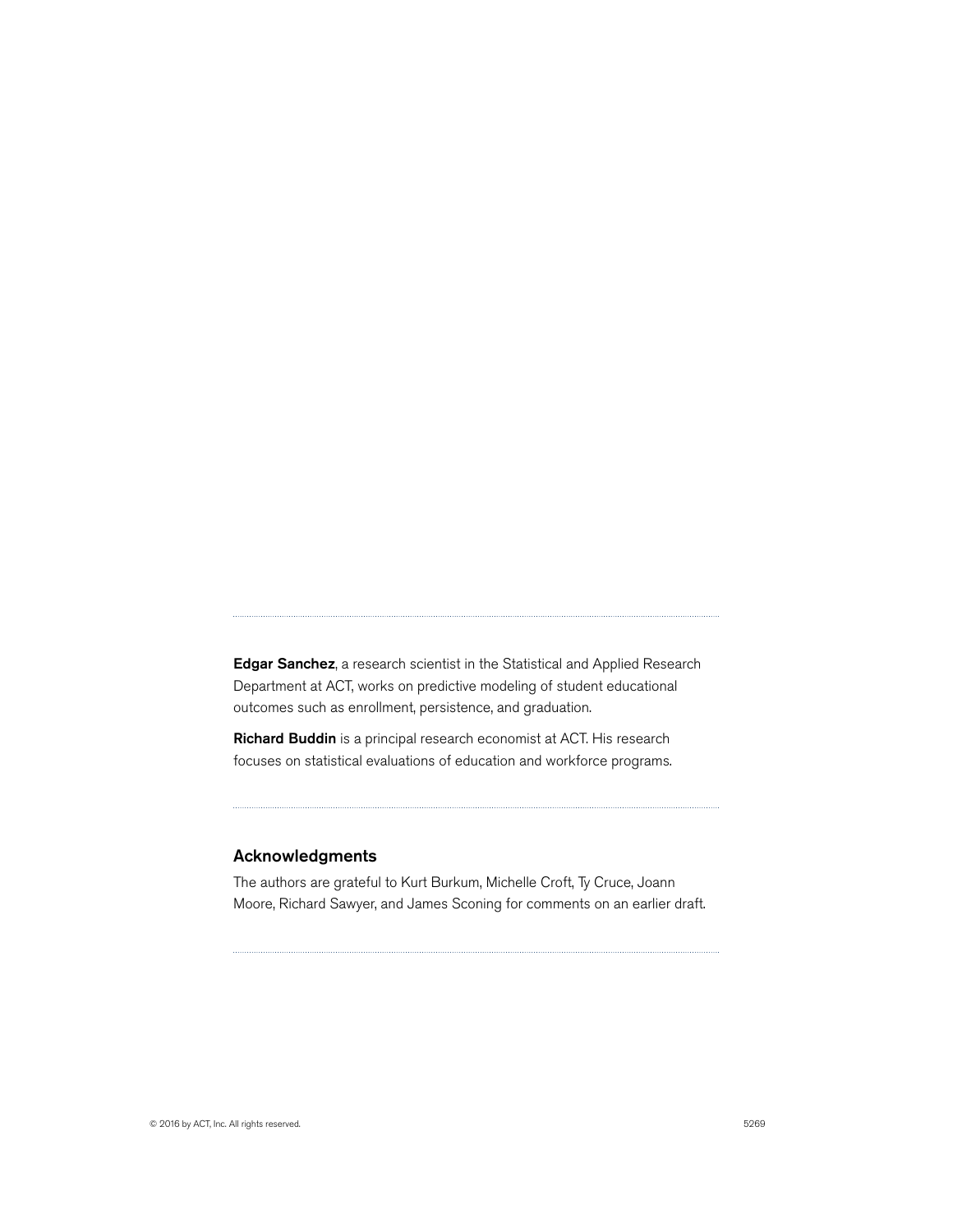# **Contents**

| How Accurately Do Students Self-Report High School Courses and Grade Information? . 18 |
|----------------------------------------------------------------------------------------|
| Does Accuracy Differ by Student Gender, Race/Ethnicity, or Family Income Level? 19     |
|                                                                                        |
|                                                                                        |
|                                                                                        |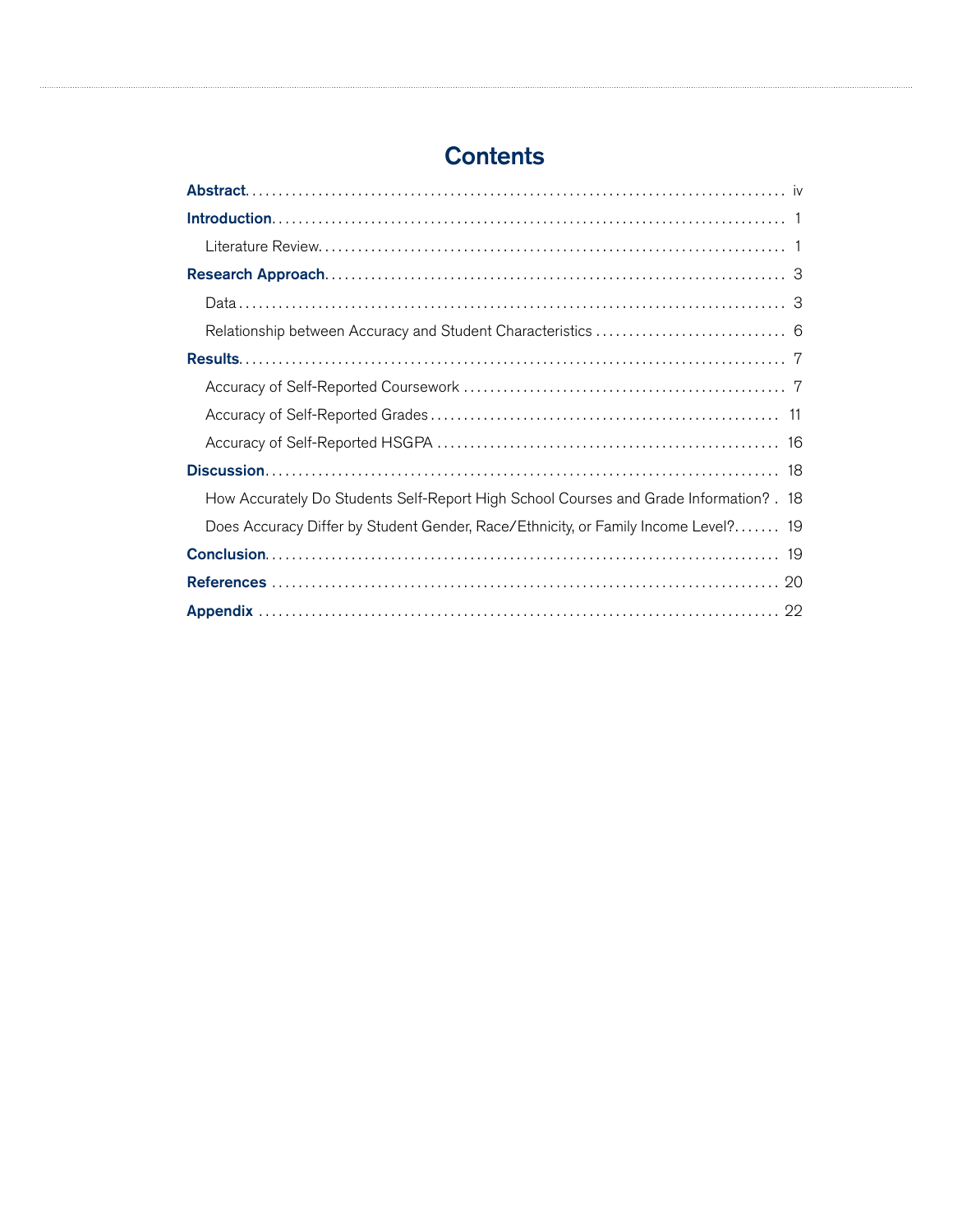# Abstract

<span id="page-3-0"></span>Education researchers and college admissions officials often rely on self-reported coursework and grade information provided by high school students. This study compares the self-reported course and grade information of ACT®-tested students in a midwestern state with data from their high school transcripts. The evidence shows that for the most part, students' self-reported information accurately represents their high school experience. About 94% of students accurately reported taking particular courses. The correlation between self-reported and transcript course grades was 0.66, with 96% of self-reported grades within a single letter grade of the transcript grade. High school grade point average (HSGPA) computed from self-reported course grades was highly correlated with transcript grade point average (*r*=0.83). The accuracy of coursework and grades differed little by gender, race/ethnicity, and low-income status. The results indicate that self-reported coursework and grade are reasonably accurate measures for use in education research and for preliminary screening of students by college admissions officials.

Keywords: self-reported student data, high school grades, high school coursework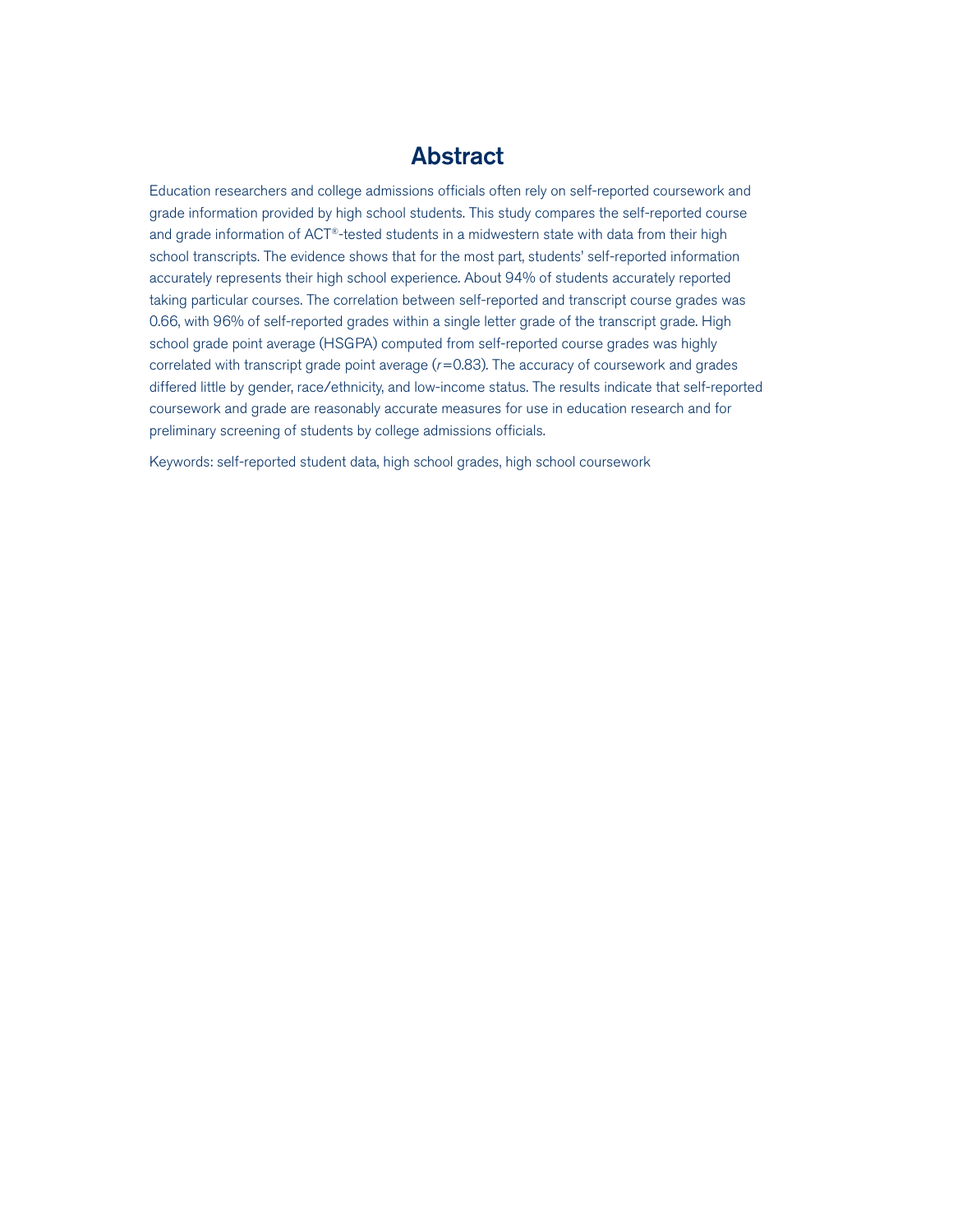# Introduction

<span id="page-4-0"></span>Education researchers often study the relationship between high school coursework, grades, and admissions test scores on college enrollment and persistence, grade point average (GPA), and ontime degree completion (Adelman, 2006; Schmitt et al., 2009; Radunzel & Noble, 2012; Sanchez, 2013; Mattern, Patterson, & Wyatt. 2013). However, researchers often do not have access to high school transcript data; instead, they must rely on student self-reported course and grade information. One of the assumptions of their research is that the self-reported information adequately reflects student background and high school preparation.

College recruiters and postsecondary administrators also use student self-reported information to identify and encourage potential applicants with suitable preparation to apply to their institutions (Gonyea, 2005).<sup>1</sup> Ultimately, colleges obtain high school transcripts for making admission decisions, but self-reported information provides an efficient preliminary way to identify students adequately prepared for college. Moreover, course titles vary considerably from district to district, so postsecondary administrators may have difficulty assessing and categorizing high school coursework. A concise and comprehensive list of important courses may help postsecondary administrators efficiently identify qualified applicants.

This study examines two questions related to the accuracy of students' self-reported information:

- How accurately do students report their coursework and grades?
- Does accuracy vary by gender, race/ethnicity, family income, or ACT test score?

The remainder of the report is divided into four sections. The next section, the literature review, reviews previous research on the accuracy of high school students' self-reports of coursework and grades. This is followed by a section that describes our data and statistical approach. The results for courses taken, grades in individual courses, and overall high school GPA (HSGPA) are then presented. Finally, the results are discussed and conclusions are offered.

### Literature Review

Valiga (1987) examined the accuracy of self-reported course taking and grades for about 1,000 students from twenty-six Kentucky and Illinois high schools that registered to take the ACT in April or June of 1983. In that study, the correlations between self-reported and transcript grades ranged from 0.75 for Computer Science to 0.92 for English 11 with a median correlation of 0.86. Overall, about 80% of students accurately reported their grades.

Sawyer, Laing, and Houston (1988) assessed the accuracy of self-reported coursework and grades using data from about 1,000 ACT-tested students in the 1985–1986 academic year from fifty-three high schools. Across thirty courses, they found that the rate of accurately reporting coursework taken ranged from 65% for American Government to 97% for English 9 and 10. The median

<sup>1</sup> Many large universities rely on student applicants to self-report their high school courses and grades (Postal, 2014; Wurth, 2013). Colleges may rely on the self-reported information for admission decisions and require students to submit official transcripts prior to enrollment. Admission decisions may be revoked if students are inaccurate in their self-reported information (Gordon, 2009).

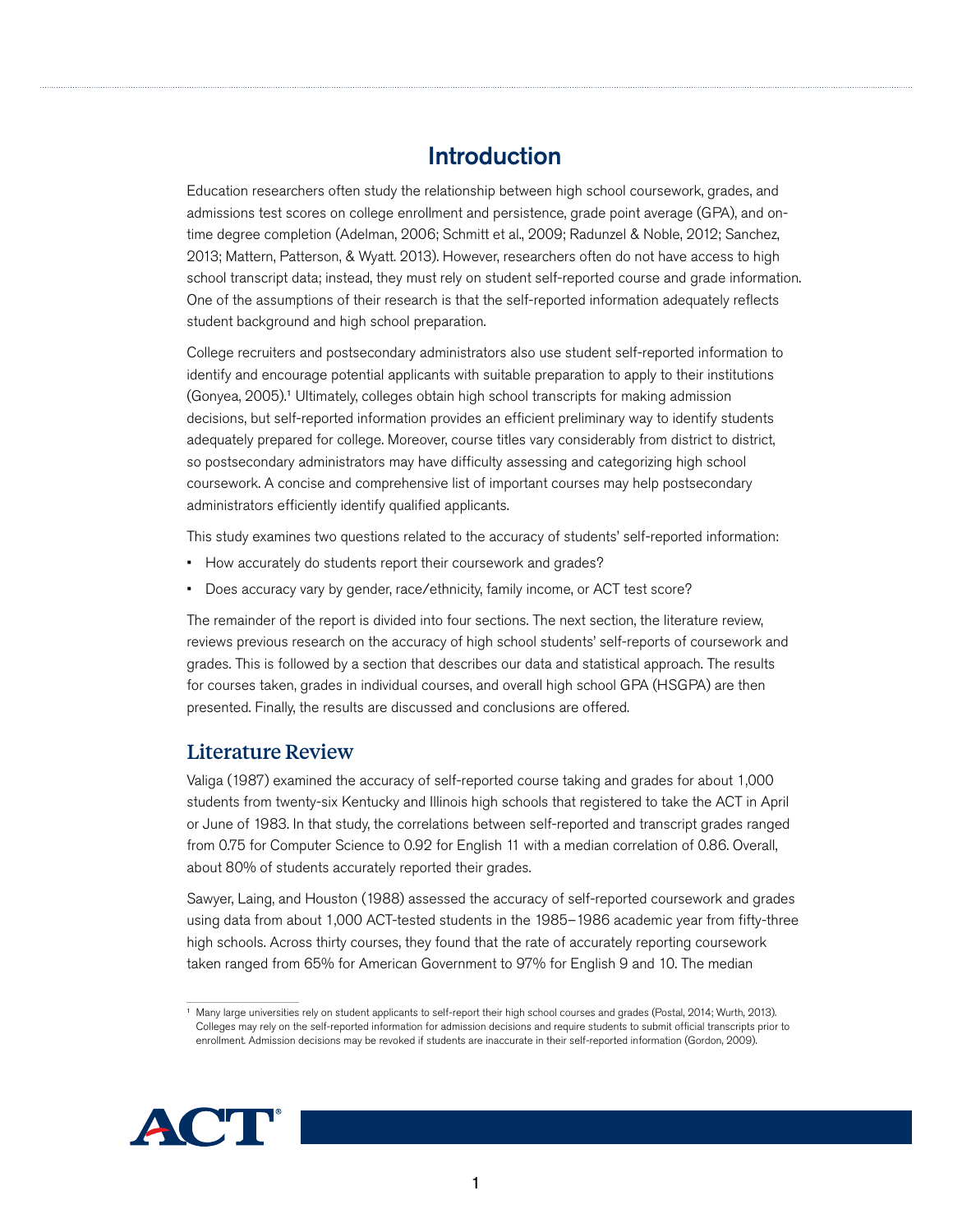accuracy rate across subjects was 87%. They also found that about 97% of students reported course grades that were within one letter grade of their transcript grades (e.g., A and B). Moreover, the correlations between self-reported and transcript reported grades ranged from 0.53 for Drama to 0.89 for Trigonometry with a median correlation of 0.80. The authors showed that these findings mostly held across race/ethnicity, gender, and ACT Composite score. The exceptions to this trend included somewhat greater accuracy of self-reported grades for females and for students with high ACT Composite scores.

Schiel and Noble (1991) also investigated this topic by looking at almost 2,000 students from fifty-five high schools. This study used student data taken from the 1990 October and November administrations of the P-ACT+ in a southern state.<sup>2</sup> The percentage of students accurately reporting having taken a course varied between 83% for General Mathematics and 100% for courses such as other mathematics, Astronomy, German, and other languages with a median percentage across courses of 96%. These percentages tended to be consistent across gender, minority, and P-ACT+ score ranges.<sup>3</sup> The correlations between transcript and self-reported grades ranged from 0.58 for Art to 0.85 for Spanish with a median correlation of 0.64. The percentage of students that accurately reported their high school grades ranged from 51% for General Mathematics to 83% for music. The percentage of students who reported their HSGPA within one letter grade of their transcript grades ranged from 89% for General Mathematics to 98% for Chemistry. While the correlations for males and females were similar across courses, they found that the self-reported grades of African American students were less accurate than those of White students across the P-ACT+ scale, with accuracy increasing as achievement increased.

Kuncel, Credé, & Thomas (2005) conducted a meta-analysis of thirty-seven studies that examined self-reported HSGPA, class rank, and test scores. They found that the correlations between selfreported and transcript HSGPA in English, mathematics, science, and social studies ranged from 0.80 to 0.85. They also found that the correlation between overall self-reported and actual HSGPA was 0.82. This study found that about 82% of students tended to accurately report their overall HSGPA, while about 12% and 4% over- and under-reported their overall HSGPA respectively.<sup>4</sup> While the accuracy of self-reported grades was similar for males and females, White students were found to be more accurate than nonwhite students. In addition, they found that lower-achieving students self-reported HSGPA less accurately than did students with a higher HSGPA.

Shaw and Mattern (2009) compared self-reported HSGPA at the time of SAT registration in high school for over 40,000 students with high school transcript data obtained from thirty-two colleges. They found that the average difference between students' self-reported and school-reported HSGPA was small (-0.04).<sup>5</sup> They also found a high correlation between the two HSGPA measures (*r*=0.73). This study found that 52% of students accurately reported their HSGPA, and an additional 37% of students self-reported their grades within one letter grade of their school-reported grades.<sup>6</sup> These percentages were fairly consistent across gender, race/ethnicity, parental education, parental

<sup>2</sup> The P-ACT+ was the early form of the ACT Plan® test.

<sup>&</sup>lt;sup>3</sup> This study only compared the difference between African American and White students due to low numbers of other race/ethnicities.

<sup>4</sup> These percentages, which do not sum to 100%, are based on different studies included in the meta-analysis.

<sup>5</sup> Most studies have relied on a five-point letter grade system (e.g., A, B, C, D, F), but the data in the Shaw and Mattern (2009) study included data from a twelve-point grade system with plus and minus grades (e.g., A-, B+). Our data only includes five-point letter grades.

<sup>&</sup>lt;sup>6</sup> The exact match reported in this study was lower than that reported in other studies. One plausible explanation for this is the number of categories of HSGPA in this study. This study examined eleven grade categories (A, A-, B+, B, B-, C+, C, C-, D+, D, and E or F). This gradation of HSGPA makes it more difficult to have an exact match.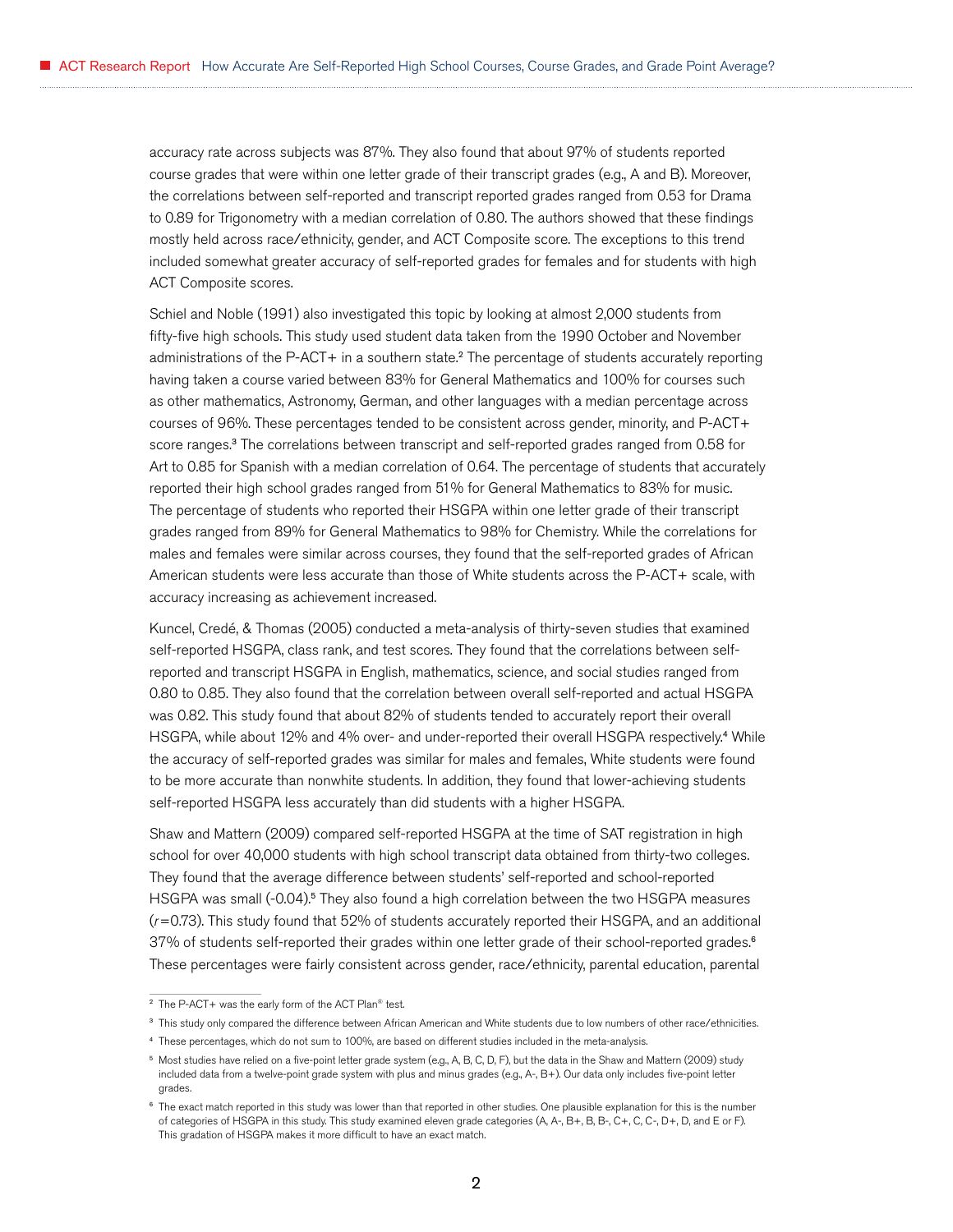<span id="page-6-0"></span>income, and SAT score. They found higher correlations between self-reported and school-reported HSGPA for White versus African American students, for high- versus low-income students, and for students with high versus low SAT test scores. They further found that students were more accurate in their self-reported grades at the upper end of the HSGPA scale.

ACT (2013) investigated the accuracy of self-reported HSGPA for almost 2,000 ACT-tested high school students in eleven school districts from the graduating classes of 2010 and 2011. That study found that 83% of students accurately reported their HSGPA within 0.50 units, and 58% accurately reported their HSGPA within 0.25 units. Furthermore, this study found that the correlation between the HSGPA reported by the student's high school and the student's self-reported HSGPA was 0.84.<sup>7</sup> It also found that overall, students tended to over-report their HSGPA by 0.07 points. Additionally, this study found that lower-achieving students tended to over-report their HSGPA to a greater extent than did higher-achieving students.

These studies consistently show high correlations between self-reported and transcript data. However, some of the studies are over twenty years old and included small numbers of students. More recent studies have focused on HSGPA but have not examined the accuracy of self-reported coursework. This study updates the prior research on course taking and grade accuracy, while providing further information on HSGPA accuracy.

# Research Approach

#### Data

This study relies on ACT test records and high school transcript data for over 15,000 students from 286 high schools in a midwestern state that were in the 2009 high school graduation class.<sup>8</sup> The ACT test record data included the Course/Grade Information Section (CGIS), which requests self-reported course enrollment and grade information for thirty high school courses in English, mathematics, science, social studies, foreign languages, and the arts. The transcript data provided by the state's department of education included details for a total of 288 high school courses. The study followed students who took ACT Plan as sophomores in 2006–2007 and had transcript data for at least four academic years from 2005–2006 through 2008–2009.<sup>9</sup> About 70% of high school students in this state take the ACT and 72% of these students enroll in college.<sup>10</sup>

In this study, we examined the accuracy of three types of student self-reported information: coursework, individual course grades, and overall HSGPA. The following paragraphs explain how we measured the accuracy of these three types of information.

To measure the accuracy of self-reported coursework, we compared the course names appearing in the students' transcripts with state sources and then mapped the 288 courses to the thirty courses listed in the CGIS of the ACT registration form. Most students take the ACT as juniors or seniors in

<sup>7</sup> These two HSGPA calculations may not, however, have included the same courses or weighting of each course.

<sup>&</sup>lt;sup>8</sup> A limitation of the current study is that the data came from a single state where over 70% of students take the ACT. Prior ACT research has shown that the demographic composition, as well as the academic performance, of students for a given state will vary as the percentage of the tested high school population increases.

<sup>&</sup>lt;sup>9</sup> If these students also took the ACT as seniors, we used their senior test record.

<sup>10</sup> States that have such a high testing volume, usually because of statewide testing adoption, tend to include traditional college-bound students as well as students who do not enroll in college. As such, the data set may be less representative of traditional college-bound students. The data used in this study were not from a state that had statewide testing adoption.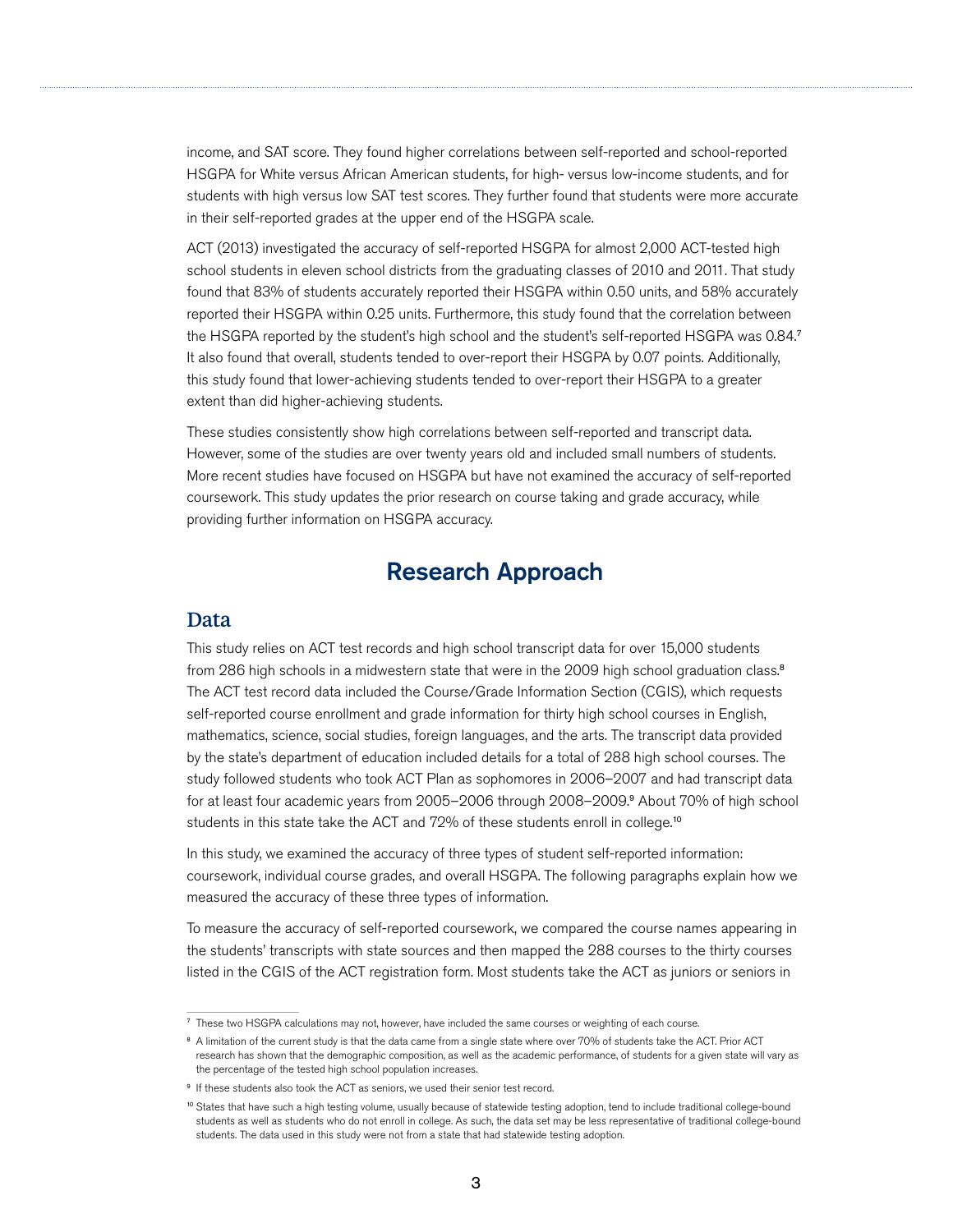high school, so most students have not completed their high school coursework when they complete the ACT registration form.<sup>11</sup> The registration form asks students for courses they "have taken or am taking" and those they "have not taken but will take" before graduation. We measure the accuracy of these self-reports by comparing courses taken or planned on the survey with courses recorded on their high school transcripts.<sup>12</sup>

In some cases, multiple transcript courses mapped to a single CGIS course (see Table 1). For example, English 9, English 9 Honors, and a state-approved English 9 course were mapped to the English 9 CGIS course. Another example would be the eight possible courses that were mapped for the Trigonometry CGIS course. These courses included Trigonometry, International Baccalaureate Trigonometry, and Pre-Calculus/Trigonometry courses, as well as the honors courses. The CGIS collects specific course listings in English, mathematics, science, and social science (i.e. in core courses), but the CGIS courses in foreign languages and the arts are more generic. For example, while foreign language and music classes may have been taken for several years of high school, geometry or chemistry may have only been taken for a semester or a year.

| <b>CGIS Course</b>          | Number of<br><b>Transcript Courses</b> |
|-----------------------------|----------------------------------------|
| English                     |                                        |
| English 9                   | 3                                      |
| English 10                  | 3                                      |
| English 11                  | 3                                      |
| English 12                  | 3                                      |
| Other English               | 15                                     |
| Mathematics                 |                                        |
| Algebra 1                   | 8                                      |
| Geometry                    | 9                                      |
| Algebra 2                   | 7                                      |
| Trigonometry                | 8                                      |
| Calculus                    | 5                                      |
| <b>Computer Mathematics</b> | 10                                     |
| Other Mathematics           | 9                                      |
| Science                     |                                        |
| General Science             | 11                                     |
| Biology                     | 5                                      |
| Chemistry                   | 5                                      |
| Physics                     | 9                                      |
| Social Studies              |                                        |
| Geography                   | 3                                      |
| Government                  | 8                                      |
| US History                  | 6                                      |

<sup>11</sup> About 91% of the student data in our sample was from an ACT registration form completed while the students were seniors.

<sup>&</sup>lt;sup>12</sup> Some students self-reported English 11 and English 12, but their transcript showed state-approved advanced courses that were substitutes for these courses. In these cases, the analysis counted these courses as being consistent with the self-reported information.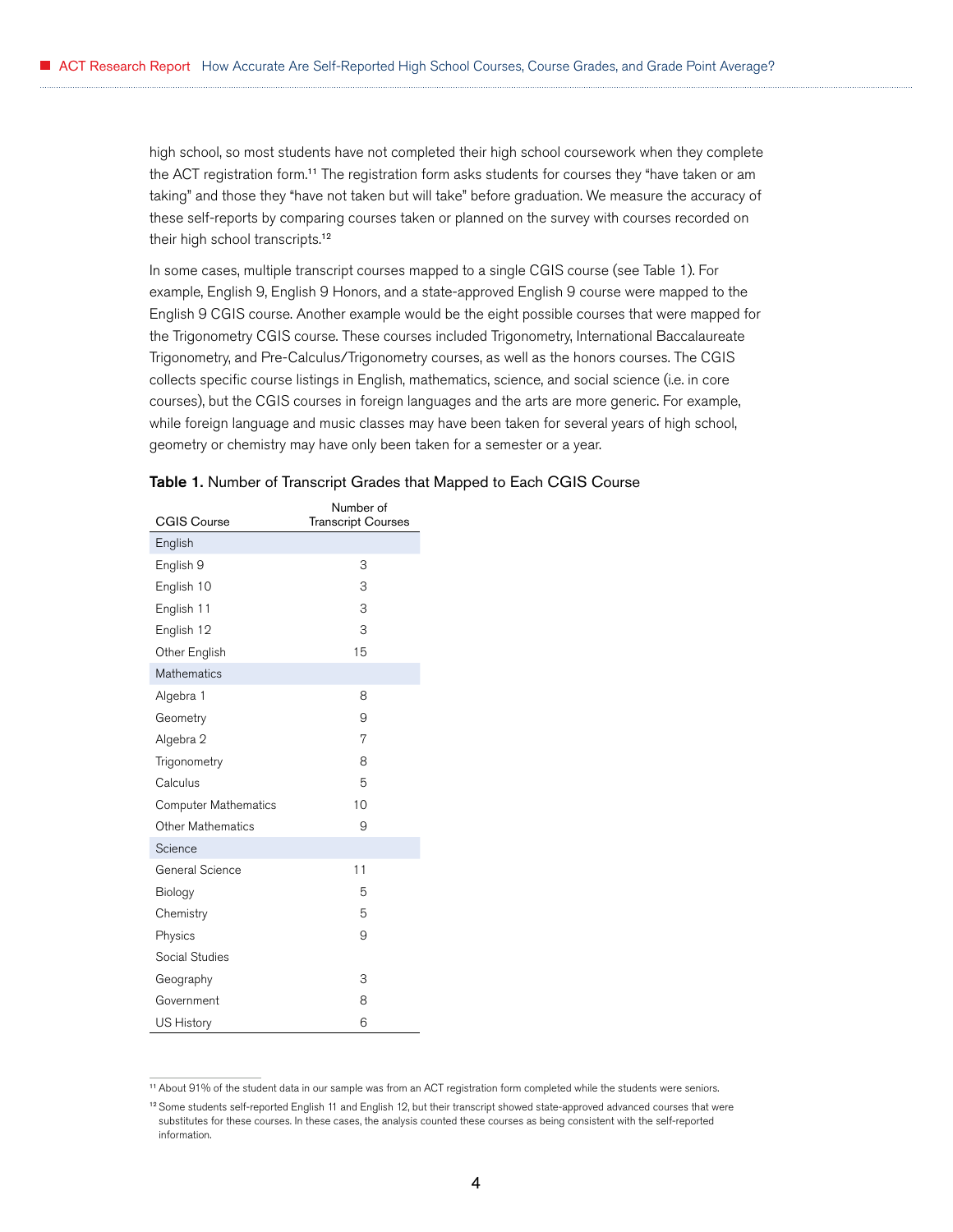#### Table 1. (continued)

| <b>CGIS Course</b>     | Number of<br><b>Transcript Courses</b> |
|------------------------|----------------------------------------|
| World History          | 4                                      |
| Economics              | 3                                      |
| Psychology             | 3                                      |
| Other Social Science   | З                                      |
| Foreign Languages      |                                        |
| French                 | 9                                      |
| German                 | 7                                      |
| Spanish                | 14                                     |
| Other Foreign Language | 33                                     |
| Art                    |                                        |
| Art                    | 17                                     |
| Drama                  | 4                                      |
| Music                  | 17                                     |

If students took any of the possible transcript courses that mapped to a CGIS course, the students were considered to have reported taking the course correctly. If students reported taking a course that could not be verified in their transcript, the students were considered to have "over-reported" their course taking. If students reported not taking a course that was found in their transcript, the students were considered to have "under-reported" their course taking.

The second type of accuracy examined is that of the self-reported grades earned in individual courses. When considering grades, a similar limitation in mapping transcript data and self-reported data arises. For example, a student might take two semesters of Algebra I in high school, and the self-reported grade could reflect either semester grade or an average of the two semester grades. In the case of grades for the group of transcript courses, the highest grade reported from any acceptable course is retained as the grade for that course. Given that we do not know which course grade is being reported in the CGIS, we give the student the benefit of the highest possible grade.

Transcript course grades were recorded on a continuous scale, but the CGIS uses a discrete scale to represent grades. We converted both the transcript grades and the CGIS grades to a 5-point numeric scale  $(F=0, D=1, C=2, B=3, A=4)$  that we used to calculate agreement rates and correlations. If students reported grades corresponding to the grades from their transcript, they were considered to have correctly reported their course grades. If students reported higher grades than were found in their transcript, they were considered to have "over-reported" their course grades. If students reported lower grades than were found in their transcript, they were considered to have "under-reported" their course grades.

The final type of accuracy examined is the accuracy of a HSGPA calculated from self-reported course grades when compared to a HSGPA calculated from the student's transcript. The calculated HSGPAs were based on twenty-three possible courses from English, mathematics, science, and social studies. Students who had fewer than ten grades reported on their transcripts were not included in the HSGPA calculation.

In addition to reporting the overall accuracy rates for course taking, course grades, and HSGPA, we examined the relationship between accuracy rates, various student background characteristics (gender, race/ethnicity, family income), and ACT Composite score. Students reported their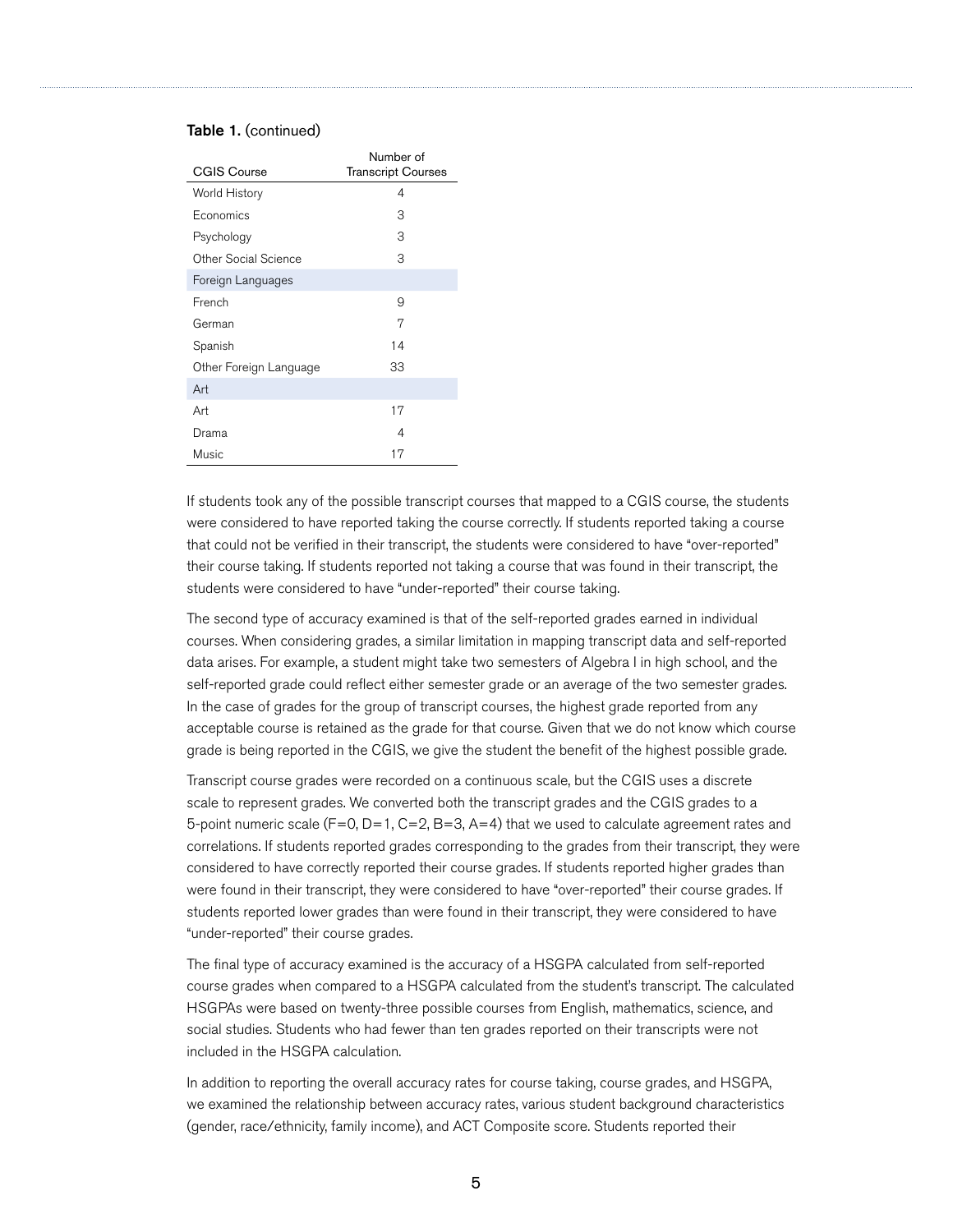<span id="page-9-0"></span>background characteristics when they registered for the ACT. Information on student gender and race/ethnicity had virtually no missing information. Family income was not reported by about 15% of students. Family income was imputed for students with missing family income using multiple chain methods (Little and Rubin, 2002). The imputation was based on gender, race/ethnicity, coursework taken, course grades, HSGPA, and ACT Composite and subject test scores. Family income was divided into three categories: low income (less than \$36,000), middle income (between \$36,000 and \$100,000), and high income (more than \$100,000).<sup>13</sup>

#### Relationship between Accuracy and Student Characteristics

We also investigated how various student characteristics (gender, race/ethnicity, family income, and ACT Composite test score) are related to the accuracy of self-reported information, using a multinomial logit model.<sup>14</sup> The model estimates the probability of three outcomes for the accuracy of self-reported coursework and grades:

$$
P_{ij} = \frac{\exp(\mathbf{x}_i' \mathbf{\beta}_U)}{1 + \exp(\mathbf{x}_i' \mathbf{\beta}_U) + \exp(\mathbf{x}_i' \mathbf{\beta}_O)}
$$
; Student under-reports courses/grades  

$$
P_{iC} = \frac{1}{1 + \exp(\mathbf{x}_i' \mathbf{\beta}_U) + \exp(\mathbf{x}_i' \mathbf{\beta}_O)}
$$
; Student correctly reports courses/grades

$$
P_{i0} = \frac{\exp(\mathbf{x}_i'\mathbf{\beta}_0)}{1 + \exp(\mathbf{x}_i'\mathbf{\beta}_0) + \exp(\mathbf{x}_i'\mathbf{\beta}_0)}
$$
; Student over-reports courses/grades

where each response was measured relative to the base category of students correctly reporting courses or grades,

- $P_{\mu\nu}P_{\nu}$  and  $P_{\nu}$  are the probabilities for individual *i* of under-reporting, correctly reporting, and over-reporting, respectively.
- *• x<sup>i</sup>* is a vector of person-specific characteristics that could be related to the accuracy of selfreported course or grades.
- $\beta_{\mu}$  and  $\beta_{\alpha}$  are parameter vectors for under- and over-reported effects, respectively, relative to correctly or accurately reporting each course or grade.

The parameters can be used for several interpretations. Each  $\beta$  parameter indicates how a unit change in the corresponding variable affects the relative log odds ratio of under- or over-reporting relative to correct reporting. Alternatively, the exponential of each component of  $\beta$  gives the relative risk ratio (RRR) or odds ratio of being in either the under- or over-reporting group relative to the correct reporting group. An RRR greater than one means that the individual is more likely to over- or under-report their outcome, while an RRR less than one means that the individual is less likely to over- or under-report their outcome. A final approach computes estimated probabilities of over- or under-reporting coursework or grades for discrete changes in each variable, holding constant the other variables at their means.

<sup>&</sup>lt;sup>13</sup> Missing values were imputed for all variables using multiple chain techniques using Stata 14.1, but the analysis was conducted on the subset of observations with complete data on the dependent variables in the statistical models. Several studies have argued that the dependent variables should be included as part of the imputation procedure but then excluded from the analysis of particular dependent variables (Little and Rubin, 2002; Allison, 2001; Von Hippel, 2007; and White et al., 2011).

<sup>14</sup> In addition to the multivariate results, Appendix Tables A-2 (coursework) and A-3 (grades) describe patterns in over- or underreporting by gender, race/ethnicity, family income, and ACT Composite test score.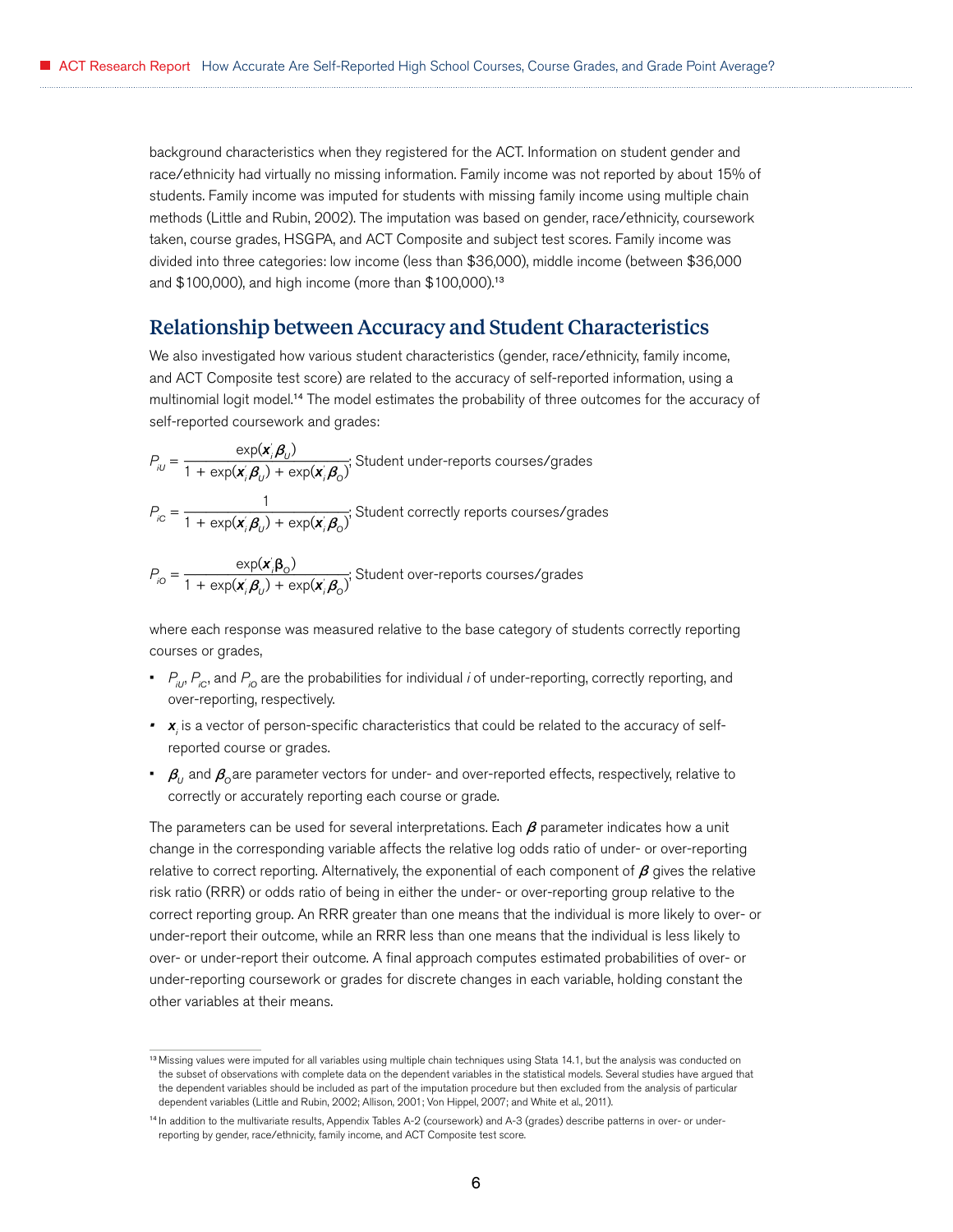<span id="page-10-0"></span>The regression analysis focused on four student characteristics that might affect the accuracy of self-reported outcomes: gender, race/ethnicity, family income, and ACT Composite test score. The regression analysis was restricted to African American, Hispanic, and White students, because the sample included few students in other categories.<sup>15</sup> Family income was divided into low income (less than \$36,000), middle income (between \$36,000 and \$100,000), and high income (more than \$100,000). ACT Composite consisted of low test scores (less than 18), middle test scores (18 to 24), and high test scores (greater than 24). These score groups roughly correspond to the lowest quartile, the middle two quartiles, and the top quartile.

The multinomial logit model was estimated separately for six subject areas: English, mathematics, science, social science, foreign language, and arts.<sup>16</sup> The specification in each area included indicator variables for different course in the area (e.g., Geometry or Algebra II). In each area, students have multiple observations depending on the number of subject area courses taken, so the regression residuals are unlikely to be independent of one another (i.e., students that exaggerate their grade in one mathematics course might be more likely than the average student to exaggerate their grades in other mathematics courses). As a result, the traditional assumption of independent residuals might lead to inappropriately small standard errors. The Huber/White sandwich estimator was used to obtain a covariance structure that is robust against this type of misspecification and that accounts for clustering through a statistical correction for correlated residuals for individual students (Huber, 1967; White, 1980; White, 1984; Froot, 1989; Rogers, 1993; Williams, 2000; Wooldridge, 2002).

A linear regression model was also used to compare the accuracy of self-reported HSGPA relative to transcript HSGPA. The model estimated transcript HSGPA as a function of self-reported HSGPA (and its square), gender, race/ethnicity, family income, and ACT Composite score. This model posits that gender, race/ethnicity, family income, and ACT Composite scores shift the relationship between self-reported and transcript HSGPA. As with the logit analysis of coursework and grades, the sample was restricted to students that were African American, Hispanic, or White. The Huber/White estimator was used to allow for possible correlated residuals within each high school.

# **Results**

### Accuracy of Self-Reported Coursework

In most subjects, students' self-reported coursework was very consistent with the coursework recorded on their official transcripts. Table 2 shows that self-reported course information was generally accurate more than 90% of the time. The median accuracy across all subjects was 94%.

<sup>&</sup>lt;sup>15</sup> For the purposes of this study, African American and White students are those students that self-identify as African American or White and not as Hispanic.

<sup>16</sup> The multinomial model was estimated using Stata 14.1.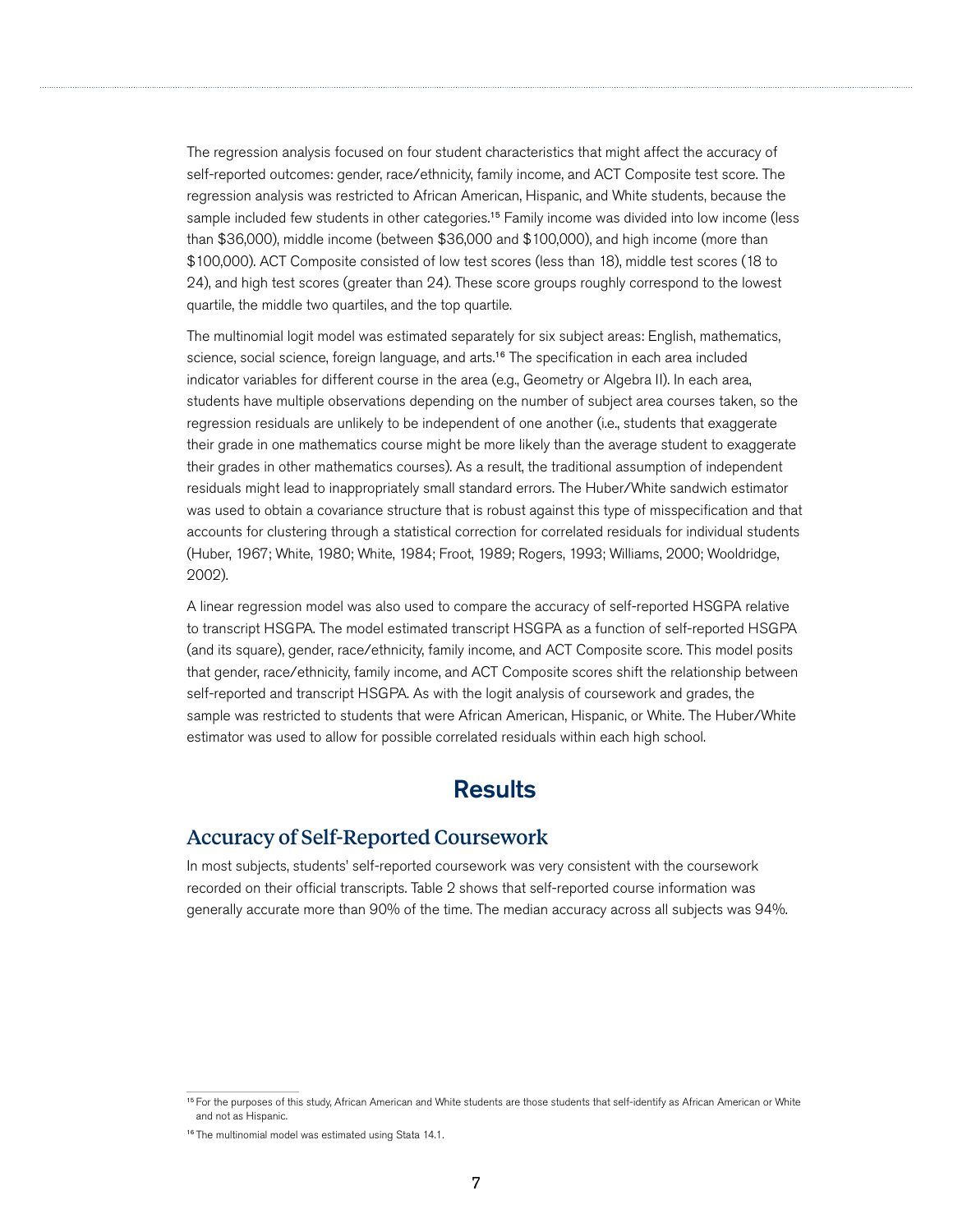| Variable                          | Percentage<br>Correct | Percentage<br>Over-Report | Percentage<br>Under-Report | Percentage<br><b>Taking Course</b> |
|-----------------------------------|-----------------------|---------------------------|----------------------------|------------------------------------|
| English                           |                       |                           |                            |                                    |
| English 9                         | 95                    | $\sqrt{4}$                | $\mathbf{1}$               | 95                                 |
| English 10                        | 98                    | $\mathbf{2}$              | $\mathbf 0$                | 98                                 |
| English 11                        | 99                    | $\mathbf{1}$              | $\mathbf 0$                | 99                                 |
| English 12                        | 93                    | 6                         | $\mathbf{1}$               | 93                                 |
| <b>Mathematics</b>                |                       |                           |                            |                                    |
| Algebra I                         | 96                    | 3                         | $\mathbf{1}$               | 96                                 |
| Geometry                          | 98                    | $\overline{2}$            | $\mathbf 0$                | 98                                 |
| Algebra II                        | 95                    | 5                         | $\mathsf O$                | 91                                 |
| Trigonometry                      | 80                    | 12                        | 8                          | 40                                 |
| <b>Beginning Calculus</b>         | 82                    | 18                        | $\mathsf O$                | 11                                 |
| <b>Other Advanced Mathematics</b> | 46                    | 52                        | $\mathbf{2}$               | 17                                 |
| Science                           |                       |                           |                            |                                    |
| General Science                   | 95                    | $\overline{4}$            | $\mathbf{1}$               | 95                                 |
| Biology                           | 99                    | $\mathbf{1}$              | $\mathsf O$                | 99                                 |
| Chemistry                         | 93                    | 6                         | $\mathbf{1}$               | 76                                 |
| Physics                           | 81                    | 18                        | $\mathbf{1}$               | 22                                 |
| Social Studies                    |                       |                           |                            |                                    |
| US History                        | 99                    | $\mathbf{1}$              | $\mathsf{O}\xspace$        | 99                                 |
| World History                     | 97                    | $\mathbf{2}$              | 1                          | 98                                 |
| Other History                     | 70                    | 23                        | 7                          | 17                                 |
| American Government               | 93                    | 3                         | 4                          | 97                                 |
| Economics                         | 82                    | 17                        | 1                          | $\overline{4}$                     |
| Geography                         | 53                    | 46                        | $\mathbf{1}$               | 5                                  |
| Psychology                        | 75                    | 23                        | $\mathbf{2}$               | 16                                 |
| Foreign Language                  |                       |                           |                            |                                    |
| Spanish                           | 96                    | $\sqrt{2}$                | $\sqrt{2}$                 | 81                                 |
| French                            | 96                    | $\ensuremath{\mathsf{3}}$ | $\mathbf{1}$               | 11                                 |
| German                            | 98                    | $\overline{2}$            | $\mathbf 0$                | $\overline{2}$                     |
| Other Language                    | 95                    | $\ensuremath{\mathsf{3}}$ | $\overline{2}$             | $\overline{2}$                     |
| Arts                              |                       |                           |                            |                                    |
| Art                               | 84                    | $\sqrt{ }$                | $\mathbf 9$                | 71                                 |
| Music                             | 85                    | 12                        | 3                          | 42                                 |
| Drama                             | 86                    | 11                        | $\ensuremath{\mathsf{3}}$  | 23                                 |
| Median Values                     | 94                    | 5                         | $\mathbf{1}$               | 74                                 |

### Table 2. Accuracy of Self-Reported High School Course Taking

*Note:* The entries are based on a comparison of individual course taken or planned with high school transcript data.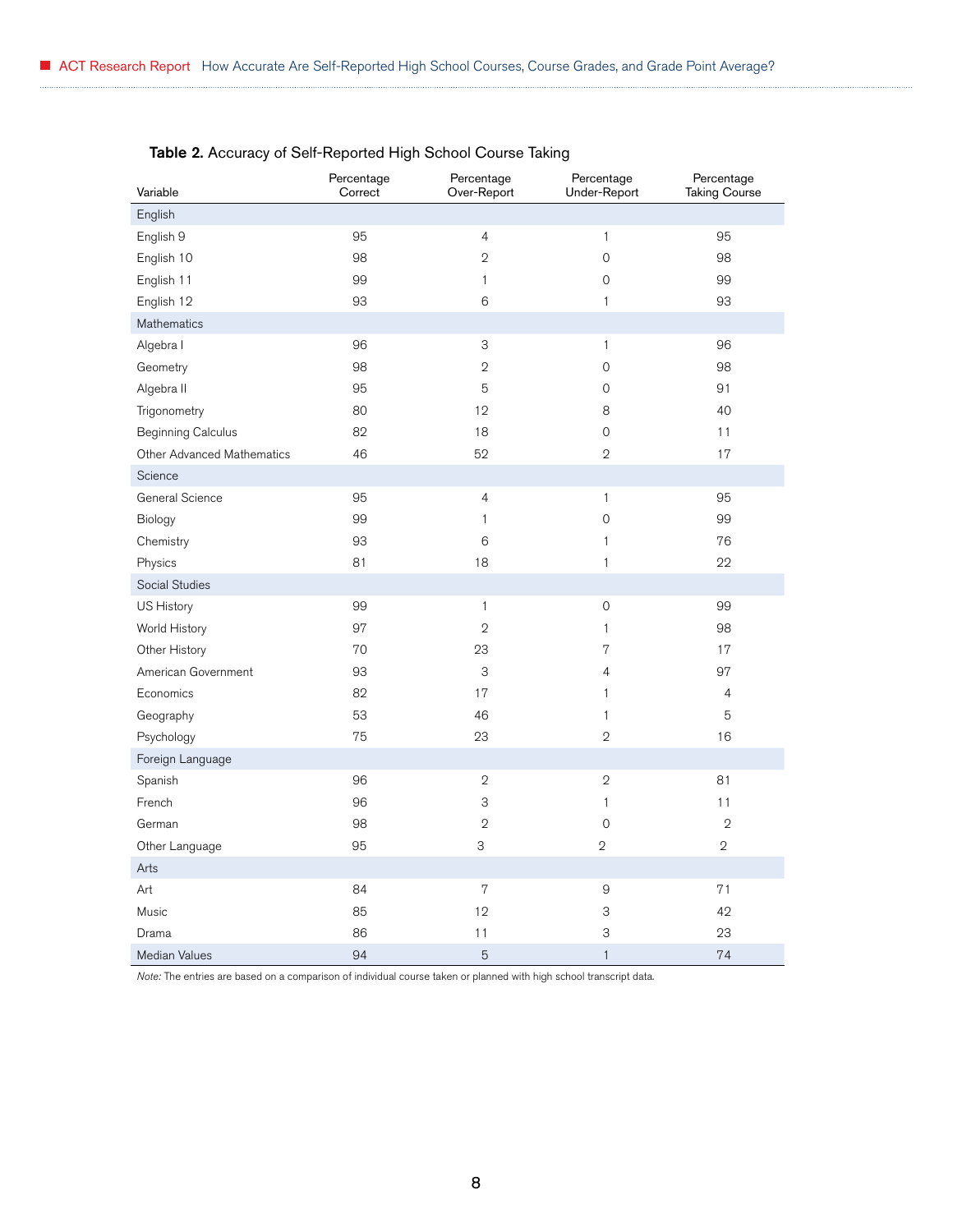Student reports were especially accurate for basic coursework often taken during the freshman or sophomore years (courses taken by over 90% of students), but they were less accurate for more advanced coursework that was taken by a smaller percentage of students. For example, Physics was taken by 22% of students, and 81% of students correctly self-reported taking the course. Similarly, only 5% of students took Geography, and self-reported course taking was accurate 53% of the time.

Several reasons could explain the reduced accuracy for advanced coursework. First, students might be embellishing their accomplishments. Students are much more likely to over-report taking or planning to take a course (i.e., the student lists the course in CGIS, but it is not on their transcript) than to under-report taking a course (i.e., the student does not list the course in CGIS, but it is on their transcript). Second, student plans might change, so students planning to take advanced coursework during their senior year might enroll in different courses than they anticipated when they completed the CGIS.<sup>17</sup> Third, the course names for advanced classes are sometimes more complicated than for fundamental coursework, so students might have difficulty mapping their coursework into CGIS categories. For example, students might not understand whether the CGIS category "Other Advanced Mathematics" should include courses like Mathematical Applications and Algorithms or Linear Systems and Statistics. Finally, some coursework might overlap between classes, so students are uncertain how the work should be classified in the CGIS. For example, a Trigonometry course might include some calculus, so the student might self-report both Trigonometry and Beginning Calculus in the CGIS. Unfortunately, we have no basis to sort between the alternative conjectures for why self-reporting is less accurate for advanced coursework.

Under-reporting of course taking varies little by gender, race/ethnicity, family income, or ACT test score (see Table 3).<sup>18</sup> African American students are more likely to under-report courses in mathematics and science, but the magnitude of the effects is only about 0.1 percentage points in mathematics and science. In contrast, African Americans are less likely to under-report foreign language coursework, but the difference is only 0.4 percentage points. Under-reporting varies little with family income. Mid- and high-level scoring students are more likely to under-report mathematics scores than low-scoring students, but they are less likely than low-scoring students to under-report science and social science coursework. These differences are generally small (i.e., less than 0.1 percentage points). In summary, under-reporting effects are often insignificant, significant effects are small, and the effect signs vary across subject areas.

<sup>17</sup> Appendix Table A-1 shows the median accuracy for courses already taken is 95%, but it is only 43% for courses that are planned. The accuracy for CGIS coursework not taken or planned is 90%. The lower accuracy for planned coursework has a small effect on overall accuracy, because only 3% of courses are planned at the time of the ACT registration survey.

<sup>&</sup>lt;sup>18</sup> The discussion of coursework under- and over-reporting focuses on student characteristics with regression coefficients that are significantly different from zero at the 0.05 level.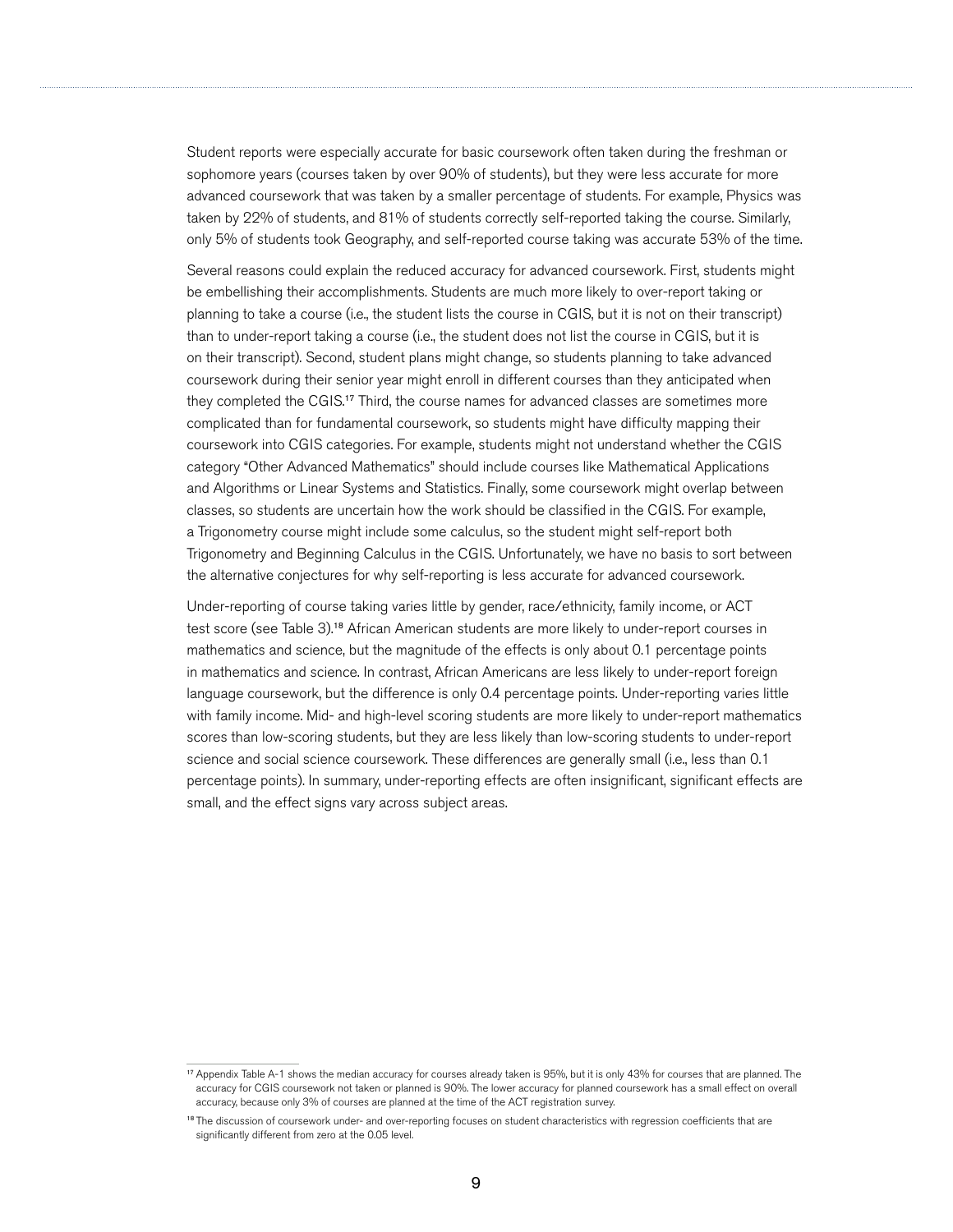|                                | English | <b>Mathematics</b> | Science | Social<br>Science | Foreign<br>Languages | Arts    |
|--------------------------------|---------|--------------------|---------|-------------------|----------------------|---------|
| <b>Relative Risk Ratios</b>    |         |                    |         |                   |                      |         |
| Female                         | 1.39    | 1.10               | $0.74*$ | 0.93              | 0.87                 | 0.95    |
| African American               | 1.45    | $1.34*$            | $1.79*$ | 1.08              | $0.45*$              | 1.13    |
| Hispanic                       | 1.80    | 0.97               | 1.14    | 0.93              | $2.67*$              | 0.85    |
| Income \$36,000 to \$100,000   | 1.12    | 1.10               | 0.93    | 0.94              | $0.75*$              | 1.04    |
| lncome > \$100,000             | 1.97    | 1.09               | 1.18    | 1.01              | 1.05                 | $1.21*$ |
| ACT Composite 18 to 24         | 1.31    | $1.61*$            | $0.78*$ | $0.79*$           | $0.73*$              | 1.09    |
| ACT Composite > 24             | 1.25    | $1.97*$            | $0.61*$ | $0.60*$           | 0.75                 | $1.21*$ |
| <b>Estimated Probabilities</b> |         |                    |         |                   |                      |         |
| Male                           | 0.001   | 0.016              | 0.010   | 0.023             | 0.007                | 0.051   |
| Female                         | 0.002   | 0.018              | 0.008   | 0.021             | 0.006                | 0.049   |
| White                          | 0.001   | 0.016              | 0.008   | 0.022             | 0.007                | 0.049   |
| African American               | 0.002   | 0.022              | 0.014   | 0.024             | 0.003                | 0.056   |
| Hispanic                       | 0.003   | 0.016              | 0.009   | 0.020             | 0.018                | 0.042   |
| Income $<$ \$36,000            | 0.001   | 0.016              | 0.009   | 0.023             | 0.007                | 0.048   |
| Income \$36,000 to \$100,000   | 0.002   | 0.018              | 0.008   | 0.022             | 0.005                | 0.050   |
| lncome > \$100,000             | 0.003   | 0.018              | 0.011   | 0.023             | 0.008                | 0.058   |
| ACT Composite < 18             | 0.001   | 0.011              | 0.011   | 0.028             | 0.008                | 0.046   |
| ACT Composite 18 to 24         | 0.002   | 0.018              | 0.009   | 0.022             | 0.006                | 0.050   |
| ACT Composite > 24             | 0.002   | 0.022              | 0.007   | 0.017             | 0.006                | 0.055   |
| Group Average                  | 0.002   | 0.017              | 0.009   | 0.022             | 0.006                | 0.050   |

Table 3. Relative Risk Ratios and Estimated Probabilities of Under-Reporting High School Coursework by Gender, Race/Ethnicity, Family Income, and ACT Composite Range

*Note:* Table entries are relative risk ratios and estimated probabilities from the multinomial logit regression in Appendix Table A-4. An asterisk for relative risk ratios indicates that the logit coefficient is significantly different from zero at the 0.05 level. The omitted reference categories are male, White, income < \$36,000, and ACT Composite < 18. The regressions also include indicator variables for specific courses within each group, but these values are not shown in the table.

Over-reporting coursework varies more significantly with student characteristics than underreporting, but the effects from group to group are often less than 2 percentage points (see Table 4). African American students over-reported their coursework in all subjects but social science by about 2 to 4 percentage points relative to Whites. Over-reporting rates are about 1 to 2 percentage points higher for mid- and high-income students than for low-income students. Over-reporting for mid- and high-scoring students is more common than for low-scoring students in English and mathematics but less common in the other subject areas. The differences in over-reporting rates are generally only 1 or 2 percentage points.

These small differences in the accuracy of self-report across groups are probably of little practical importance given the high overall accuracy in most subjects. For example, a 95% accuracy versus a 93% accuracy may be statistically significant, but this small difference in accuracy is unlikely to have a substantive effect for education researchers or college administrators.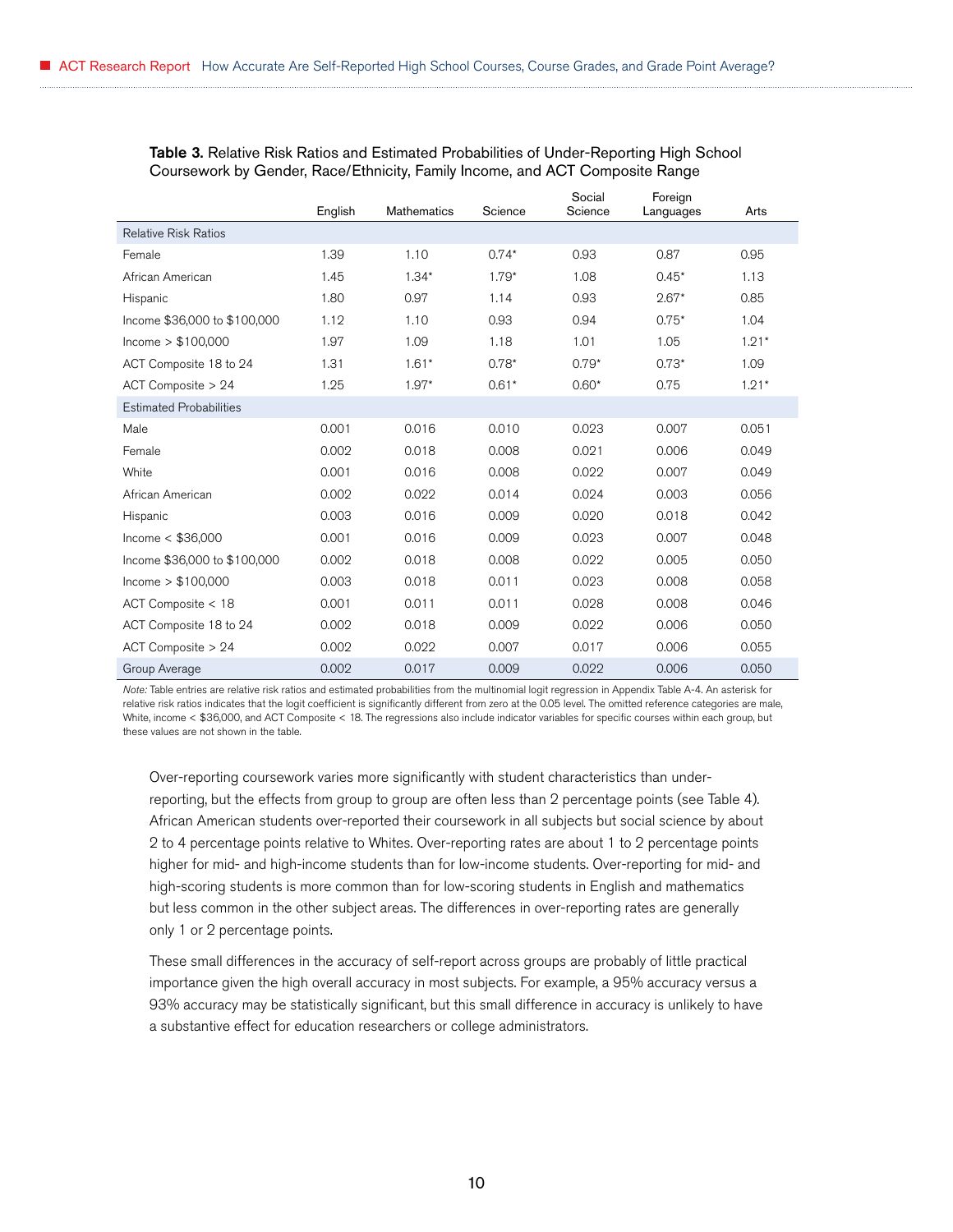|                                | English | <b>Mathematics</b> | Science | Social<br>Science | Foreign<br>Languages | Arts    |
|--------------------------------|---------|--------------------|---------|-------------------|----------------------|---------|
| <b>Relative Risk Ratios</b>    |         |                    |         |                   |                      |         |
| Female                         | 1.08    | 0.99               | $0.86*$ | 0.96              | $0.85*$              | $1.10*$ |
| African American               | $1.45*$ | $1.30*$            | $1.52*$ | 1.03              | $1.89*$              | $1.22*$ |
| Hispanic                       | $1.50*$ | $1.18*$            | 1.00    | 0.92              | $1.90*$              | 0.86    |
| Income \$36,000 to \$100,000   | 1.10    | $1.09*$            | $1.12*$ | $1.08*$           | 0.86                 | 0.98    |
| lncome > \$100,000             | $1.23*$ | $1.15*$            | $1.30*$ | $1.26*$           | 0.78                 | 1.03    |
| ACT Composite 18 to 24         | $1.21*$ | $1.16*$            | $0.83*$ | 1.02              | $0.66*$              | $0.86*$ |
| ACT Composite > 24             | $1.85*$ | $1.18*$            | $0.81*$ | $0.91*$           | $0.50*$              | $0.67*$ |
| <b>Estimated Probabilities</b> |         |                    |         |                   |                      |         |
| Male                           | 0.037   | 0.155              | 0.073   | 0.165             | 0.029                | 0.091   |
| Female                         | 0.040   | 0.153              | 0.063   | 0.158             | 0.024                | 0.100   |
| White                          | 0.035   | 0.146              | 0.062   | 0.161             | 0.022                | 0.093   |
| African American               | 0.051   | 0.189              | 0.095   | 0.166             | 0.042                | 0.114   |
| Hispanic                       | 0.052   | 0.171              | 0.063   | 0.149             | 0.043                | 0.080   |
| Income $<$ \$36,000            | 0.036   | 0.145              | 0.062   | 0.151             | 0.029                | 0.097   |
| Income \$36,000 to \$100,000   | 0.039   | 0.158              | 0.070   | 0.164             | 0.025                | 0.095   |
| lncome > \$100,000             | 0.044   | 0.167              | 0.081   | 0.190             | 0.022                | 0.100   |
| ACT Composite < 18             | 0.029   | 0.136              | 0.078   | 0.163             | 0.037                | 0.113   |
| ACT Composite 18 to 24         | 0.036   | 0.159              | 0.065   | 0.167             | 0.025                | 0.097   |
| ACT Composite > 24             | 0.054   | 0.161              | 0.063   | 0.148             | 0.019                | 0.076   |
| Group Average                  | 0.038   | 0.154              | 0.068   | 0.161             | 0.026                | 0.096   |

<span id="page-14-0"></span>Table 4. Relative Risk Ratios and Estimated Probabilities of Over-Reporting High School Coursework by Gender, Race/Ethnicity, Family Income, and ACT Composite Range

*Note:* Table entries are relative risk ratios and estimated probabilities from the multinomial logit regression in Appendix Table A-4. An asterisk for relative risk ratios indicates that the logit coefficient is significantly different from zero at the 0.05 level. The omitted reference categories are male, White, income < \$36,000, and ACT Composite < 18. The regressions also include indicator variables for specific courses within each group, but these values are not shown in the table.

### Accuracy of Self-Reported Grades

The average transcript and self-reported grades for twenty-eight courses along with their correlations are reported in Table 5.<sup>19</sup> Correlations for the courses ranged from 0.36 for music to 0.78 for Chemistry. The correlations are higher for less advanced coursework than for more advanced courses taken during the senior year, perhaps an indication that some students are estimating final grades in some courses that they have not completed. Mathematics courses tended to have the highest correlations between self-reported and transcript grades, while art courses had the lowest correlations.

<sup>&</sup>lt;sup>19</sup> Students do not have grades for courses that they plan to take, so the number of students used in the grading analysis is typically smaller than that of the course taking analysis (this is especially true for coursework typically taken in the senior year). For example, an individual student may plan to take or is currently taking Beginning Calculus as a senior but will not have a grade to self-report until the course is completed.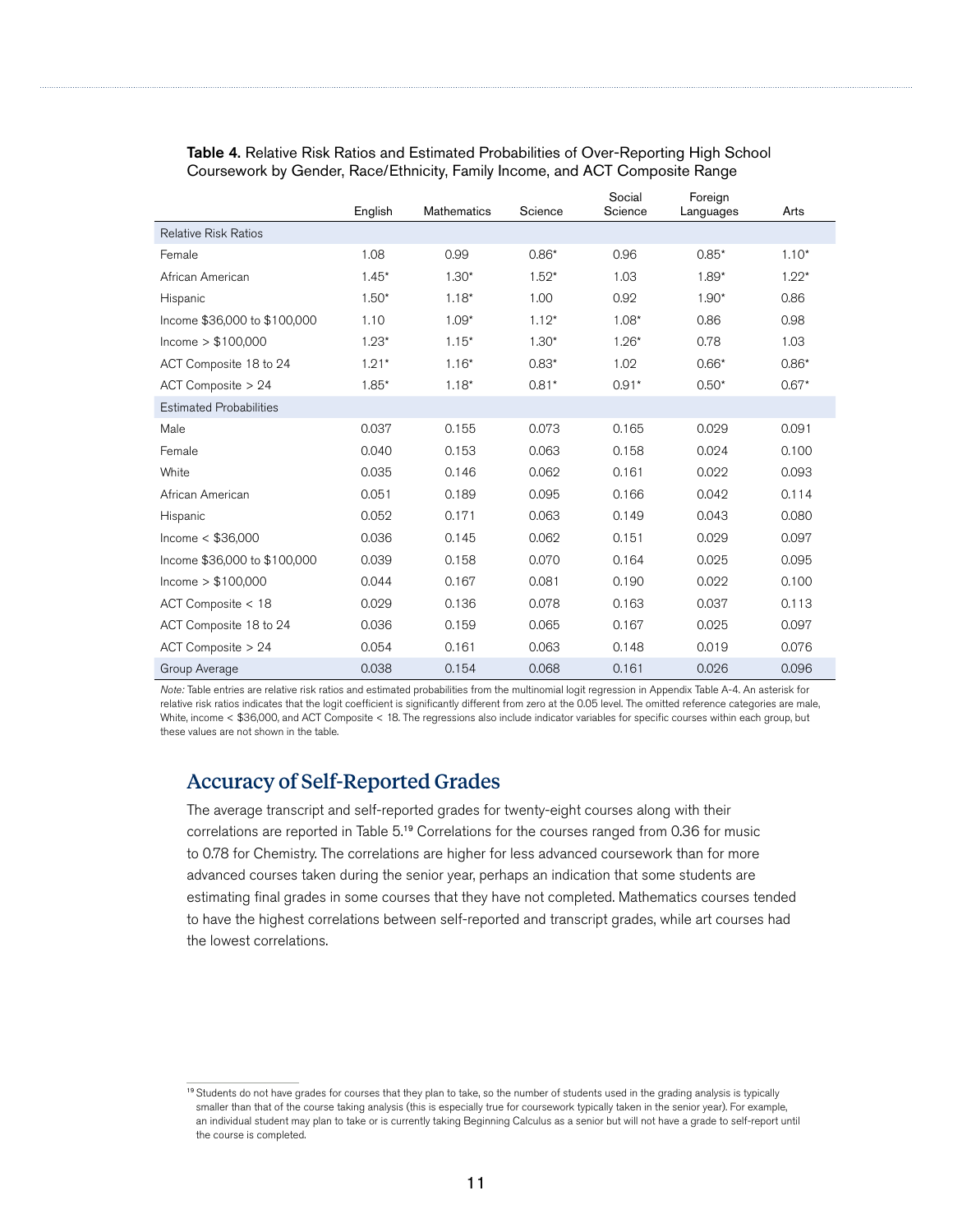| Course                            | Transcript Mean<br>(Standard Deviation) | Self-Reported Mean<br>(Standard Deviation) | Correlation | N      |
|-----------------------------------|-----------------------------------------|--------------------------------------------|-------------|--------|
| English                           |                                         |                                            |             |        |
| English 9                         | 3.16(0.85)                              | 3.21(0.81)                                 | 0.67        | 13,419 |
| English 10                        | 3.08(0.86)                              | 3.16(0.80)                                 | 0.71        | 13,370 |
| English 11                        | 3.01(0.88)                              | 3.15(0.83)                                 | 0.70        | 9,620  |
| English 12                        | 3.04(0.89)                              | 3.27(0.80)                                 | 0.60        | 4,489  |
| <b>Mathematics</b>                |                                         |                                            |             |        |
| Algebra 1                         | 3.03(0.90)                              | 3.11(0.90)                                 | 0.69        | 13,025 |
| Geometry                          | 2.91(0.96)                              | 3.01(0.91)                                 | 0.76        | 13,013 |
| Algebra 2                         | 2.80(1.01)                              | 2.94(0.95)                                 | 0.77        | 11,505 |
| Trigonometry                      | 3.06(0.99)                              | 3.28(0.84)                                 | 0.76        | 3,255  |
| Calculus                          | 3.32(0.91)                              | 3.41 (0.76)                                | 0.63        | 768    |
| <b>Other Advanced Mathematics</b> | 3.05(0.96)                              | 3.21 (0.83)                                | 0.58        | 1,283  |
| Science                           |                                         |                                            |             |        |
| General Science                   | 3.18(0.83)                              | 3.28(0.81)                                 | 0.58        | 12,748 |
| Biology                           | 3.00(0.90)                              | 3.09(0.86)                                 | 0.72        | 13,370 |
| Chemistry                         | 2.89(0.99)                              | 2.99(0.94)                                 | 0.78        | 9,274  |
| Physics                           | 3.20(0.94)                              | 3.26(0.85)                                 | 0.66        | 1,880  |
| Social Studies                    |                                         |                                            |             |        |
| US History                        | 3.20(0.85)                              | 3.31 (0.79)                                | 0.63        | 12,718 |
| World History                     | 3.13(0.87)                              | 3.24(0.82)                                 | 0.67        | 12,284 |
| Other History                     | 3.23(0.88)                              | 3.48(0.70)                                 | 0.60        | 966    |
| American Government               | 3.19(0.87)                              | 3.36(0.79)                                 | 0.66        | 11,555 |
| Economics                         | 2.97(1.10)                              | 3.45(0.76)                                 | 0.60        | 257    |
| Geography                         | 3.31(0.92)                              | 3.47(0.71)                                 | 0.40        | 421    |
| Psychology                        | 3.17(0.92)                              | 3.41(0.79)                                 | 0.63        | 1,190  |
| Foreign Language                  |                                         |                                            |             |        |
| Spanish                           | 3.35(0.90)                              | 3.27 (0.90)                                | 0.70        | 10,783 |
| French                            | 3.37(0.88)                              | 3.29(0.88)                                 | 0.67        | 1,462  |
| German                            | 3.39(0.82)                              | 3.29(0.87)                                 | 0.69        | 290    |
| Other Language                    | 3.32(0.84)                              | 3.45(0.81)                                 | 0.73        | 88     |
| Arts                              |                                         |                                            |             |        |
| Art                               | 3.57(0.74)                              | 3.71(0.60)                                 | 0.51        | 7,559  |
| Music                             | 3.91(0.40)                              | 3.90(0.37)                                 | 0.36        | 5,192  |
| Drama                             | 3.54(0.81)                              | 3.73(0.59)                                 | 0.52        | 2,366  |

#### Table 5. Descriptive Statistics for Self-Reported and Transcript Grades

*Note:* All correlations are significant (p < 0.0001).

Table 6 shows the percentage of students who reported the same letter grades as their transcript grades, reported grades within one letter grade of their transcript grades (i.e., adjacent grades), under-reported their transcript grades, and over-reported their transcript grades. The percentages of students who reported the same letter grades as their transcripts tended to be similar across courses. The exact grade agreement rate ranged from 58% for English 12 to 93% for music with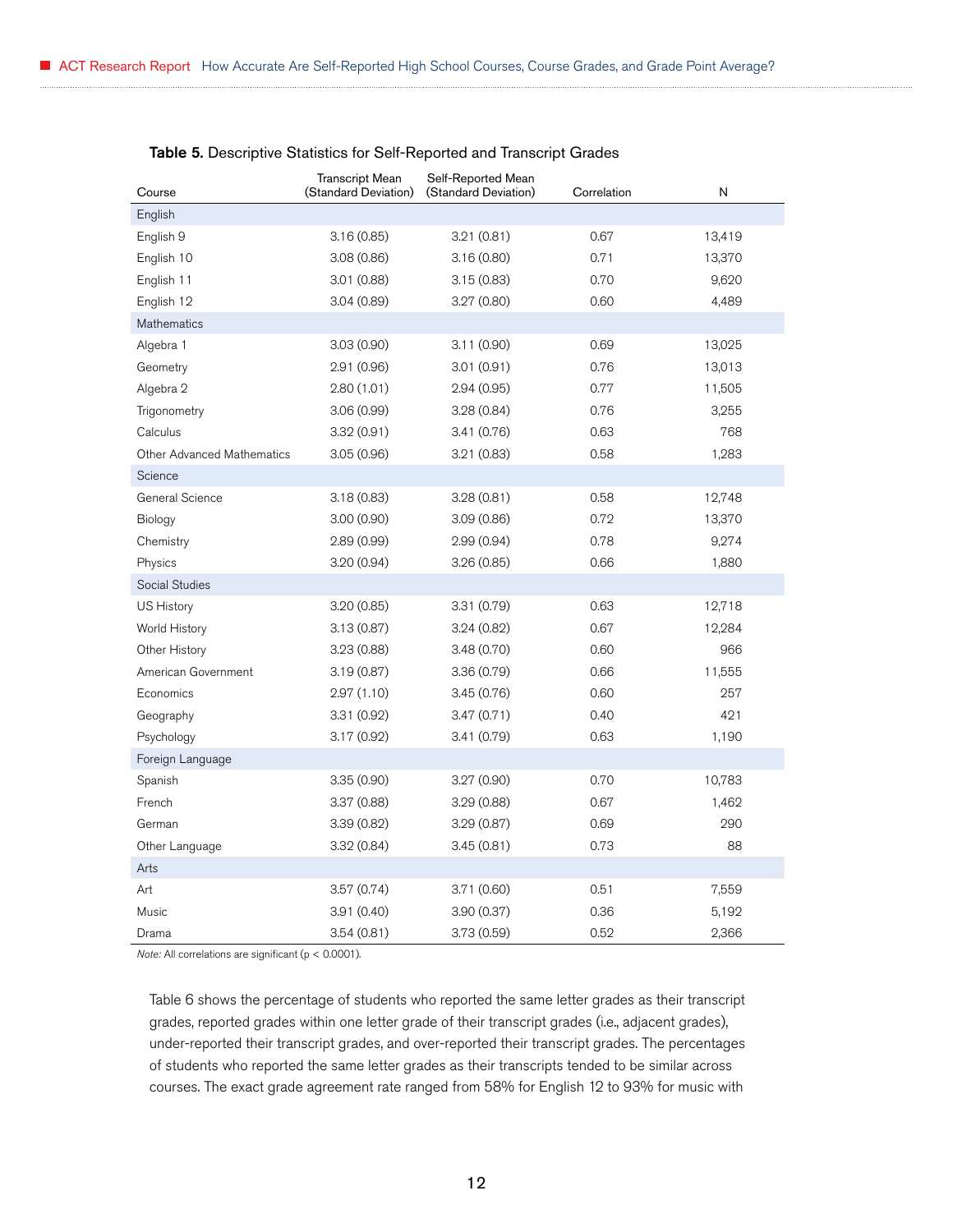the median agreement rate of 68%.<sup>20</sup> The exact/adjacent agreement rates were very high for all courses examined. The exact/adjacent agreement rate ranged from 91% for economics to 100% for other foreign languages. In English, mathematics, science, and social studies, more students tended to under-report their grades than over-report them. For these courses, the percentage of students who under-reported their transcript grades ranged from 15% for Trigonometry to 30% for economics with a median under-reporting rate of 20%. Few students over-reported grades for arts coursework, but a fair number (about one-fifth) of students over-reported their foreign language grades.

| Course                            | Exact<br>Agreement | Exact/Adjacent<br>Agreement | Percent<br><b>Under-Reporting</b> | Percent<br>Over-Reporting |
|-----------------------------------|--------------------|-----------------------------|-----------------------------------|---------------------------|
| English                           |                    |                             |                                   |                           |
| English 9                         | 66                 | 96                          | 18                                | 16                        |
| English 10                        | 68                 | 97                          | 18                                | 14                        |
| English 11                        | 66                 | 97                          | 17                                | 17                        |
| English 12                        | 58                 | 95                          | 25                                | 17                        |
| Mathematics                       |                    |                             |                                   |                           |
| Algebra 1                         | 64                 | 95                          | 19                                | 17                        |
| Geometry                          | 68                 | 97                          | 18                                | 14                        |
| Algebra 2                         | 68                 | 96                          | 18                                | 14                        |
| Trigonometry                      | 73                 | 97                          | 15                                | 11                        |
| Calculus                          | 69                 | 97                          | 21                                | 11                        |
| <b>Other Advanced Mathematics</b> | 59                 | 94                          | 23                                | 17                        |
| Science                           |                    |                             |                                   |                           |
| General Science                   | 63                 | 94                          | 21                                | 16                        |
| Biology                           | 67                 | 97                          | 19                                | 14                        |
| Chemistry                         | 70                 | 97                          | 17                                | 13                        |
| Physics                           | 67                 | 96                          | 19                                | 14                        |
| Social Studies                    |                    |                             |                                   |                           |
| US History                        | 65                 | 96                          | 21                                | 14                        |
| World History                     | 65                 | 96                          | 21                                | 14                        |
| Other History                     | 70                 | 95                          | 22                                | 8                         |
| American Government               | 68                 | 96                          | 20                                | 12                        |
| Economics                         | 65                 | 91                          | 30                                | 6                         |
| Geography                         | 60                 | 93                          | 24                                | 15                        |
| Psychology                        | 65                 | 94                          | 28                                | $\overline{7}$            |
| Foreign Language                  |                    |                             |                                   |                           |
| Spanish                           | 69                 | 96                          | $\hbox{9}$                        | 21                        |
| French                            | 67                 | 97                          | 10                                | 23                        |
| German                            | 69                 | 97                          | $\mathcal{Q}$                     | 22                        |
| Other Language                    | 75                 | 100                         | 14                                | 11                        |

#### Table 6. Transcript and Self-Reported Coursework Grade Agreement Rates

<sup>20</sup> Music has a high grade match rate (93%) and a relatively low correlation (0.36) between transcript and CGIS grades. These unusual results in music reflect the fact that over 90% of music students received and self-reported an "A" in music. This lack of variability in music grades drives down the estimated correlation.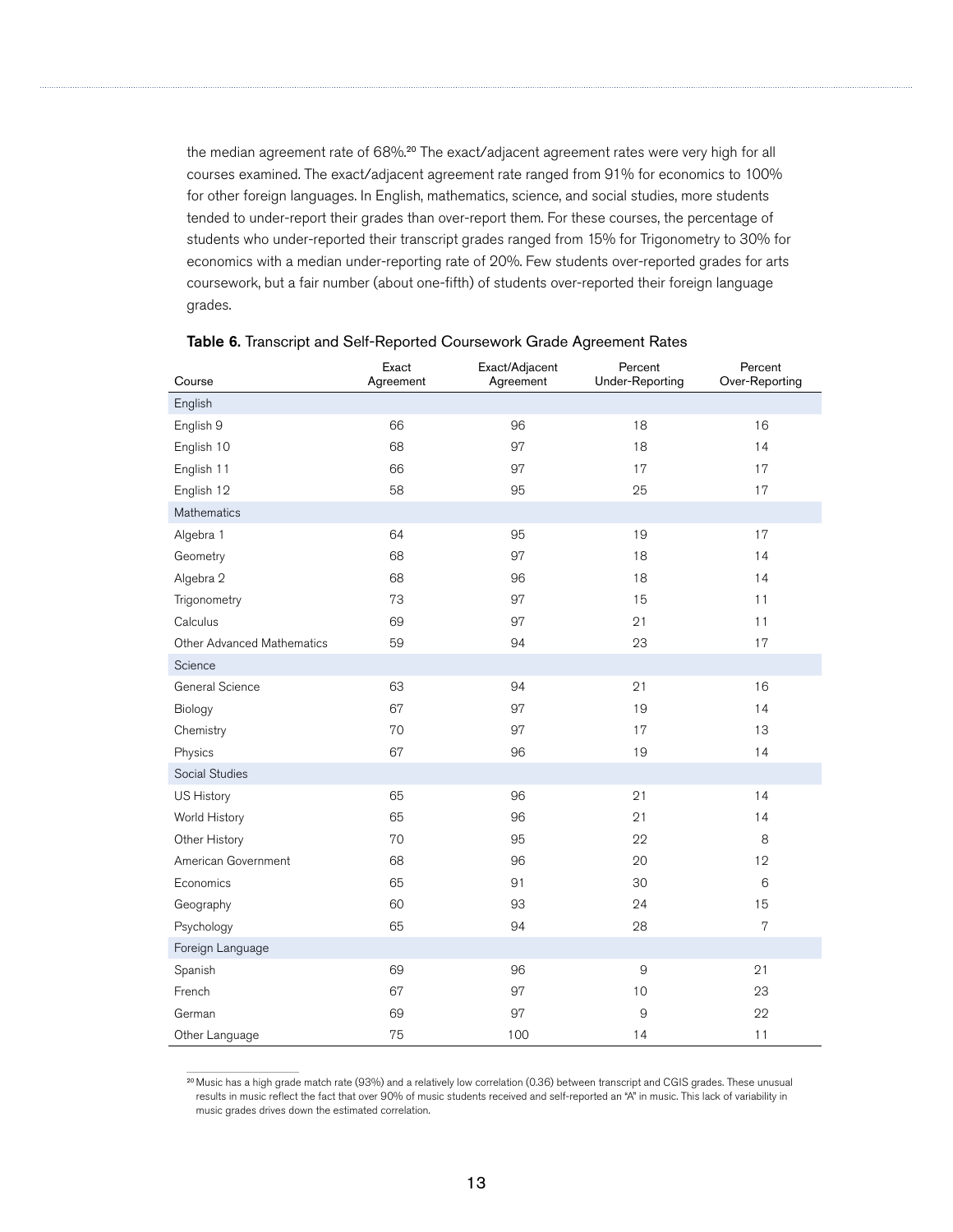| Course | Exact<br>Agreement | Exact/Adjacent<br>Agreement | Percent<br>Under-Reporting | Percent<br>Over-Reporting |
|--------|--------------------|-----------------------------|----------------------------|---------------------------|
| Arts   |                    |                             |                            |                           |
| Art    | 76                 | 96                          | 16                         |                           |
| Music  | 93                 | 99                          | 3                          | 4                         |
| Drama  | 75                 | 96                          | 18                         | 7                         |
| Median | 67                 | 96                          | 20                         | 14                        |

#### Table 6. (continued)

The under-reporting of course grades varies somewhat with student characteristics (see Table 7).<sup>21</sup> Under-reporting rates are about 5 percentage points lower for females than for comparable males. African Americans are more likely to under-report grades than Whites in English, social sciences, foreign languages, and especially in the arts. The magnitude of the difference is about 2 to 3 percentage points, except for a 6 percentage point difference in the arts. Under-reporting rates were about 2 to 3 percentage points lower for mid- and high-income students than for low-income students in English, mathematics, and science. Under-reporting rates for mid-scoring students were about 10 percentage points lower in all subject areas than for low-scoring students. High-scoring students had under-reporting rates about 17 to 22 percentage points lower than those of lowscoring students.

|                                | English | Mathematics | Science | Social<br>Science | Foreign<br>Languages | Arts    |
|--------------------------------|---------|-------------|---------|-------------------|----------------------|---------|
| <b>Relative Risk Ratios</b>    |         |             |         |                   |                      |         |
| Female                         | $0.74*$ | $0.75*$     | $0.73*$ | $0.78*$           | $0.64*$              | $0.55*$ |
| African American               | $1.11*$ | 1.00        | 1.04    | $1.13*$           | $1.19*$              | $1.61*$ |
| Hispanic                       | 0.90    | 0.91        | 0.87    | 0.93              | $0.52*$              | 0.98    |
| Income \$36,000 to \$100,000   | $0.91*$ | $0.92*$     | $0.85*$ | 0.94              | 1.06                 | 0.97    |
| lncome > \$100,000             | 0.92    | $0.88*$     | $0.82*$ | 0.98              | 0.90                 | 1.00    |
| ACT Composite 18 to 24         | $0.64*$ | $0.63*$     | $0.66*$ | $0.66*$           | $0.45*$              | $0.50*$ |
| ACT Composite > 24             | $0.27*$ | $0.26*$     | $0.25*$ | $0.31*$           | $0.12*$              | $0.18*$ |
| <b>Estimated Probabilities</b> |         |             |         |                   |                      |         |
| Male                           | 0.208   | 0.208       | 0.220   | 0.237             | 0.119                | 0.154   |
| Female                         | 0.154   | 0.157       | 0.161   | 0.185             | 0.076                | 0.085   |
| White                          | 0.177   | 0.180       | 0.187   | 0.204             | 0.094                | 0.103   |
| African American               | 0.195   | 0.180       | 0.195   | 0.231             | 0.112                | 0.166   |
| Hispanic                       | 0.159   | 0.165       | 0.162   | 0.191             | 0.049                | 0.101   |
| Income $<$ \$36,000            | 0.189   | 0.190       | 0.206   | 0.215             | 0.093                | 0.115   |
| Income \$36,000 to \$100,000   | 0.172   | 0.174       | 0.175   | 0.202             | 0.098                | 0.112   |
| lncome > \$100,000             | 0.173   | 0.168       | 0.169   | 0.210             | 0.083                | 0.116   |
| ACT Composite < 18             | 0.268   | 0.299       | 0.298   | 0.316             | 0.195                | 0.207   |
| ACT Composite 18 to 24         | 0.173   | 0.189       | 0.196   | 0.209             | 0.089                | 0.104   |

#### Table 7. Relative Risk Ratios and Estimated Probabilities of Under-Reporting High School Grades by Gender, Race/Ethnicity, Family Income, and ACT Composite Range

<sup>21</sup> The discussion of grade under- and over-reporting focuses on relative risk ratios associated with regression coefficients that are significantly different from zero.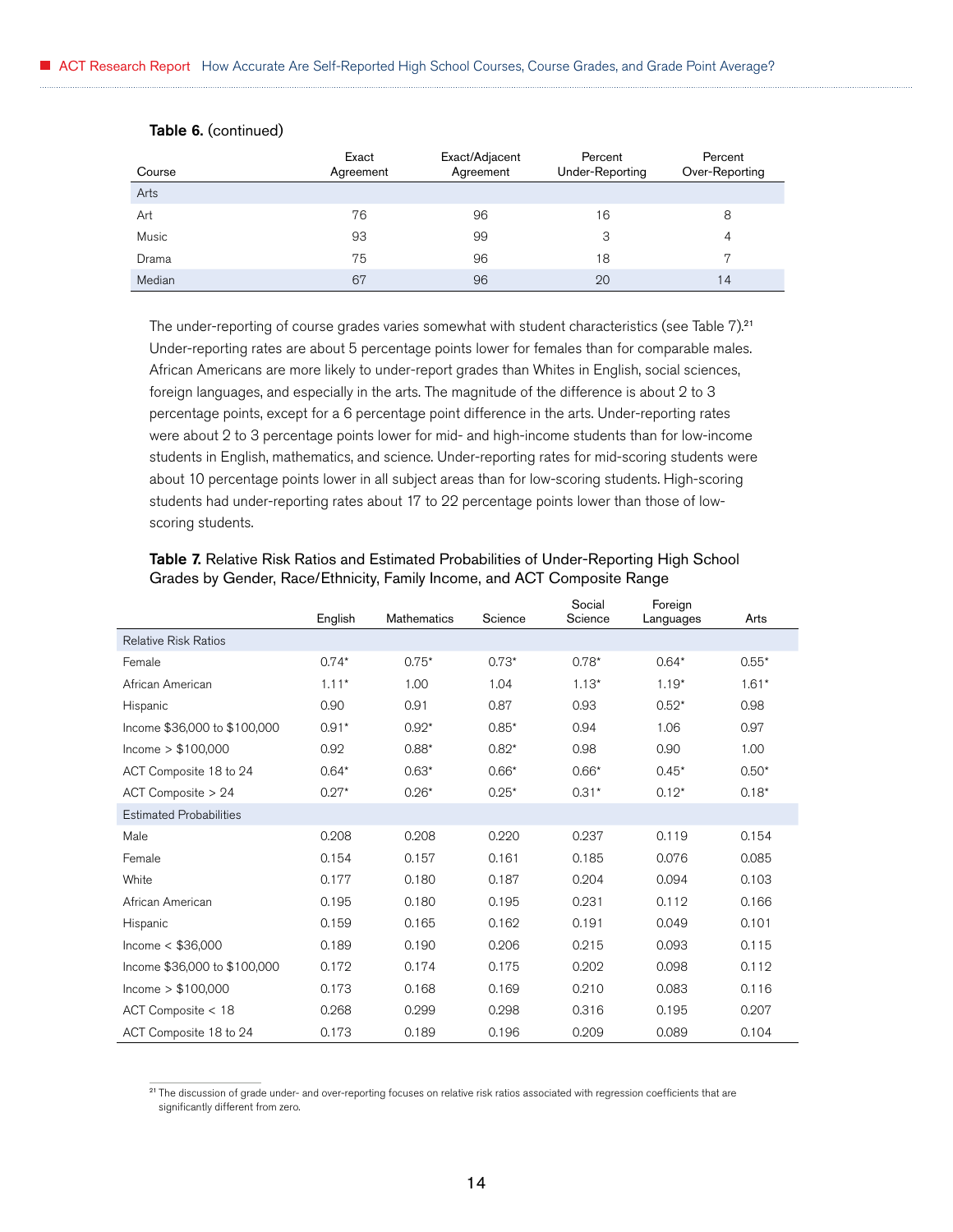#### Table 7. (continued)

|                        | Enalish | <b>Mathematics</b> | Science | Social<br>Science | Foreign<br>Languages | Arts  |
|------------------------|---------|--------------------|---------|-------------------|----------------------|-------|
| $ACT$ Composite $> 24$ | 0.073   | 0.077              | 0.075   | 0.100             | 0.023                | 0.036 |
| Group Average          | 0.179   | 0.180              | 0.187   | 0.208             | 0.095                | 0.114 |

Note: Table entries are relative risk ratios and estimated probabilities from the multinomial logit regression in Appendix Table A-5. An asterisk for relative risk ratios indicates that the logit coefficient is significantly different from zero at the 0.05 level. The omitted reference categories are male, White, income < \$36,000, and ACT Composite < 18. The regressions also include indicator variables for specific courses within each group, but these values are not shown in the table.

As shown in Table 8, grade over-reporting rates also vary with gender, race/ethnicity, family income, and test score for most subject areas. Females were less likely to over-report their grades than males – the gap is 7 percentage points for foreign languages, but about 1 to 2 percentage points for English, mathematics, science, and social studies. Grade over-reporting varied little with race/ ethnicity. Over-reporting was less common among middle-income students than among low-income students (about 1 to 2 percentage points). High-income students had over-reporting rates 3 to 4 percentage points lower than those of low-income students. Holding other factors constant, over-reporting rates were 5 to 8 percentage points lower for mid-scoring students than for lowscoring students. Over-reporting for high-scoring students is 22 percentage points lower in foreign languages and 8 percentage points lower in the arts than for low-scoring students.

|                                | English | Mathematics | Science | Social<br>Science | Foreign<br>Languages | Arts    |
|--------------------------------|---------|-------------|---------|-------------------|----------------------|---------|
| <b>Relative Risk Ratios</b>    |         |             |         |                   |                      |         |
| Female                         | $0.89*$ | $0.91*$     | $0.88*$ | $0.86*$           | $0.70*$              | $0.57*$ |
| African American               | 1.06    | 1.08        | 1.07    | $1.33*$           | 0.92                 | $1.40*$ |
| Hispanic                       | 1.13    | 0.99        | $1.18*$ | $1.17*$           | 0.85                 | 1.33    |
| Income \$36,000 to \$100,000   | $0.91*$ | $0.88*$     | $0.83*$ | $0.89*$           | 0.95                 | $0.82*$ |
| lncome > \$100,000             | $0.79*$ | $0.80*$     | $0.73*$ | $0.78*$           | $0.80*$              | $0.63*$ |
| ACT Composite 18 to 24         | $0.75*$ | $0.75*$     | $0.75*$ | $0.72*$           | $0.73*$              | $0.53*$ |
| ACT Composite > 24             | $0.35*$ | $0.36*$     | $0.38*$ | $0.32*$           | $0.30*$              | $0.25*$ |
| <b>Estimated Probabilities</b> |         |             |         |                   |                      |         |
| Male                           | 0.159   | 0.149       | 0.155   | 0.134             | 0.247                | 0.081   |
| Female                         | 0.142   | 0.136       | 0.137   | 0.116             | 0.174                | 0.046   |
| White                          | 0.148   | 0.140       | 0.142   | 0.117             | 0.209                | 0.056   |
| African American               | 0.156   | 0.151       | 0.152   | 0.155             | 0.194                | 0.078   |
| Hispanic                       | 0.167   | 0.139       | 0.168   | 0.137             | 0.177                | 0.074   |
| Income $<$ \$36,000            | 0.160   | 0.154       | 0.163   | 0.134             | 0.216                | 0.069   |
| Income \$36,000 to \$100,000   | 0.146   | 0.136       | 0.135   | 0.119             | 0.205                | 0.057   |
| lncome > \$100,000             | 0.126   | 0.124       | 0.119   | 0.104             | 0.172                | 0.043   |
| ACT Composite < 18             | 0.203   | 0.206       | 0.205   | 0.180             | 0.306                | 0.104   |
| ACT Composite 18 to 24         | 0.153   | 0.154       | 0.153   | 0.129             | 0.223                | 0.055   |
| ACT Composite > 24             | 0.071   | 0.075       | 0.077   | 0.058             | 0.090                | 0.026   |
| Group Average                  | 0.150   | 0.142       | 0.145   | 0.124             | 0.206                | 0.061   |

#### Table 8. Relative Risk Ratios and Estimated probabilities of Over-Reporting High School Grades by Gender, Race/Ethnicity, Family Income, and ACT Composite Range

*Note:* Table entries are relative risk ratios and estimated probabilities from the multinomial logit regression in Appendix Table A-5. An asterisk for relative risk ratios indicates that the logit coefficient is significantly different from zero at the 0.05 level. The omitted reference categories are male, White, income < \$36,000, and ACT Composite < 18. The regressions also include indicator variables for specific courses within each group, but these values are not shown in the table.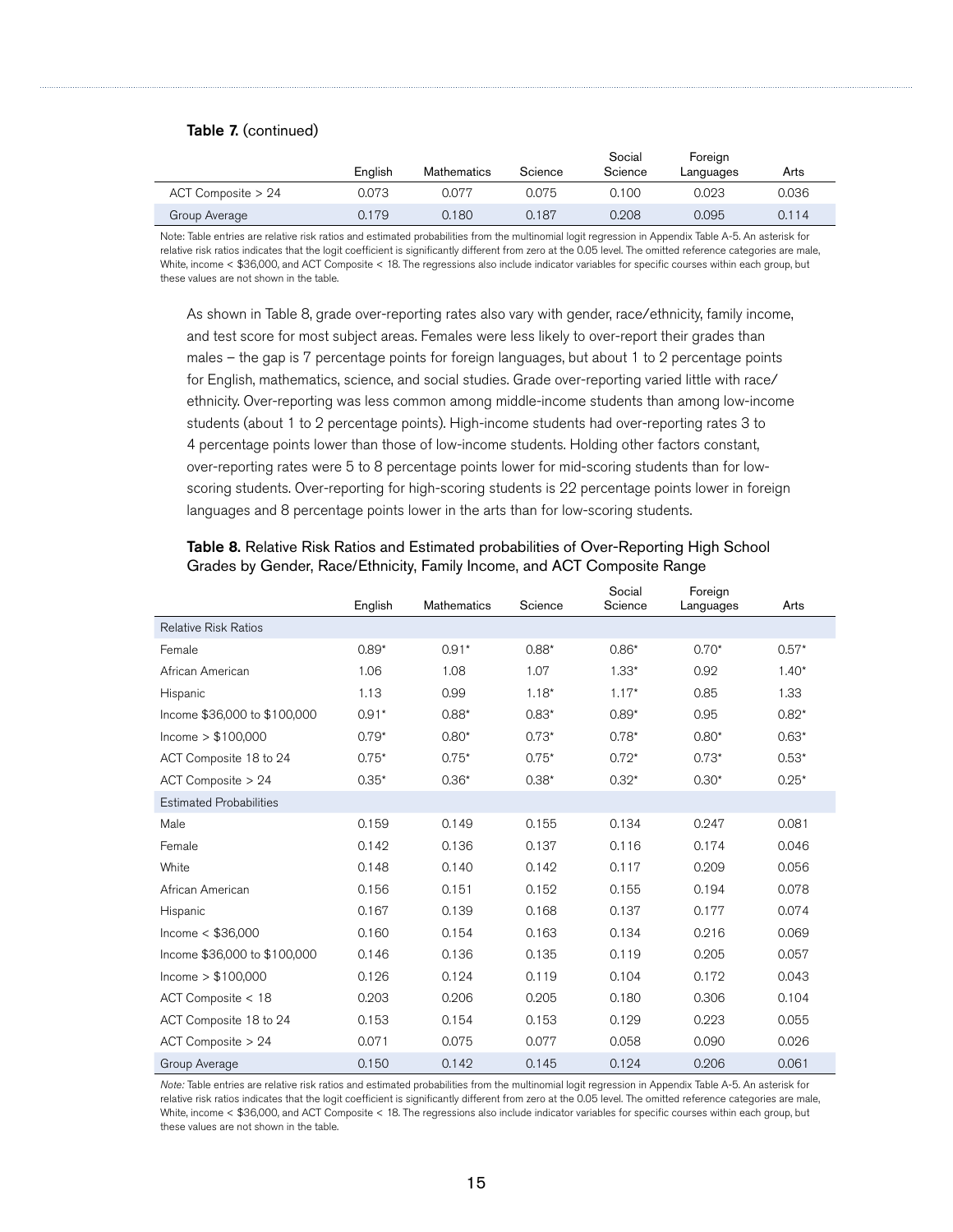### <span id="page-19-0"></span>Accuracy of Self-Reported HSGPA

The average HSGPA calculated from transcript grades (3.08) and self-reported grades (3.16) were similar, and both measures had a standard deviation of 0.59. There was a high correlation between HSGPA calculated from self-reported grades and transcript grades (r=0.84).

We examined how transcript HSGPA in core courses varied with self-reported HSGPA (in quadratic form), gender, race/ethnicity, family income, and ACT composite score. The results are reported in Table 9.

|                              | Coefficient            |
|------------------------------|------------------------|
| Self-Reported GPA            | $-0.0845$<br>(0.0459)  |
| Self-Reported GPA Squared    | $0.136*$<br>(0.00764)  |
| Female                       | $0.0953*$<br>(0.00647) |
| African American             | $-0.0174$<br>(0.0133)  |
| Hispanic                     | $-0.00193$<br>(0.0189) |
| Income \$36,000 to \$100,000 | 0.0106<br>(0.00716)    |
| lncome > \$100,000           | 0.00645<br>(0.0114)    |
| ACT Composite 18 to 24       | $0.158*$<br>(0.00999)  |
| ACT Composite > 24           | $0.276*$<br>(0.0132)   |
| Constant                     | 1.778*<br>(0.0689)     |
| Observations                 | 12,771                 |

*Notes:* Table entries are coefficients from a linear regression, which uses a Huber/White sandwich estimator to adjust for a possible correlated residuals by high school. Standard errors are in parentheses. An asterisk indicates that the coefficient is significantly different from zero at the 0.05 level. The omitted reference categories are male, White, income < \$36,000, and ACT Composite <18.

Other things being equal, low-performing students (as measured by self-reported HSGPA) underreported their "true" transcript HSGPA, while high-performing students over-reported their HSGPA (see Figure 1).<sup>22</sup> For example, a self-reported HSGPA of 2.0 is associated with a transcript HSGPA of 2.34, and a self-reported HSGPA of 3.5 is associated with a transcript HSGPA of 3.34. The average self-reported score is 3.16 (the median is 3.21), and this is slightly higher than the transcript grade of 3.06 (transcript grade of 3.10 at median).

<sup>&</sup>lt;sup>22</sup> A potential concern is that the statistical model might be distorted, because HSGPA was truncated at 4.0. We estimated an alternative statistical model to explicitly account for this upper limit in the dependent variable (Wooldridge, 2002). The parameter and standard error estimates from the truncated model were similar to those reported here.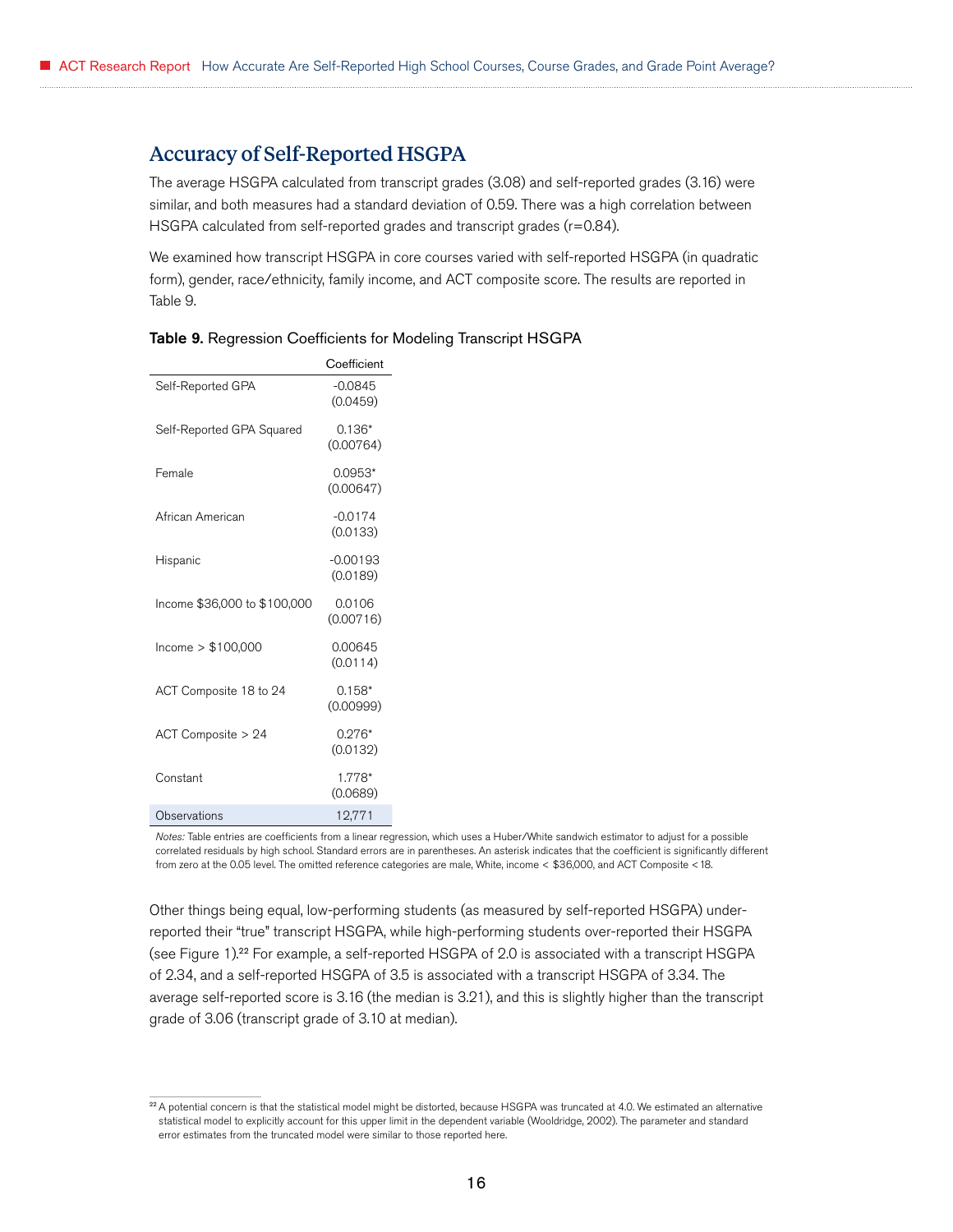

Figure 1. Relationship between self-reported and transcript HSGPA, accounting for gender, race/ethnicity, family income group, and test score group

The regression results show that the accuracy of self-reported HSGPA varies significantly with gender and ACT Composite group but not with race/ethnicity or family income. For a given selfreported HSGPA, females have a transcript HSGPA about 0.10 points higher than otherwise comparable males. Similarly, mid- and high-scoring students have predicted transcript HSGPAs about 0.16 or 0.28 points higher, respectively, than comparable students with low self-reported HSGPAs.

Since the relationship between transcript and self-reported HSGPA is curvilinear, the extent of over-/under-reporting differs with the self-reported HSGPA. Table 10 shows the predicted transcript HSGPA when self-reported HSGPA is 3.15 (the average self-report) and 2.33 (the 10th percentile of self-reports). At the mean self-reported HSGPA of 3.15, most students over-reported their transcript HSGPA, but some over-reported by more than others. Females with a self-reported HSGPA of 3.15 have a predicted transcript HSGPA of 3.10, as compared with 3.00 for males (i.e. both genders over-reported, but males over-reported by more than females). Reporting accuracy does not vary significantly with race/ethnicity or family income (see regression results in Table 9). Among students with a self-reported HSGPA of 3.15, transcript HSGPA was 3.19 for students with high ACT Composite scores as compared with 3.07 and 2.92, respectively for students with midlevel or low-test scores.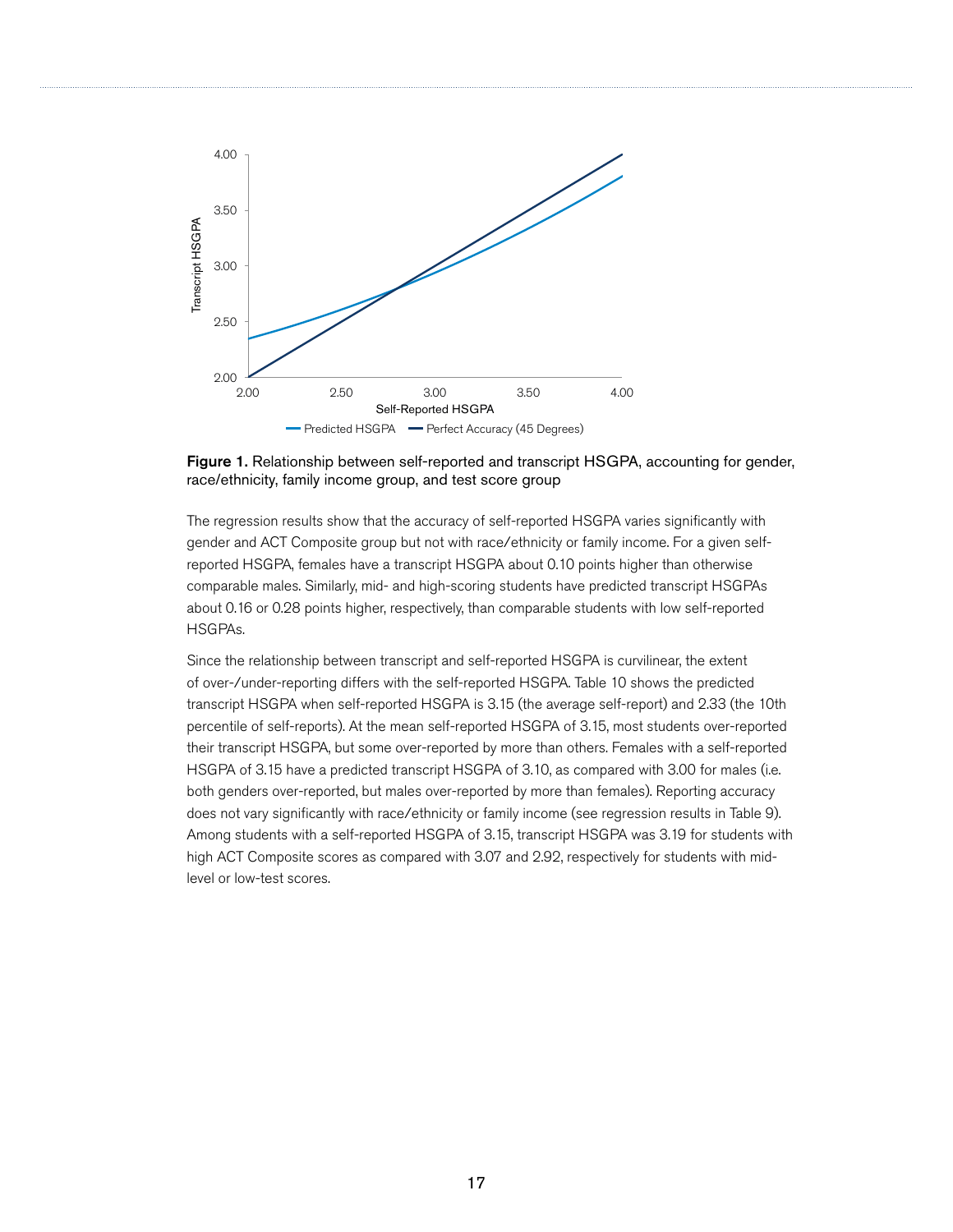|                              | Self-Reported HSGPA |                        |  |  |  |  |
|------------------------------|---------------------|------------------------|--|--|--|--|
| Characteristics              | 3.15 (Average)      | 2.33 (10th Percentile) |  |  |  |  |
| Male                         | 3.00                | 2.46                   |  |  |  |  |
| Female                       | 3.10                | 2.55                   |  |  |  |  |
| White                        | 3.06                | 2.51                   |  |  |  |  |
| African American             | 3.04                | 2.50                   |  |  |  |  |
| Hispanic                     | 3.06                | 2.51                   |  |  |  |  |
| Income $<$ \$36,000          | 3.05                | 2.51                   |  |  |  |  |
| Income \$36,000 to \$100,000 | 3.06                | 2.52                   |  |  |  |  |
| lncome > \$100,000           | 3.06                | 2.51                   |  |  |  |  |
| ACT Composite < 18           | 2.92                | 2.37                   |  |  |  |  |
| ACT Composite 18 to 24       | 3.07                | 2.53                   |  |  |  |  |
| ACT Composite > 24           | 3.19                | 2.65                   |  |  |  |  |

<span id="page-21-0"></span>Table 10. Predicted Transcript HSGPA by Student Characteristics, Holding Constant Self-Reported HSGPA at 3.15 and 2.33

Self-Reported HSGPA

*Note:* Table entries are predicted transcript HSGPA for each group of students holding other variables (except self-reported HSGPA) constant at their means.

For low levels of self-reported HSGPA, students under-predict their transcript HSGPA. For a selfreported HSGPA of 2.33, females have a predicted transcript HSGPA of 2.55 as compared with 2.46 for males. The accuracy of self-reported HSGPA does not vary significantly with race/ethnicity or family income. Higher-scoring students understate their HSGPA more than lower-scoring students: For a self-reported HSPGA of 2.33, the predicted transcript HSGPA is 2.37 for lowerscoring students, 2.53 for middle-scoring students, and 2.65 for high-scoring students.

# **Discussion**

## How Accurately Do Students Self-Report High School Courses and Grade Information?

Overall, students' self-reported coursework and grades are accurate representations of actual coursework taken and grades. The median coursework accuracy was 94% across all English, mathematics, science, social studies, foreign language, and arts classes. Accuracy was highest for more fundamental coursework such as English 11, Algebra II, Chemistry, and World History.

Compared to prior studies that have examined the accuracy of self-reported coursework taking, the current study found very similar results. While there are certainly variations among the courses examined, this study confirms the findings of prior studies that there is substantial accuracy in selfreported coursework.

While the correlation between self-reported course grades and transcript grades varied considerably across courses, the median correlation for all courses was moderate (0.66). This suggests fairly good accuracy across courses. Among courses, the median percentage of students who selfreported the exact letter grades as their transcripts was also relatively high (67%). If we included self-reporting within a letter grade that median percentage was 96%. We also saw that students tended to under-report their grades more than they over-reported their grades.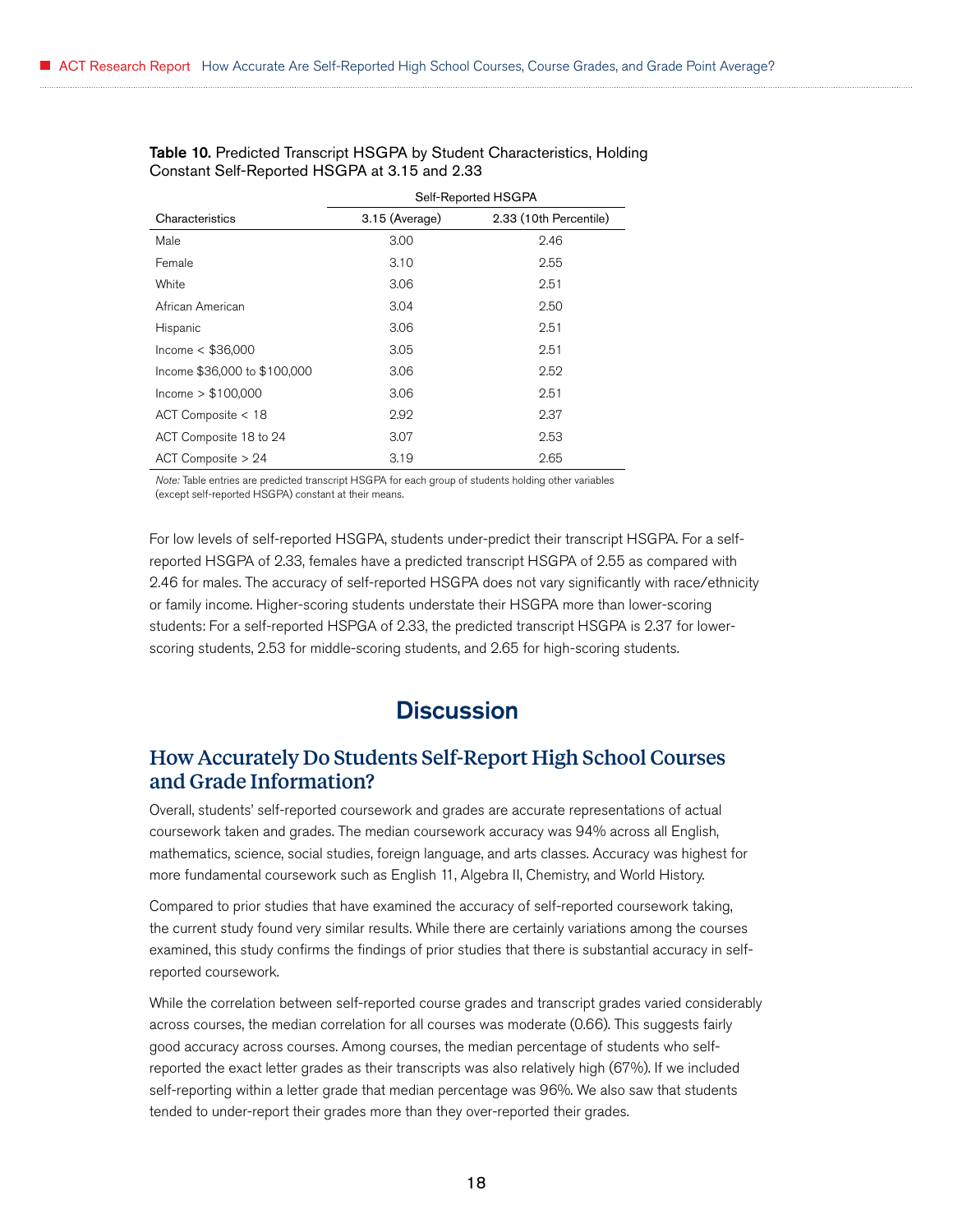<span id="page-22-0"></span>When a HSGPA was calculated based on all self-reported grades, the correlation with transcript HSGPA was high, *r*=0.83. This suggests that a HSGPA based on self-reported course-level grades is a good analog for a HSGPA based on transcript-reported course-level grades. We also found that students on the lower end of the self-reported HSGPA scale, below about 2.5, tend to under-report their true HSGPA while students on the upper end of the self-reported HSGPA scale tend to slightly over-report their true transcript HSGPA.

The median percentage of students across courses in the current study who self-reported their grades exactly was similar to that found by previous studies. That said, the correlations between selfreported and transcript grades found in the current study tended to be lower than those found for similar prior research when course level grades were examined. When overall HSGPA was examined, the correlation was consistent with prior research, with the exception of Shaw and Mattern (2009), which found a lower correlation than other studies.<sup>23</sup>

## Does Accuracy Differ by Student Gender, Race/Ethnicity, or Family Income Level?

We found that the accuracy of self-reported coursework tended to be fairly similar for the student subgroups examined. There was little to no difference in the rates of accuracy of self-reported coursework between males and females. Hispanic students tended to under-report their coursework slightly (relative to White students) for a handful of the courses examined; African American students tended to under-report their coursework slightly for most courses.

Larger differences in accuracy were observed in the rates of self-reported grades exactly matching transcript grades for student subgroups. While female students were more likely to report their exact course grades, minority (African American and Hispanic) and low-income students were less likely than White and other income students, respectively, to report their exact course grades.

The accuracy of self-reported HSGPA differed for some groups of students. Females had predicted transcript HSGPA about 0.10 points higher than those of males with comparable self-reported HSGPA. Similarly, mid- and high-scoring students had a predicted transcript HSGPA about 0.16 and 0.28 points higher, respectively, than low-scoring students with the same self-reported HSGPA. Neither race/ethnicity nor family income levels were significantly related to the accuracy of selfreported HSGPA.

# **Conclusion**

Based on our findings, coursework taken and overall HSGPA provided by students can be a good measure of academic preparation and achievement for researchers and postsecondary administrators. We find that using self-reported coursework taken is a reliable way to estimate course-specific student-level experiences. A measure of caution, however, is appropriate for the use of course-specific student-level grades. For the overall HSGPA of an individual, we have a stronger basis for trusting self-reported values depending upon the purpose and use of self-reported HSGPA. Self-reported course-specific grades earned should always be confirmed by transcript grades for high-stakes student-level decisions. Regardless of these student-level cautions, self-reported coursework and grades earned appear to be reasonably valid measures for preliminary outreach decisions and for aggregate research.

<sup>&</sup>lt;sup>23</sup> The lower correlation in Shaw and Mattern (2009) may reflect the finer HSGPA gradations (plus and minus grades) than in the other studies.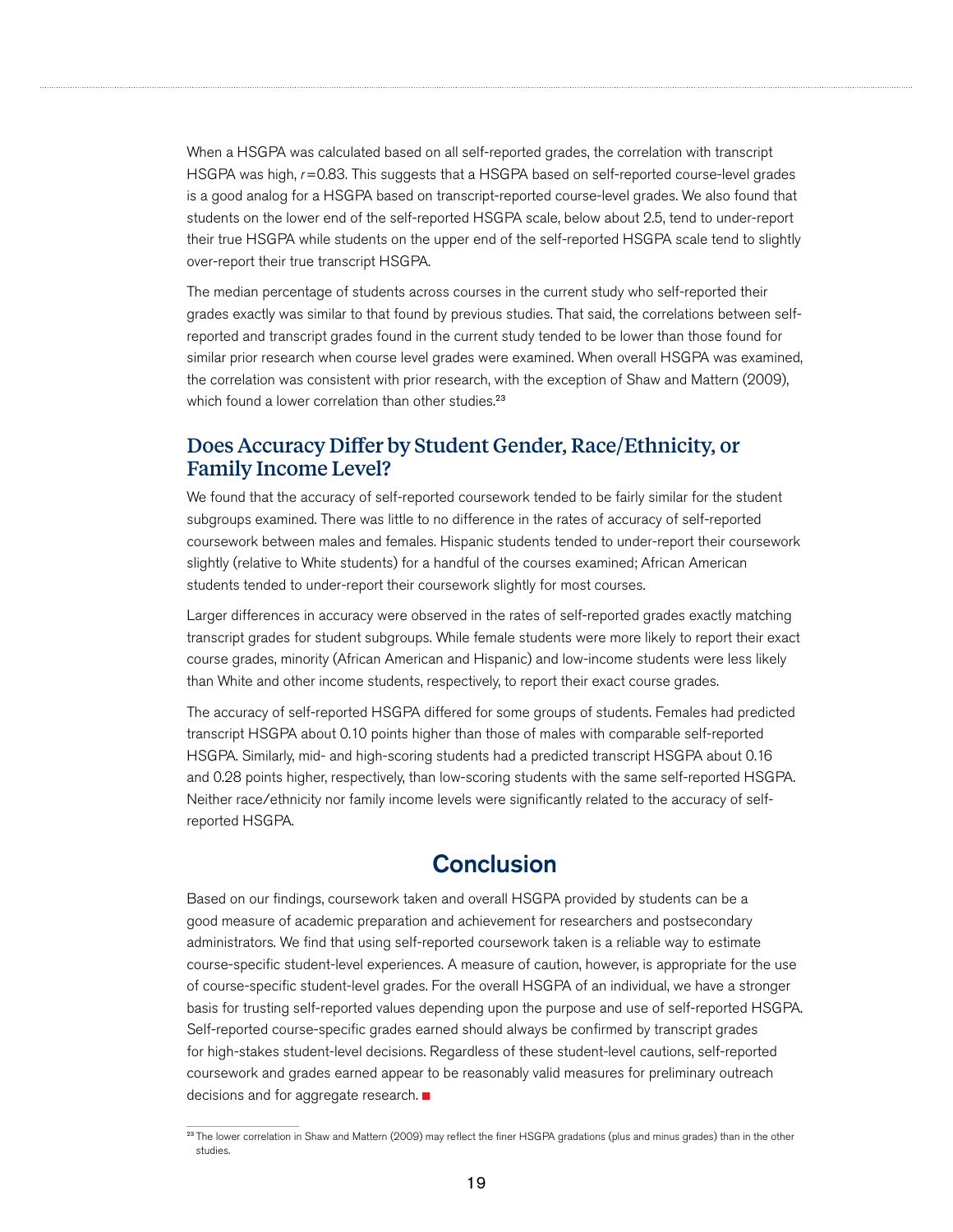# References

- <span id="page-23-0"></span>Adelman, C. (2006). The Toolbox Revisited: Paths to Degree Completion From High School Through College. Washington, DC: US Department of Education.
- ACT. (2013). *Accuracy of Student-Reported High School GPA* (ACT Information Brief 2013-12). Iowa City, IA: ACT.
- Allison, P. D. (2001). Missing data (Vol. 136). Sage publications.
- Froot, K. (1989). Consistent covariance matrix estimation with cross-sectional dependence and heteroskedasticity in financial data. *Journal of Financial and Quantitative Analysis, 24*(3), 333– 355.
- Gonyea, R. M. (2005). Self-reported data in institutional research: Review and recommendations. *New Directions for Institutional Research, 127*, 73–89.
- Gordon, L. (2009, February 18). UC wants the truth on student applications, *Los Angeles Times*. Retrieved from <articles.latimes.com/2009/feb/18/local/me-ucfraud18> on June 23, 2015.
- Huber, P. (1967). The behavior of maximum likelihood estimates under nonstandard conditions. *Proceedings of the Fifth Berkeley Symposium on Mathematical Statistics and Probability, 1*, 221–233. Berkeley, CA: University of California Press.
- Kuncel, N. R., Credé, M., & Thomas, L. L. (2005). The validity of self-reported grade point averages, class ranks, and test scores: A meta-analysis and review of the literature. *Review of Educational Research, 75*(1), 63–82.
- Little, R. J. A., & Rubin, D. B. (2002). *Statistical analysis with missing data.* John Wiley & Sons.
- Mattern, K. D., Patterson, B. F., & Wyatt, J. N. (2013). *How useful are traditional admission measures in predicting graduation within four years?* (College Board Research Report No. 2013-1). New York, NY: The College Board.
- Postal, Leslie (2014, October 29). Want to get into FSU, UF? Get ready to type in grades, *Orlando Sentinel*. Retrieved from [www.orlandosentinel.com/features/education/os-fsu-uf-new](www.orlandosentinel.com/features/education/os-fsu-uf-new-admissions-form-20141027-story.html)[admissions-form-20141027-story.html](www.orlandosentinel.com/features/education/os-fsu-uf-new-admissions-form-20141027-story.html) on June 23, 2015.
- Radunzel, J., & Noble, J. (2012). *Predicting Long-Term College Success through Degree Completion Using ACT® Composite Score, ACT Benchmarks, and High School Grade Point Average* (ACT Research Report 2012-5). Iowa City, IA: ACT.
- Rogers, W. (1993). Regression standard errors in clustered samples. *Stata Technical Bulletin, 13*, 19–23.
- Sanchez, E. I. (2013). *Differential Effects of Using ACT® College Readiness Assessment Scores and High School GPA to Predict First-Year College GPA among Racial/Ethnic, Gender, and Income Groups* (ACT Research Report 2013-4). Iowa City, IA: ACT.
- Sawyer, R., Laing J., & Houston, M. (1988). *Accuracy of Self-Reported High School Courses and Grades of College-Bound Students* (ACT Research Report 88-1). Iowa City, IA: ACT.
- Schiel, J., & Noble, J. (1991). A*ccuracy of Self-Reported Course Work and Grade Information of High School Sophomores* (ACT Research Report 91-6). Iowa City, IA: ACT.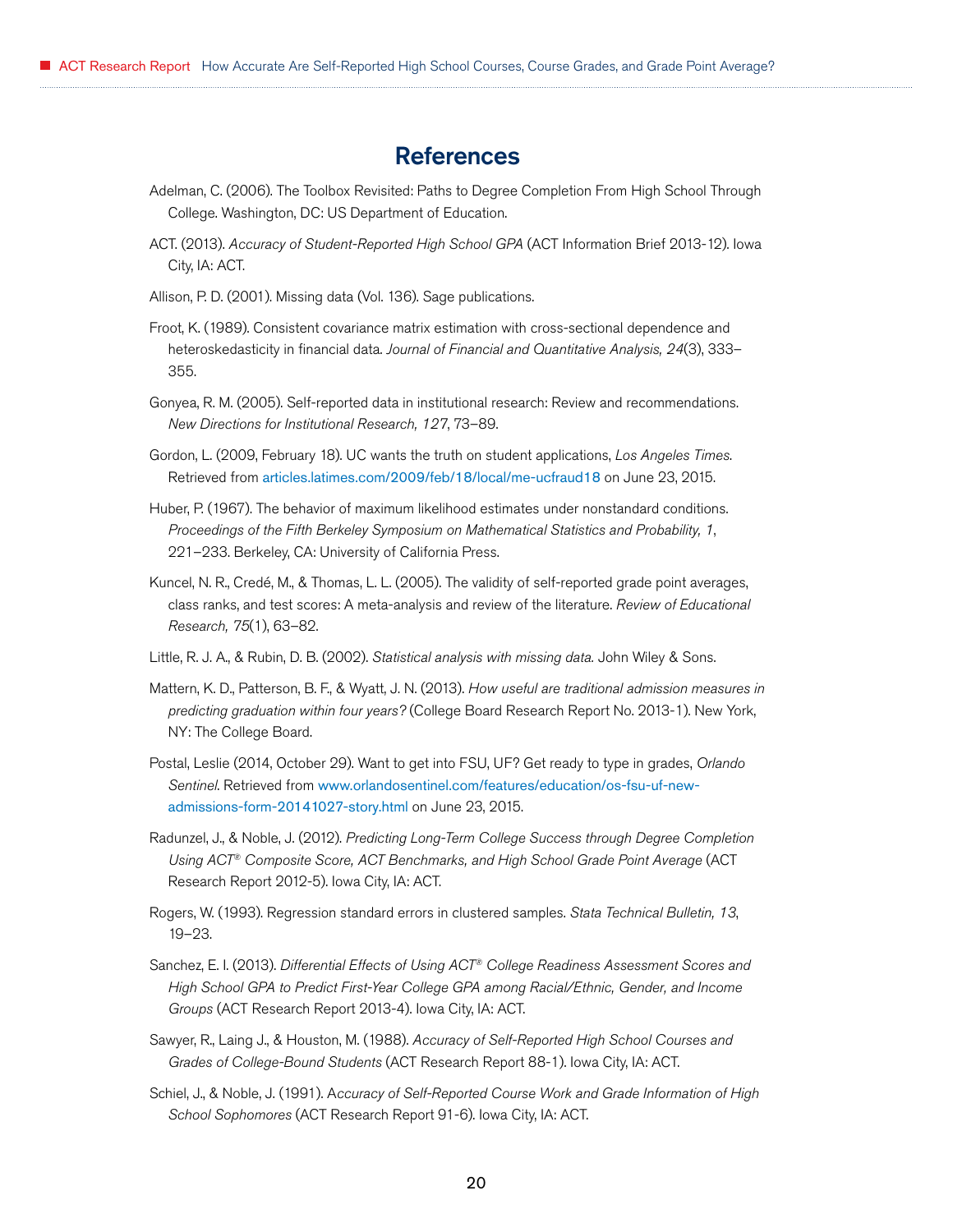- Schmitt, N., Keeney, J., Oswald, F. L., Pleskac, T. J., Billington, A. Q., Sinha, R., & Zorzie, M. (2009). Prediction of 4-year college student performance using cognitive and noncognitive predictors and the impact on demographic status of admitted students. *Journal of Applied Psychology, 94*(6), 1479–1497.
- Shaw, E. J., & Mattern, K. D. (2009). *Examining the Accuracy of Self-Reported High School Grade Point Average* (College Board Research Report No. 2009-5). New York, NY: The College Board.
- Valiga, M. J. (1987). *The Accuracy of Self-Reported High School Course and Grade Information* (ACT Research Report 87-1). Iowa City, IA: ACT.
- Von Hippel, P. T. (2007). Regression with missing Ys: An improved strategy for analyzing multiply imputed data. *Sociological Methodology, 37*(1), 83–117.
- White, H. (1980). A heteroskedasticity-consistent covariance matrix estimator and a direct test for heteroskedasticity. *Econometrica, 48*(4), 817–838.
- White, H. (1984). *Asymptotic Theory for Econometricians.* San Diego, CA: Academic Press.
- White, I. R., Royston, P., & Wood, A. M. (2011). Multiple imputation using chained equations: Issues and guidance for practice. *Statistics in Medicine, 30*(4), 377–399.
- Williams, R. (2000). A note on robust variance estimation for cluster-correlated data. *Biometrics, 56*(2): 645–646.
- Wooldridge, J. (2002). *Econometric Analysis of Cross Section and Panel Data.* Cambridge, MA: MIT Press.
- Wurth, J. (2013, September 8). College admission enters digital age with online forms, *The News-Gazette*. Retrieved from [static.news-gazette.com/news/local/2013-09-08/college-admission](http://static.news-gazette.com/news/local/2013-09-08/college-admission-enters-digital-age-online-forms.html)[enters-digital-age-online-forms.html](http://static.news-gazette.com/news/local/2013-09-08/college-admission-enters-digital-age-online-forms.html) on June 23, 2015.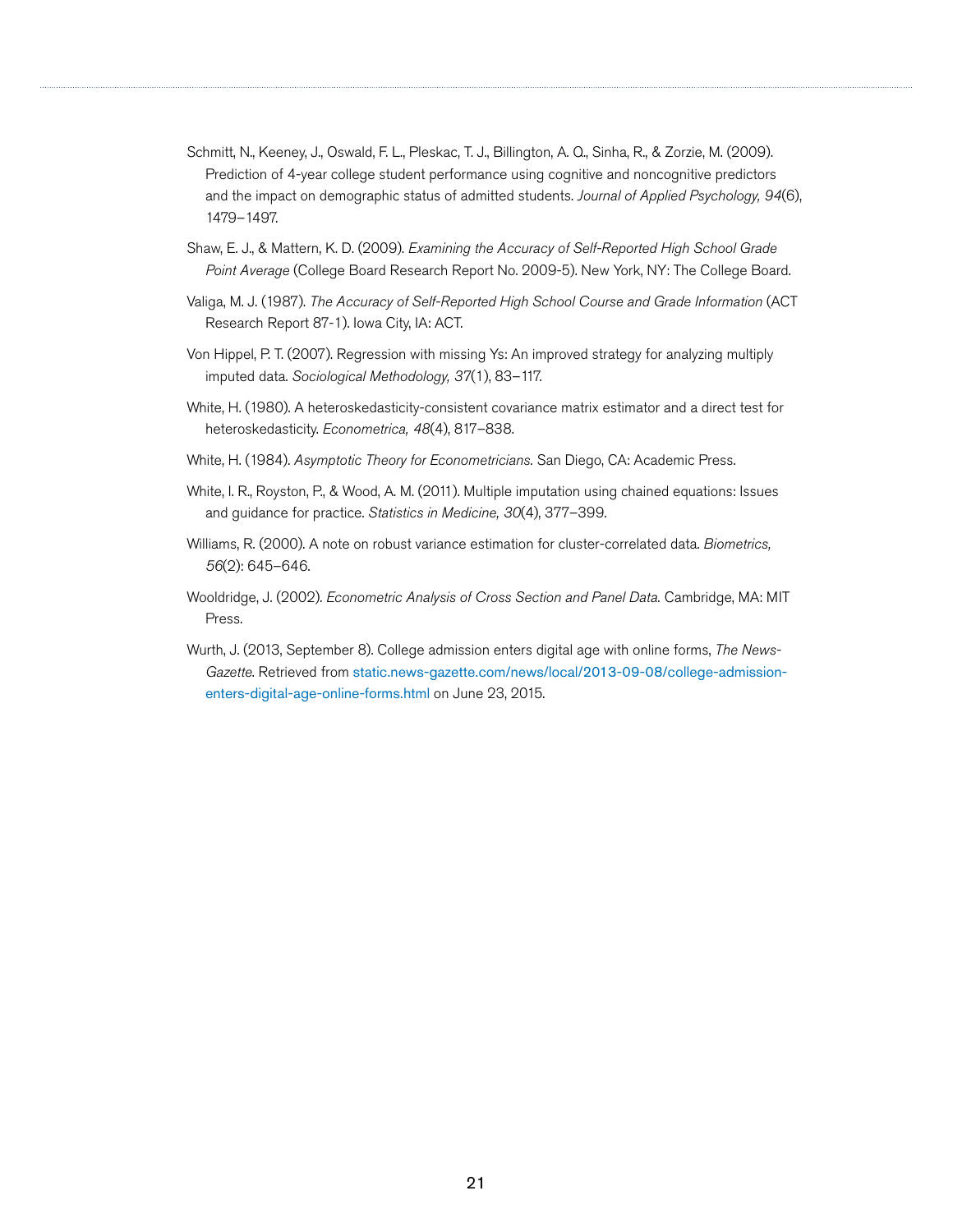# Appendix

# <span id="page-25-0"></span>Tables A-1 through A-5

#### Table A-1. Percentage of Student Correctly Identifying Coursework by Whether Course Is Taken or Planned at Time of ACT Test

|                                   | Taken |        | Planned |       | Not Taken or Planned |        | Overall |        |
|-----------------------------------|-------|--------|---------|-------|----------------------|--------|---------|--------|
| Course                            | Prob  | N      | Prob    | N     | Prob                 | N      | Prob    | N      |
| English                           |       |        |         |       |                      |        |         |        |
| English 9                         | 0.954 | 14,800 | 1.000   | 8     | 0.125                | 8      | 0.953   | 14,816 |
| English 10                        | 0.978 | 14,792 | 0.929   | 14    | 0.000                | 8      | 0.978   | 14,814 |
| English 11                        | 0.994 | 14,504 | 1.000   | 297   | 0.000                | 18     | 0.993   | 14,819 |
| English 12                        | 0.941 | 11,136 | 0.919   | 3,509 | 0.274                | 117    | 0.930   | 14,762 |
| Mathematics                       |       |        |         |       |                      |        |         |        |
| Algebra I                         | 0.966 | 14,678 | 0.923   | 13    | 0.551                | 78     | 0.964   | 14,769 |
| Geometry                          | 0.985 | 14,585 | 0.951   | 102   | 0.378                | 98     | 0.980   | 14,785 |
| Algebra II                        | 0.957 | 13,696 | 0.708   | 513   | 0.893                | 515    | 0.946   | 14,724 |
| Trigonometry                      | 0.893 | 4,595  | 0.379   | 1,911 | 0.856                | 7,473  | 0.803   | 13,979 |
| <b>Beginning Calculus</b>         | 0.694 | 1,805  | 0.155   | 2,211 | 0.996                | 9,835  | 0.822   | 13,851 |
| <b>Other Advanced Mathematics</b> | 0.264 | 7,425  | 0.160   | 2,311 | 0.939                | 4,447  | 0.459   | 14,183 |
| Science                           |       |        |         |       |                      |        |         |        |
| General Science                   | 0.963 | 14,483 | 0.760   | 50    | 0.504                | 248    | 0.954   | 14,781 |
| Biology                           | 0.990 | 14,725 | 0.980   | 49    | 0.026                | 39     | 0.987   | 14,813 |
| Chemistry                         | 0.973 | 11,001 | 0.488   | 1,050 | 0.953                | 2,440  | 0.934   | 14,491 |
| Physics                           | 0.811 | 3,229  | 0.180   | 2,270 | 0.977                | 8,509  | 0.809   | 14,008 |
| Social Studies                    |       |        |         |       |                      |        |         |        |
| <b>US History</b>                 | 0.987 | 14,519 | 0.984   | 253   | 0.032                | 31     | 0.985   | 14,803 |
| World History                     | 0.983 | 14,167 | 0.940   | 447   | 0.325                | 169    | 0.974   | 14,783 |
| Other History                     | 0.356 | 3,428  | 0.179   | 1,256 | 0.898                | 9,119  | 0.698   | 13803  |
| American Government               | 0.978 | 13,409 | 0.875   | 648   | 0.033                | 609    | 0.935   | 14,666 |
| Economics                         | 0.250 | 1,625  | 0.089   | 1,278 | 0.989                | 10,862 | 0.818   | 13,765 |
| Geography                         | 0.083 | 6,362  | 0.072   | 699   | 0.979                | 7,038  | 0.530   | 14,099 |
| Psychology                        | 0.511 | 3,414  | 0.181   | 1,822 | 0.964                | 8,691  | 0.751   | 13,927 |
| Foreign Language                  |       |        |         |       |                      |        |         |        |
| Spanish                           | 0.991 | 11,835 | 0.227   | 321   | 0.928                | 2,449  | 0.964   | 14,605 |
| French                            | 0.961 | 1,699  | 0.039   | 380   | 0.996                | 11,790 | 0.966   | 13,869 |
| German                            | 0.927 | 358    | 0.010   | 292   | 0.999                | 13,094 | 0.977   | 13,744 |
| Other Language                    | 0.538 | 195    | 0.005   | 368   | 0.986                | 13,109 | 0.953   | 13,672 |
| Arts                              |       |        |         |       |                      |        |         |        |
| Art                               | 0.915 | 9,573  | 0.657   | 682   | 0.715                | 4,201  | 0.845   | 14,456 |
| Music                             | 0.798 | 7,120  | 0.212   | 349   | 0.937                | 6,638  | 0.849   | 14,107 |
| Drama                             | 0.755 | 3,660  | 0.173   | 774   | 0.953                | 9,467  | 0.857   | 13,901 |
| <b>Median Values</b>              | 0.948 | 10,287 | 0.434   | 480   | 0.896                | 3,325  | 0.940   | 14,474 |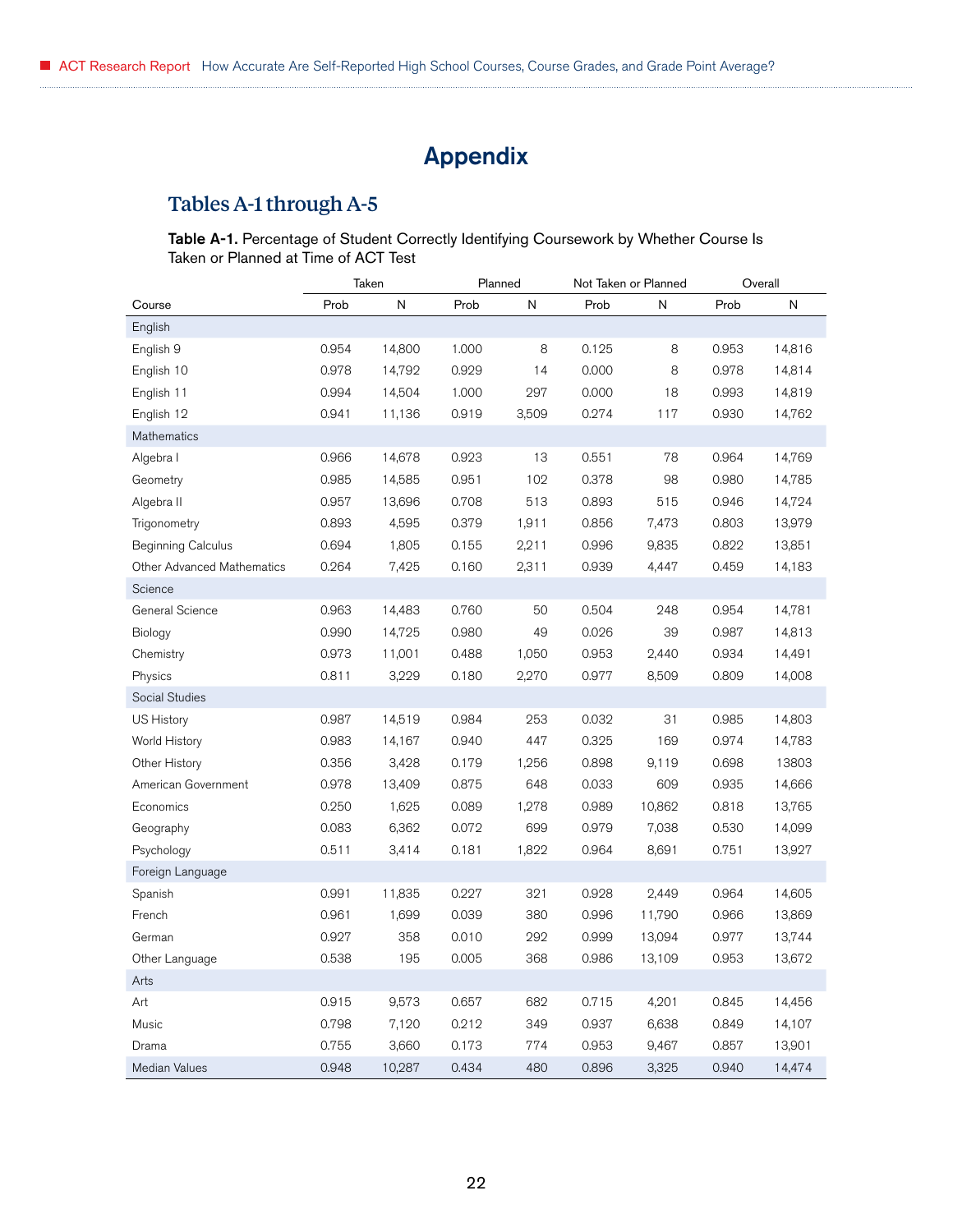| Subject Area/Student<br>Characteristic | Percentage<br>Under-Report | Percentage<br>Correct | Percentage<br>Over-Report |
|----------------------------------------|----------------------------|-----------------------|---------------------------|
| English                                |                            |                       |                           |
| Male                                   | 0.17                       | 96.07                 | 3.76                      |
| Female                                 | 0.16                       | 95.95                 | 3.89                      |
| White Non-Hispanic                     | 0.18                       | 96.14                 | 3.69                      |
| African American                       | 0.12                       | 95.00                 | 4.87                      |
| Hispanic                               | 0.09                       | 97.75                 | 2.16                      |
| Income $<$ \$36,000                    | 0.17                       | 96.10                 | 3.73                      |
| Income \$36,000 to \$100,000           | 0.16                       | 96.05                 | 3.80                      |
| Income $> $100,000$                    | 0.17                       | 95.52                 | 4.31                      |
| Composite < 18                         | 0.16                       | 96.44                 | 3.39                      |
| Composite 18 to 24                     | 0.18                       | 96.18                 | 3.64                      |
| Composite $> 24$                       | 0.13                       | 95.14                 | 4.73                      |
| Mathematics                            |                            |                       |                           |
| Male                                   | 1.63                       | 83.12                 | 15.25                     |
| Female                                 | 1.81                       | 82.74                 | 15.45                     |
| White Non-Hispanic                     | 1.73                       | 83.10                 | 15.17                     |
| African American                       | 1.91                       | 81.90                 | 16.20                     |
| Hispanic                               | 0.85                       | 83.43                 | 15.72                     |
| Income $<$ \$36,000                    | 1.67                       | 83.07                 | 15.26                     |
| Income \$36,000 to \$100,000           | 1.76                       | 82.87                 | 15.36                     |
| Income $> $100,000$                    | 1.76                       | 82.59                 | 15.65                     |
| Composite < 18                         | 1.19                       | 84.13                 | 14.68                     |
| Composite 18 to 24                     | 1.77                       | 82.71                 | 15.52                     |
| Composite > 24                         | 2.21                       | 82.05                 | 15.74                     |
| Science                                |                            |                       |                           |
| Male                                   | 1.18                       | 91.24                 | 7.58                      |
| Female                                 | 0.61                       | 93.31                 | 6.07                      |
| White Non-Hispanic                     | 0.90                       | 92.60                 | 6.51                      |
| African American                       | 0.79                       | 90.90                 | 8.32                      |
| Hispanic                               | 0.86                       | 93.36                 | 5.78                      |
| Income $<$ \$36,000                    | 0.92                       | 92.22                 | 6.86                      |
| Income \$36,000 to \$100,000           | 0.86                       | 92.46                 | 6.68                      |
| Income $> $100,000$                    | 0.79                       | 92.28                 | 6.93                      |
| Composite < 18                         | 1.28                       | 90.70                 | 8.02                      |
| Composite 18 to 24                     | 0.86                       | 92.95                 | 6.19                      |
| Composite > 24                         | 0.48                       | 92.87                 | 6.65                      |
| Social Science                         |                            |                       |                           |
| Male                                   | 2.34                       | 81.33                 | 16.33                     |
| Female                                 | 2.11                       | 81.95                 | 15.94                     |
| White Non-Hispanic                     | 2.13                       | 81.48                 | 16.38                     |
| African American                       | 2.61                       | 82.16                 | 15.23                     |
| Hispanic                               | 2.45                       | 83.25                 | 14.30                     |

#### Table A-2. Accuracy of Self-Reported Coursework by Subject Area and Student **Characteristics**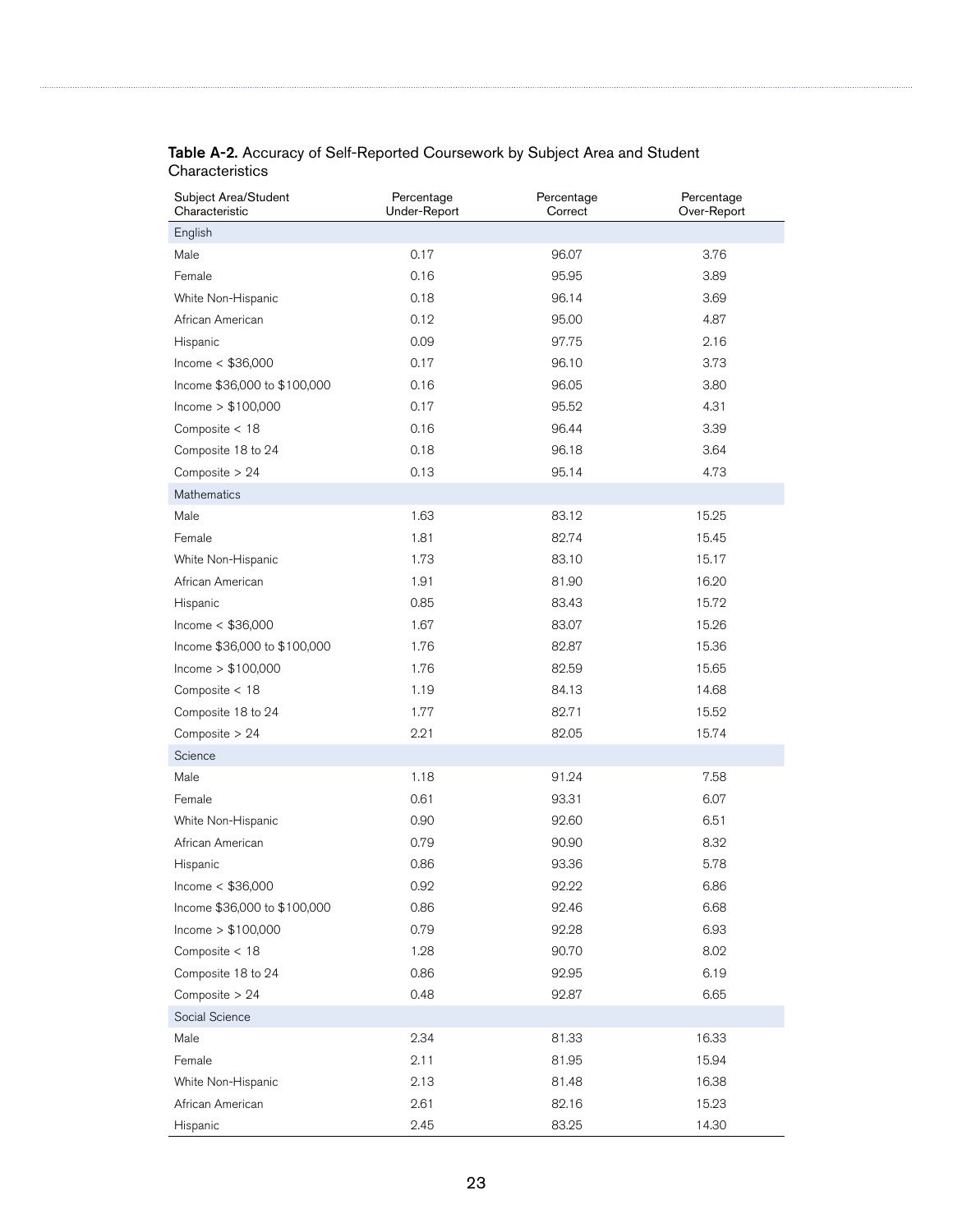## Table A-2. (continued)

| Subject Area/Student<br>Characteristic | Percentage<br>Under-Report | Percentage<br>Correct | Percentage<br>Over-Report |
|----------------------------------------|----------------------------|-----------------------|---------------------------|
| Income $<$ \$36,000                    | 2.38                       | 81.87                 | 15.75                     |
| Income \$36,000 to \$100,000           | 2.13                       | 81.63                 | 16.24                     |
| lncome > \$100,000                     | 2.06                       | 81.03                 | 16.91                     |
| Composite < 18                         | 2.64                       | 81.41                 | 15.95                     |
| Composite 18 to 24                     | 2.28                       | 81.44                 | 16.28                     |
| Composite > 24                         | 1.66                       | 82.34                 | 15.99                     |
| Foreign Languages                      |                            |                       |                           |
| Male                                   | 0.68                       | 96.67                 | 2.66                      |
| Female                                 | 0.60                       | 96.79                 | 2.60                      |
| White Non-Hispanic                     | 0.68                       | 97.56                 | 1.76                      |
| African American                       | 0.19                       | 93.18                 | 6.63                      |
| Hispanic                               | 1.63                       | 93.75                 | 4.61                      |
| Income $<$ \$36,000                    | 0.68                       | 95.73                 | 3.59                      |
| Income \$36,000 to \$100,000           | 0.60                       | 97.32                 | 2.07                      |
| Income $> $100,000$                    | 0.66                       | 97.56                 | 1.78                      |
| Composite < 18                         | 0.86                       | 93.56                 | 5.58                      |
| Composite 18 to 24                     | 0.59                       | 97.62                 | 1.79                      |
| Composite > 24                         | 0.52                       | 98.11                 | 1.37                      |
| Arts                                   |                            |                       |                           |
| Male                                   | 5.46                       | 85.17                 | 9.37                      |
| Female                                 | 4.62                       | 85.58                 | 9.79                      |
| White Non-Hispanic                     | 5.22                       | 85.56                 | 9.22                      |
| African American                       | 4.27                       | 84.08                 | 11.65                     |
| Hispanic                               | 3.76                       | 87.61                 | 8.63                      |
| Income $<$ \$36,000                    | 4.56                       | 85.29                 | 10.16                     |
| Income \$36,000 to \$100,000           | 5.22                       | 85.48                 | 9.30                      |
| lncome > \$100,000                     | 5.68                       | 85.26                 | 9.06                      |
| Composite < 18                         | 3.58                       | 84.71                 | 11.71                     |
| Composite 18 to 24                     | 5.52                       | 84.99                 | 9.48                      |
| Composite > 24                         | 5.48                       | 86.90                 | 7.62                      |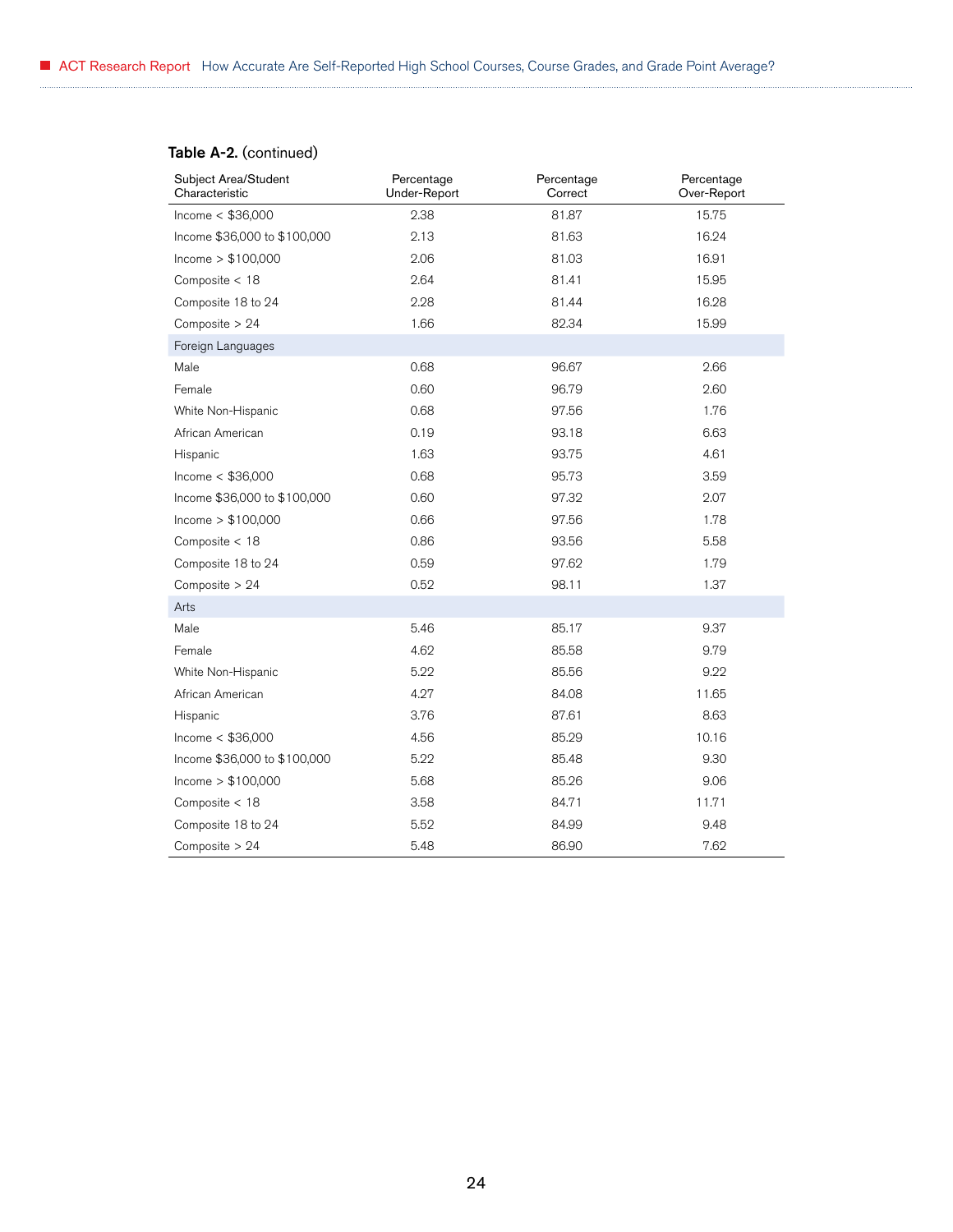| Subject Area/Student<br>Characteristic | Percentage<br>Under-Report | Percentage<br>Correct | Percentage<br>Over-Report |
|----------------------------------------|----------------------------|-----------------------|---------------------------|
| English                                |                            |                       |                           |
| Male                                   | 20.08                      | 64.93                 | 15.00                     |
| Female                                 | 16.09                      | 68.90                 | 15.01                     |
| White Non-Hispanic                     | 16.37                      | 69.42                 | 14.21                     |
| African American                       | 23.74                      | 58.70                 | 17.57                     |
| Hispanic                               | 22.26                      | 58.87                 | 18.88                     |
| Income $<$ \$36,000                    | 20.29                      | 62.84                 | 16.87                     |
| Income \$36,000 to \$100,000           | 16.64                      | 69.26                 | 14.10                     |
| lncome > \$100,000                     | 14.72                      | 73.30                 | 11.98                     |
| Composite < 18                         | 24.26                      | 56.55                 | 19.19                     |
| Composite 18 to 24                     | 18.29                      | 66.07                 | 15.64                     |
| Composite > 24                         | 8.50                       | 83.65                 | 7.85                      |
| Mathematics                            |                            |                       |                           |
| Male                                   | 20.28                      | 65.62                 | 14.10                     |
| Female                                 | 16.07                      | 69.70                 | 14.23                     |
| White Non-Hispanic                     | 16.55                      | 69.91                 | 13.54                     |
| African American                       | 24.63                      | 58.58                 | 16.79                     |
| Hispanic                               | 22.01                      | 60.57                 | 17.42                     |
| Income $<$ \$36,000                    | 20.62                      | 63.40                 | 15.98                     |
| Income \$36,000 to \$100,000           | 16.88                      | 69.75                 | 13.37                     |
| lncome > \$100,000                     | 14.28                      | 73.78                 | 11.95                     |
| Composite < 18                         | 26.45                      | 54.85                 | 18.70                     |
| Composite 18 to 24                     | 20.19                      | 64.37                 | 15.44                     |
| Composite > 24                         | 8.04                       | 83.21                 | 8.75                      |
| Science                                |                            |                       |                           |
| Male                                   | 20.85                      | 64.36                 | 14.79                     |
| Female                                 | 16.97                      | 68.83                 | 14.20                     |
| White Non-Hispanic                     | 17.32                      | 69.25                 | 13.44                     |
| African American                       | 25.59                      | 56.34                 | 18.07                     |
| Hispanic                               | 19.63                      | 58.82                 | 21.55                     |
| Income $<$ \$36,000                    | 21.44                      | 61.91                 | 16.65                     |
| Income \$36,000 to \$100,000           | 17.46                      | 69.06                 | 13.48                     |
| Income > \$100,000                     | 14.93                      | 73.60                 | 11.47                     |
| Composite < 18                         | 28.09                      | 51.81                 | 20.10                     |
| Composite 18 to 24                     | 20.22                      | 64.86                 | 14.93                     |
| Composite > 24                         | 7.81                       | 83.44                 | 8.75                      |
| Social Science                         |                            |                       |                           |
| Male                                   | 22.60                      | 64.88                 | 12.51                     |
| Female                                 | 19.39                      | 68.32                 | 12.29                     |
| White Non-Hispanic                     | 18.91                      | 69.75                 | 11.34                     |
| African American                       | 28.51                      | 54.40                 | 17.09                     |
| Hispanic                               | 27.52                      | 58.65                 | 13.83                     |

#### Table A-3. Accuracy of Self-Reported Grades by Student Characteristics in Each Subject Area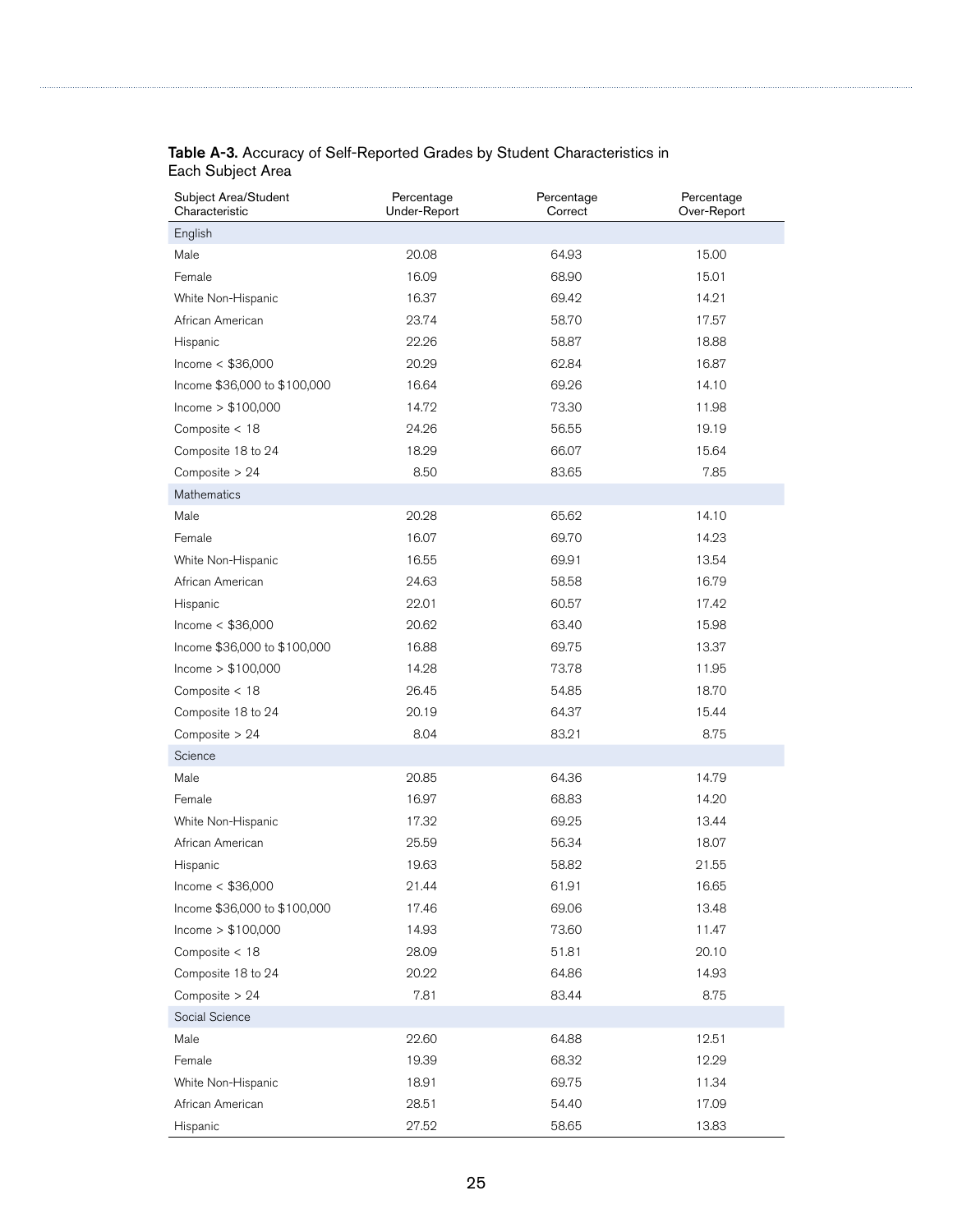## Table A-3. (continued)

| Subject Area/Student<br>Characteristic | Percentage<br>Under-Report | Percentage<br>Correct | Percentage<br>Over-Report |
|----------------------------------------|----------------------------|-----------------------|---------------------------|
| Income $<$ \$36,000                    | 23.28                      | 62.37                 | 14.35                     |
| Income \$36,000 to \$100,000           | 19.57                      | 68.94                 | 11.50                     |
| lncome > \$100,000                     | 17.82                      | 72.67                 | 9.50                      |
| Composite < 18                         | 27.75                      | 55.46                 | 16.79                     |
| Composite 18 to 24                     | 21.64                      | 64.77                 | 13.60                     |
| Composite $> 24$                       | 12.43                      | 81.86                 | 5.71                      |
| Foreign Languages                      |                            |                       |                           |
| Male                                   | 10.94                      | 66.41                 | 22.65                     |
| Female                                 | 8.32                       | 72.73                 | 18.95                     |
| White Non-Hispanic                     | 8.39                       | 72.11                 | 19.50                     |
| African American                       | 15.71                      | 60.11                 | 24.18                     |
| Hispanic                               | 7.23                       | 64.92                 | 27.86                     |
| Income $<$ \$36,000                    | 11.27                      | 65.99                 | 22.74                     |
| Income \$36,000 to \$100,000           | 8.64                       | 71.58                 | 19.78                     |
| lncome > \$100,000                     | 6.98                       | 76.19                 | 16.82                     |
| Composite < 18                         | 18.51                      | 53.46                 | 28.03                     |
| Composite 18 to 24                     | 9.14                       | 68.65                 | 22.21                     |
| Composite > 24                         | 2.64                       | 85.99                 | 11.36                     |
| Arts                                   |                            |                       |                           |
| Male                                   | 15.68                      | 76.91                 | 7.41                      |
| Female                                 | 8.30                       | 86.64                 | 5.07                      |
| White Non-Hispanic                     | 9.28                       | 86.03                 | 4.69                      |
| African American                       | 22.14                      | 65.77                 | 12.10                     |
| Hispanic                               | 6.63                       | 86.68                 | 6.69                      |
| Income $<$ \$36,000                    | 14.09                      | 78.13                 | 7.77                      |
| Income \$36,000 to \$100,000           | 10.01                      | 84.88                 | 5.11                      |
| lncome > \$100,000                     | 7.69                       | 88.33                 | 3.98                      |
| Composite < 18                         | 21.97                      | 67.65                 | 10.38                     |
| Composite 18 to 24                     | 10.26                      | 84.29                 | 5.45                      |
| Composite > 24                         | 2.65                       | 94.62                 | 2.73                      |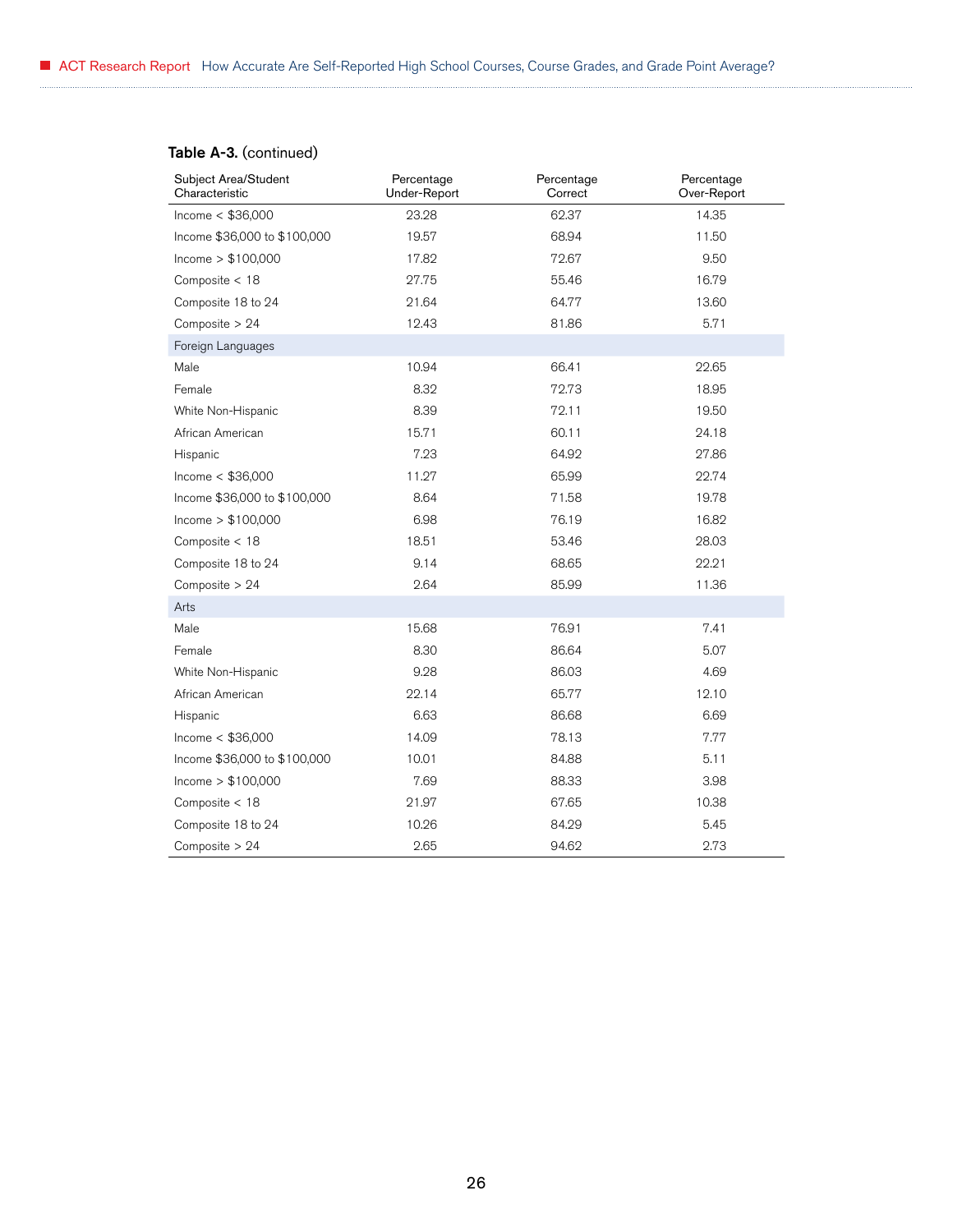|                                   | English             | Mathematics          | Science               | Social<br>Science     | Foreign<br>Languages | Arts                  |
|-----------------------------------|---------------------|----------------------|-----------------------|-----------------------|----------------------|-----------------------|
| Under-Report                      |                     |                      |                       |                       |                      |                       |
| Female                            | 0.332<br>(0.223)    | 0.0973<br>(0.0570)   | $-0.301*$<br>(0.0985) | $-0.0751$<br>(0.0465) | $-0.144$<br>(0.106)  | $-0.0503$<br>(0.0482) |
| African American                  | 0.372<br>(0.313)    | $0.291*$<br>(0.0846) | $0.583*$<br>(0.125)   | 0.0725<br>(0.0643)    | $-0.788*$<br>(0.199) | 0.125<br>(0.0703)     |
| Hispanic                          | 0.589<br>(0.413)    | $-0.0280$<br>(0.152) | 0.129<br>(0.236)      | $-0.0742$<br>(0.112)  | $0.983*$<br>(0.169)  | $-0.165$<br>(0.137)   |
| Income \$36,000 to \$100,000      | 0.111<br>(0.270)    | 0.0927<br>(0.0687)   | $-0.0722$<br>(0.122)  | $-0.0568$<br>(0.0554) | $-0.290*$<br>(0.132) | 0.0439<br>(0.0576)    |
| Income $> $100,000$               | 0.680<br>(0.439)    | 0.0824<br>(0.108)    | 0.168<br>(0.204)      | 0.0139<br>(0.0915)    | 0.0474<br>(0.190)    | $0.192*$<br>(0.0909)  |
| Composite 18 to 24                | 0.271<br>(0.277)    | $0.479*$<br>(0.0797) | $-0.242*$<br>(0.113)  | $-0.234*$<br>(0.0548) | $-0.311*$<br>(0.130) | 0.0896<br>(0.0620)    |
| Composite $> 24$                  | 0.226<br>(0.369)    | $0.678*$<br>(0.0948) | $-0.487*$<br>(0.172)  | $-0.509*$<br>(0.0752) | $-0.284$<br>(0.167)  | $0.191*$<br>(0.0755)  |
| English 10                        | 0.127<br>(0.267)    |                      |                       |                       |                      |                       |
| English 11                        | $0.999*$<br>(0.384) |                      |                       |                       |                      |                       |
| English 12                        | $2.620*$<br>(0.424) |                      |                       |                       |                      |                       |
| Geometry                          |                     | $-0.0166$<br>(0.612) |                       |                       |                      |                       |
| Algebra II                        |                     | 2.569<br>(0.510)     |                       |                       |                      |                       |
| Trigonometry                      |                     | 5.771<br>(0.501)     |                       |                       |                      |                       |
| Beginning Calculus                |                     | $2.520*$<br>(0.525)  |                       |                       |                      |                       |
| <b>Other Advanced Mathematics</b> |                     | 4.933*<br>(0.505)    |                       |                       |                      |                       |
| Biology                           |                     |                      | $-1.201*$<br>(0.189)  |                       |                      |                       |
| Chemistry                         |                     |                      | 0.0336<br>(0.134)     |                       |                      |                       |
| Physics                           |                     |                      | $0.786*$<br>(0.119)   |                       |                      |                       |
| World History                     |                     |                      |                       | 1.334<br>(0.210)      |                      |                       |
| Other History                     |                     |                      |                       | $3.883*$<br>(0.193)   |                      |                       |

#### Table A-4. Multinomial Logit Estimates for Modeling Over- and Under-Reporting High School Coursework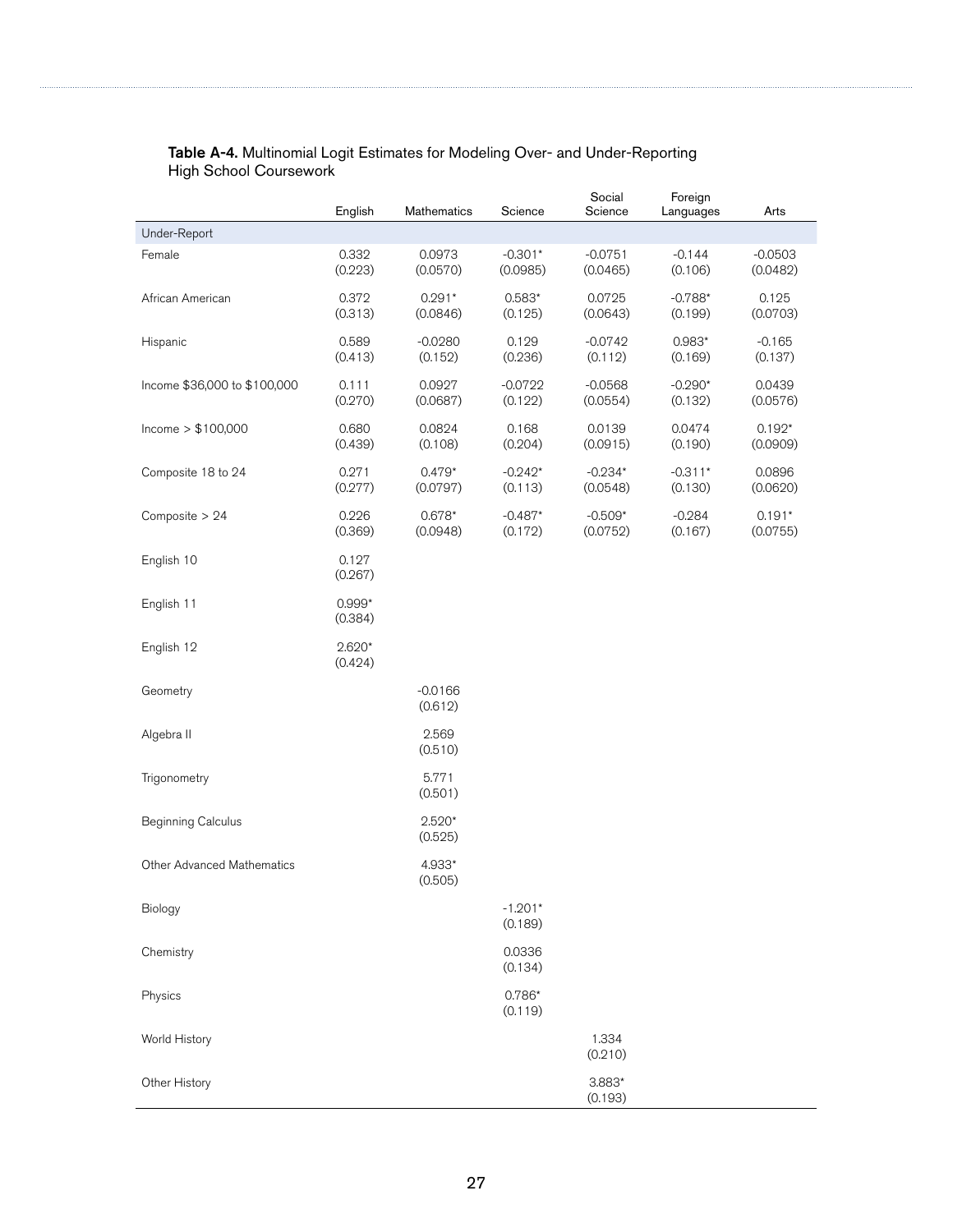|                              | English               | Mathematics           | Science               | Social<br>Science      | Foreign<br>Languages  | Arts                  |
|------------------------------|-----------------------|-----------------------|-----------------------|------------------------|-----------------------|-----------------------|
| American Government          |                       |                       |                       | $3.061*$<br>(0.193)    |                       |                       |
| Economics                    |                       |                       |                       | 1.608*<br>(0.211)      |                       |                       |
| Geography                    |                       |                       |                       | $2.260*$<br>(0.208)    |                       |                       |
| Psychology                   |                       |                       |                       | 2.682*<br>(0.197)      |                       |                       |
| French                       |                       |                       |                       |                        | $-1.301*$<br>(0.171)  |                       |
| German                       |                       |                       |                       |                        | $-3.430*$<br>(0.454)  |                       |
| Other Languages              |                       |                       |                       |                        | 0.146<br>(0.110)      |                       |
| Music                        |                       |                       |                       |                        |                       | $-1.028*$<br>(0.0595) |
| Drama                        |                       |                       |                       |                        |                       | $-0.951*$<br>(0.0582) |
| Constant                     | $-8.328*$<br>(0.592)  | $-8.689*$<br>(0.512)  | $-4.545*$<br>(0.149)  | $-5.929*$<br>(0.197)   | $-3.952*$<br>(0.171)  | $-2.439*$<br>(0.0729) |
| Over-Report                  |                       |                       |                       |                        |                       |                       |
| Female                       | 0.0748<br>(0.0574)    | $-0.0149$<br>(0.0254) | $-0.152*$<br>(0.0375) | $-0.0429$<br>(0.0243)  | $-0.166*$<br>(0.0776) | $0.0940*$<br>(0.0357) |
| African American             | $0.371*$<br>(0.0949)  | $0.262*$<br>(0.0400)  | $0.420*$<br>(0.0541)  | 0.0324<br>(0.0367)     | $0.637*$<br>(0.0974)  | $0.202*$<br>(0.0495)  |
| Hispanic                     | $0.403*$<br>(0.144)   | $0.162*$<br>(0.0668)  | 0.00312<br>(0.0974)   | $-0.0781$<br>(0.0628)  | $0.641*$<br>(0.153)   | $-0.153$<br>(0.0966)  |
| Income \$36,000 to \$100,000 | 0.0992<br>(0.0724)    | $0.0830*$<br>(0.0311) | $0.116*$<br>(0.0446)  | $0.0780*$<br>(0.0287)  | $-0.152$<br>(0.0917)  | $-0.0232$<br>(0.0415) |
| Income $> $100,000$          | $0.208*$<br>(0.101)   | $0.137*$<br>(0.0478)  | $0.259*$<br>(0.0690)  | $0.228*$<br>(0.0449)   | $-0.253$<br>(0.164)   | 0.0295<br>(0.0676)    |
| Composite 18 to 24           | $0.194*$<br>(0.0893)  | $0.152*$<br>(0.0346)  | $-0.182*$<br>(0.0471) | 0.0215<br>(0.0308)     | $-0.420*$<br>(0.0897) | $-0.148*$<br>(0.0435) |
| Composite > 24               | $0.615*$<br>(0.102)   | $0.166*$<br>(0.0409)  | $-0.209*$<br>(0.0583) | $-0.0965*$<br>(0.0388) | $-0.695*$<br>(0.129)  | $-0.395*$<br>(0.0578) |
| English 10                   | $-0.833*$<br>(0.0584) |                       |                       |                        |                       |                       |
| English 11                   | $-2.057*$<br>(0.109)  |                       |                       |                        |                       |                       |
| English 12                   | $0.356*$<br>(0.0505)  |                       |                       |                        |                       |                       |
| Geometry                     |                       | $-0.624*$<br>(0.0706) |                       |                        |                       |                       |

## Table A-4. (continued)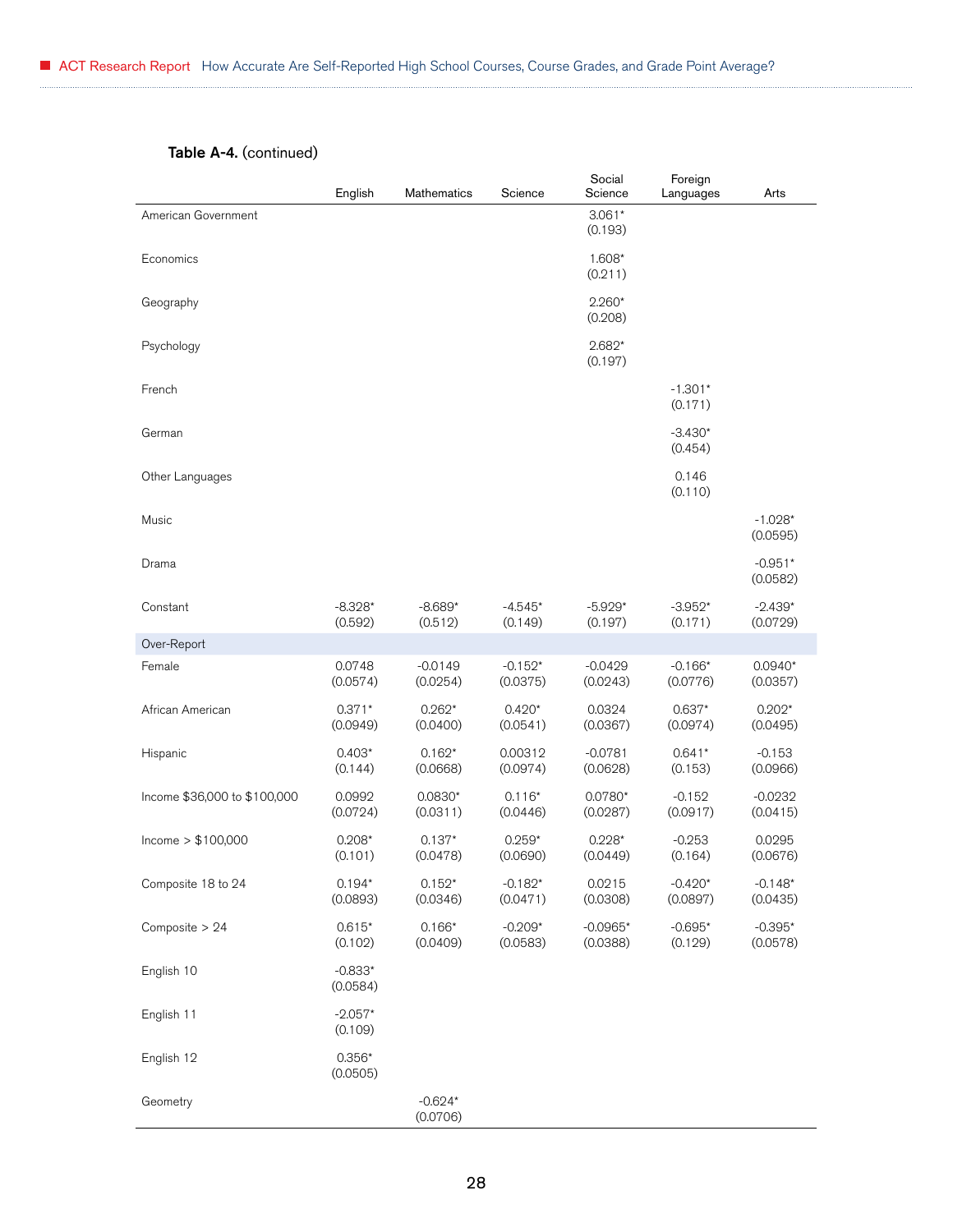### Table A-4. (continued)

|                            | English              | Mathematics           | Science               | Social<br>Science     | Foreign<br>Languages  | Arts                  |
|----------------------------|----------------------|-----------------------|-----------------------|-----------------------|-----------------------|-----------------------|
| Algebra II                 |                      | $0.417*$<br>(0.0576)  |                       |                       |                       |                       |
| Trigonometry               |                      | $1.448*$<br>(0.0540)  |                       |                       |                       |                       |
| <b>Beginning Calculus</b>  |                      | 1.797*<br>(0.0522)    |                       |                       |                       |                       |
| Other Advanced Mathematics |                      | $3.492*$<br>(0.0502)  |                       |                       |                       |                       |
| Biology                    |                      |                       | $-1.303*$<br>(0.0848) |                       |                       |                       |
| Chemistry                  |                      |                       | $0.482*$<br>(0.0583)  |                       |                       |                       |
| Physics                    |                      |                       | 1.759*<br>(0.0519)    |                       |                       |                       |
| World History              |                      |                       |                       | $0.339*$<br>(0.0992)  |                       |                       |
| Other History              |                      |                       |                       | $3.261*$<br>(0.0784)  |                       |                       |
| American Government        |                      |                       |                       | $0.709*$<br>(0.0937)  |                       |                       |
| Economics                  |                      |                       |                       | 2.797*<br>(0.0796)    |                       |                       |
| Geography                  |                      |                       |                       | $4.222*$<br>(0.0768)  |                       |                       |
| Psychology                 |                      |                       |                       | $3.153*$<br>(0.0788)  |                       |                       |
| French                     |                      |                       |                       |                       | $0.278*$<br>(0.0718)  |                       |
| German                     |                      |                       |                       |                       | $-0.0434$<br>(0.0757) |                       |
| Other Languages            |                      |                       |                       |                       | $0.323*$<br>(0.0706)  |                       |
| Music                      |                      |                       |                       |                       |                       | $0.532*$<br>(0.0430)  |
| Drama                      |                      |                       |                       |                       |                       | $0.411*$<br>(0.0425)  |
| Constant                   | $-3.472*$<br>(0.111) | $-3.572*$<br>(0.0591) | $-3.232*$<br>(0.0624) | $-4.389*$<br>(0.0830) | $-3.417*$<br>(0.110)  | $-2.381*$<br>(0.0563) |
| Observations               | 55,588               | 81,031                | 54,539                | 93,740                | 52,480                | 39,864                |

*Notes:* Table entries are coefficients from a multinomial logit regression, where a Huber/White sandwich estimator is used to adjust for common student-level residual variance. Standard errors are in parentheses. An asterisk indicates that the logit coefficient is significantly different from zero at the 0.05 level. The omitted reference categories are male, White non-Hispanic, income < \$36,000, ACT composite < 18, English 9 (for English), Algebra I (for Mathematics), General Science (for Science), US History (for Social Sciences), Spanish (for Foreign Languages), and Art (for Arts).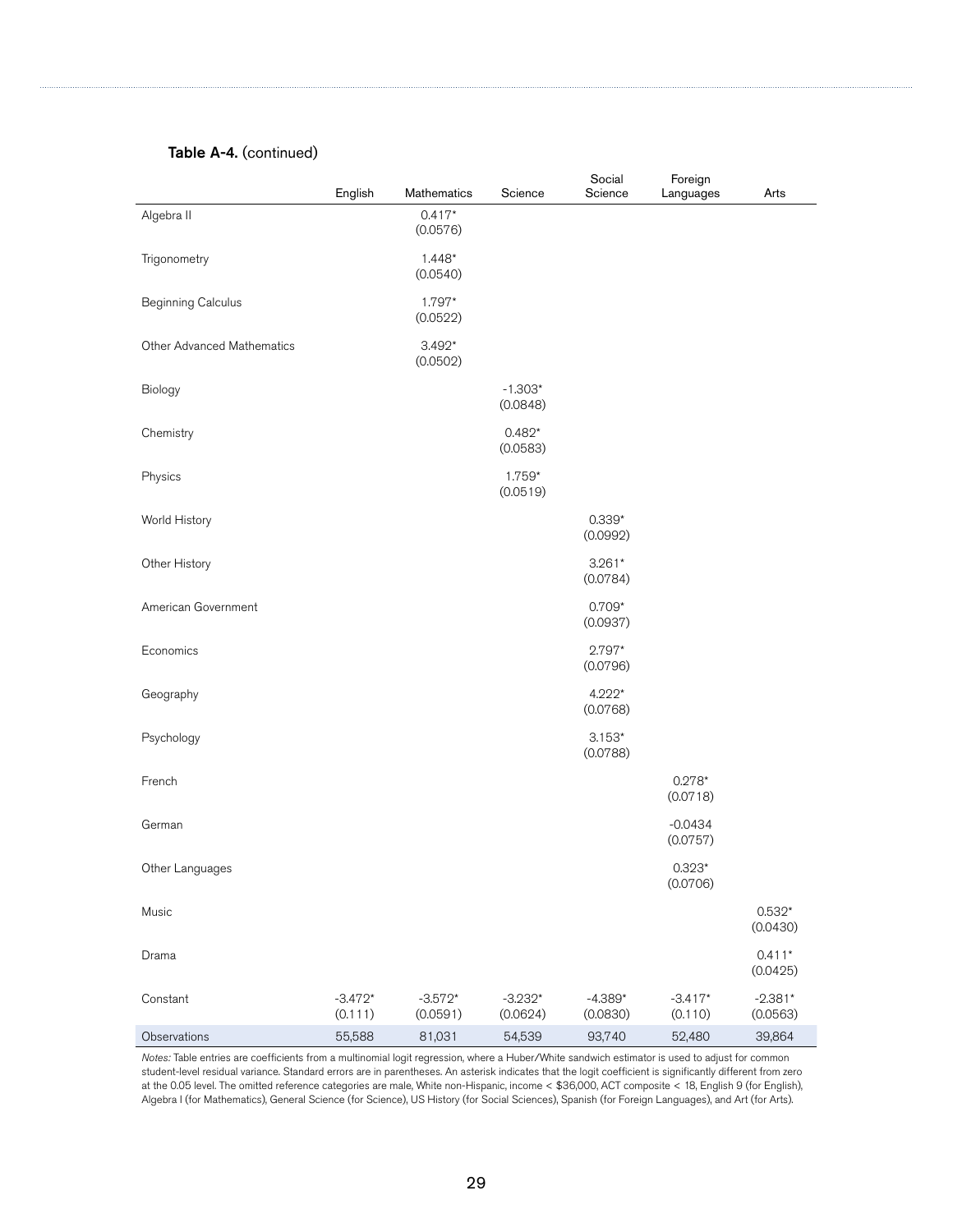| Table A-5. Multinomial Logit Estimates for Modeling Over- and Under-Reporting High School |  |
|-------------------------------------------------------------------------------------------|--|
| Course Grades                                                                             |  |

|                                   | English                | Mathematics            | Science               | Social<br>Science     | Foreign<br>Languages  | Arts                  |
|-----------------------------------|------------------------|------------------------|-----------------------|-----------------------|-----------------------|-----------------------|
| Under-Report                      |                        |                        |                       |                       |                       |                       |
| Female                            | $-0.301*$<br>(0.0318)  | $-0.284*$<br>(0.0309)  | $-0.314*$<br>(0.0329) | $-0.245*$<br>(0.0312) | $-0.448*$<br>(0.0668) | $-0.599*$<br>(0.0566) |
| African American                  | $0.101*$<br>(0.0425)   | $-0.00279$<br>(0.0437) | 0.0437<br>(0.0453)    | $0.121*$<br>(0.0434)  | $0.177*$<br>(0.0886)  | $0.478*$<br>(0.0716)  |
| Hispanic                          | $-0.108$<br>(0.0808)   | $-0.0896$<br>(0.0765)  | $-0.140$<br>(0.0850)  | $-0.0674$<br>(0.0802) | $-0.647*$<br>(0.181)  | $-0.0157$<br>(0.137)  |
| Income \$36,000 to \$100,000      | $-0.0909*$<br>(0.0367) | $-0.0885*$<br>(0.0366) | $-0.164*$<br>(0.0389) | $-0.0618$<br>(0.0368) | 0.0568<br>(0.0791)    | $-0.0295$<br>(0.0669) |
| Income $> $100,000$               | $-0.0877$<br>(0.0642)  | $-0.123*$<br>(0.0616)  | $-0.201*$<br>(0.0662) | $-0.0217$<br>(0.0600) | $-0.108$<br>(0.137)   | 0.000595<br>(0.117)   |
| Composite 18 to 24                | $-0.441*$<br>(0.0364)  | $-0.460*$<br>(0.0375)  | $-0.417*$<br>(0.0389) | $-0.413*$<br>(0.0374) | $-0.788*$<br>(0.0770) | $-0.685*$<br>(0.0627) |
| Composite $> 24$                  | $-1.298*$<br>(0.0579)  | $-1.357*$<br>(0.0532)  | $-1.381*$<br>(0.0576) | $-1.156*$<br>(0.0525) | $-2.150*$<br>(0.133)  | $-1.738*$<br>(0.114)  |
| English 10                        | $-0.0282$<br>(0.0310)  |                        |                       |                       |                       |                       |
| English 11                        | $-0.155*$<br>(0.0362)  |                        |                       |                       |                       |                       |
| English 12                        | $0.353*$<br>(0.0437)   |                        |                       |                       |                       |                       |
| Geometry                          |                        | $-0.145*$<br>(0.0315)  |                       |                       |                       |                       |
| Algebra II                        |                        | $-0.0605$<br>(0.0331)  |                       |                       |                       |                       |
| Trigonometry                      |                        | $-0.0669$<br>(0.0573)  |                       |                       |                       |                       |
| <b>Beginning Calculus</b>         |                        | $0.503*$<br>(0.101)    |                       |                       |                       |                       |
| <b>Other Advanced Mathematics</b> |                        | $0.341*$<br>(0.0774)   |                       |                       |                       |                       |
| Biology                           |                        |                        | $-0.186*$<br>(0.0305) |                       |                       |                       |
| Chemistry                         |                        |                        | $-0.237*$<br>(0.0364) |                       |                       |                       |
| Physics                           |                        |                        | 0.00754<br>(0.0680)   |                       |                       |                       |
| World History                     |                        |                        |                       | 0.000471<br>(0.0307)  |                       |                       |
| Other History                     |                        |                        |                       | $0.203*$<br>(0.0860)  |                       |                       |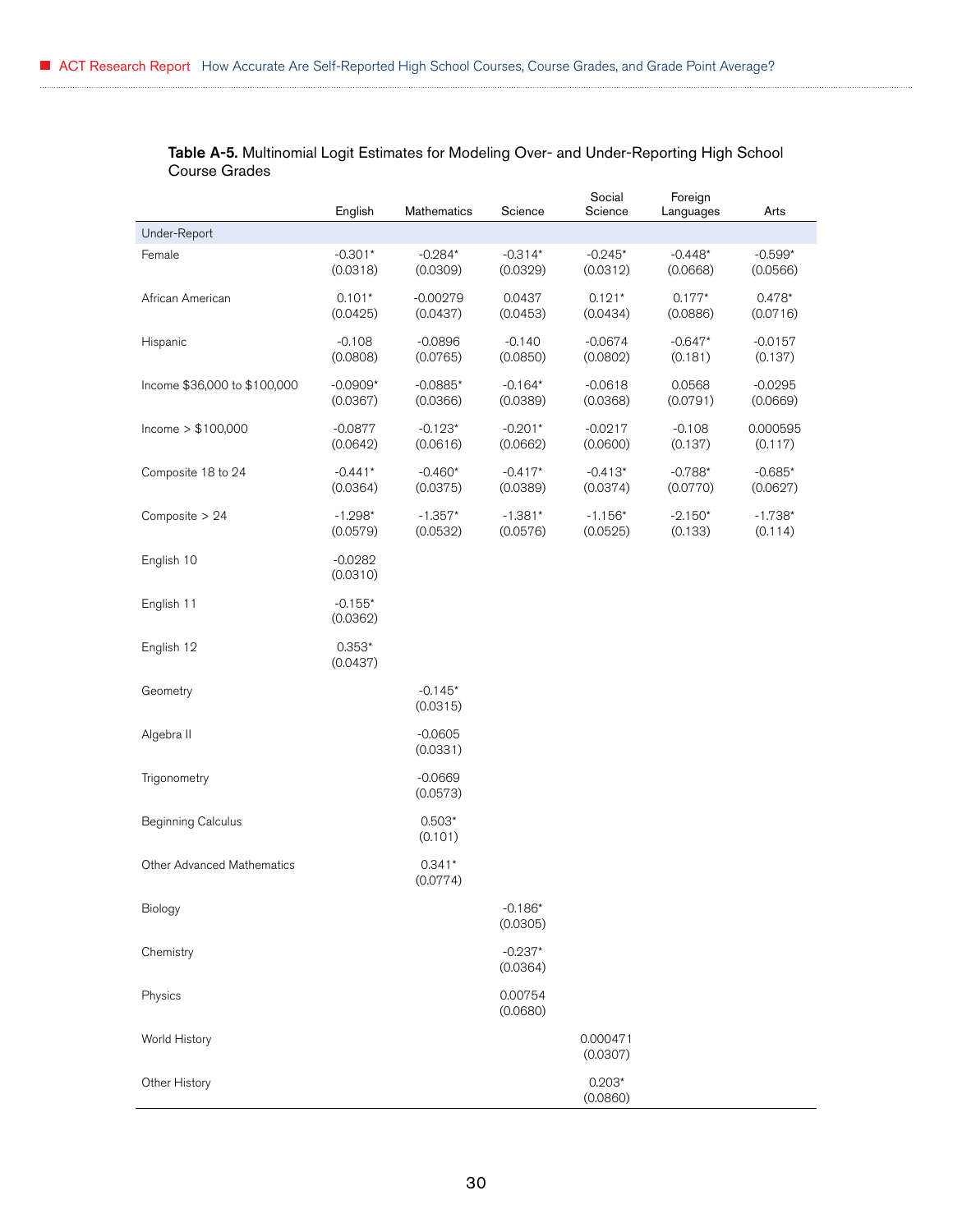| Table A-5. (continued) |  |  |
|------------------------|--|--|
|------------------------|--|--|

|                              | English                | Mathematics            | Science               | Social<br>Science     | Foreign<br>Languages  | Arts                  |
|------------------------------|------------------------|------------------------|-----------------------|-----------------------|-----------------------|-----------------------|
| American Government          |                        |                        |                       | $-0.0505$<br>(0.0317) |                       |                       |
| Economics                    |                        |                        |                       | $0.369*$<br>(0.144)   |                       |                       |
| Geography                    |                        |                        |                       | $0.309*$<br>(0.127)   |                       |                       |
| Psychology                   |                        |                        |                       | $0.437*$<br>(0.0723)  |                       |                       |
| French                       |                        |                        |                       |                       | 0.200<br>(0.104)      |                       |
| German                       |                        |                        |                       |                       | 0.0335<br>(0.242)     |                       |
| Other Languages              |                        |                        |                       |                       | 0.681<br>(0.400)      |                       |
| Music                        |                        |                        |                       |                       |                       | $-1.856*$<br>(0.0920) |
| Drama                        |                        |                        |                       |                       |                       | $0.183*$<br>(0.0667)  |
| Constant                     | $-0.658*$<br>(0.0458)  | $-0.487*$<br>(0.0457)  | $-0.373*$<br>(0.0468) | $-0.569*$<br>(0.0461) | $-1.030*$<br>(0.0903) | $-0.747*$<br>(0.0732) |
| Over-Report                  |                        |                        |                       |                       |                       |                       |
| Female                       | $-0.113*$<br>(0.0321)  | $-0.0891*$<br>(0.0322) | $-0.125*$<br>(0.0337) | $-0.146*$<br>(0.0357) | $-0.353*$<br>(0.0472) | $-0.559*$<br>(0.0726) |
| African American             | 0.0539<br>(0.0439)     | 0.0781<br>(0.0454)     | 0.0645<br>(0.0480)    | $0.285*$<br>(0.0483)  | $-0.0783$<br>(0.0702) | $0.338*$<br>(0.0948)  |
| Hispanic                     | 0.119<br>(0.0742)      | $-0.00689$<br>(0.0759) | $0.166*$<br>(0.0755)  | $0.159*$<br>(0.0786)  | $-0.167$<br>(0.109)   | 0.284<br>(0.158)      |
| Income \$36,000 to \$100,000 | $-0.0899*$<br>(0.0385) | $-0.128*$<br>(0.0373)  | $-0.185*$<br>(0.0408) | $-0.119*$<br>(0.0419) | $-0.0519$<br>(0.0555) | $-0.193*$<br>(0.0844) |
| lncome > \$100,000           | $-0.240*$<br>(0.0676)  | $-0.221*$<br>(0.0654)  | $-0.317*$<br>(0.0677) | $-0.251*$<br>(0.0748) | $-0.225*$<br>(0.0953) | $-0.459*$<br>(0.178)  |
| Composite 18 to 24           | $-0.285*$<br>(0.0374)  | $-0.293*$<br>(0.0395)  | $-0.291*$<br>(0.0407) | $-0.334*$<br>(0.0417) | $-0.313*$<br>(0.0591) | $-0.643*$<br>(0.0833) |
| Composite > 24               | $-1.048*$<br>(0.0593)  | $-1.016*$<br>(0.0546)  | $-0.974*$<br>(0.0557) | $-1.134*$<br>(0.0633) | $-1.218*$<br>(0.0811) | $-1.385*$<br>(0.135)  |
| English 10                   | $-0.199*$<br>(0.0350)  |                        |                       |                       |                       |                       |
| English 11                   | $-0.0506$<br>(0.0379)  |                        |                       |                       |                       |                       |
| English 12                   | 0.0409<br>(0.0499)     |                        |                       |                       |                       |                       |
| Geometry                     |                        | $-0.259*$<br>(0.0359)  |                       |                       |                       |                       |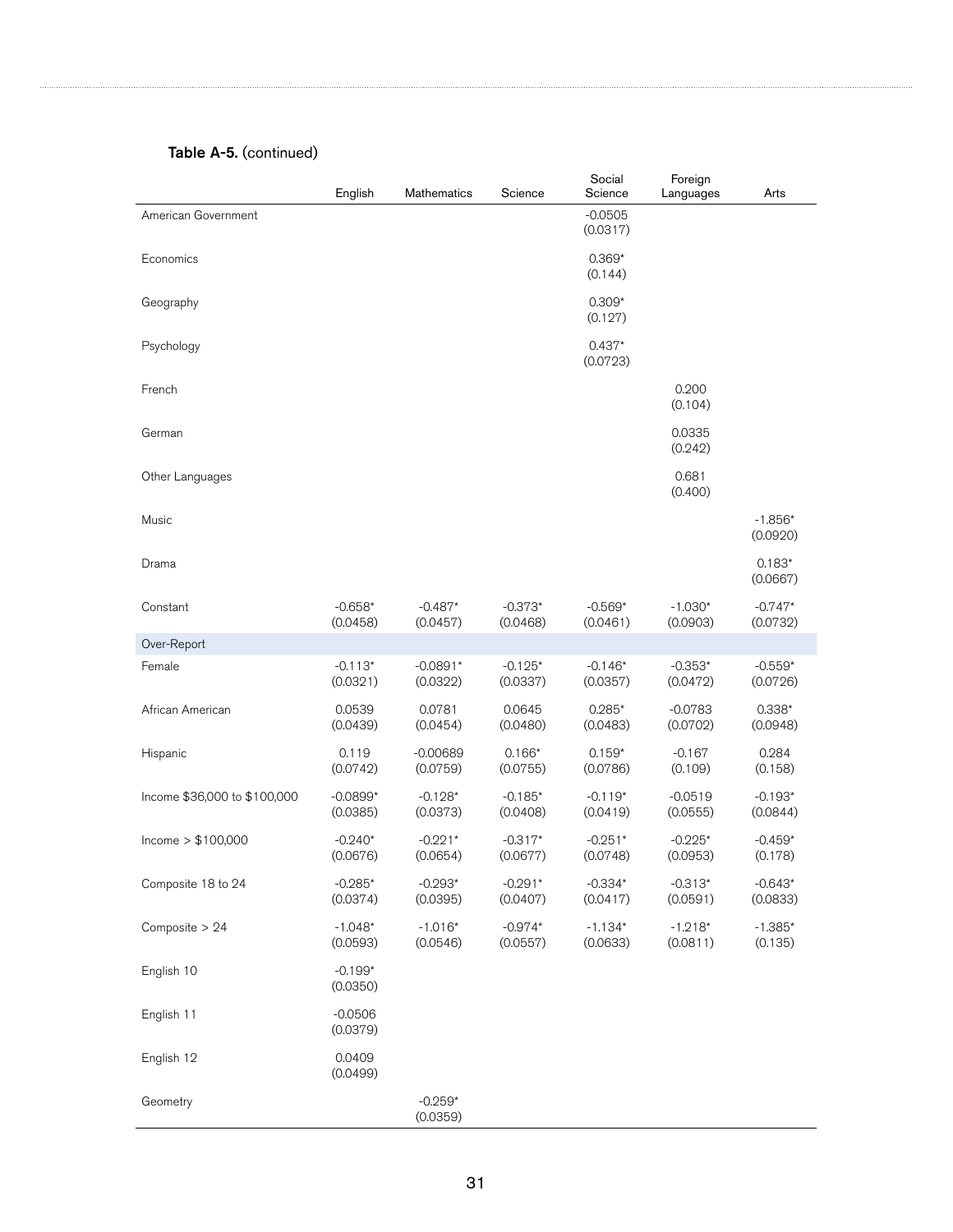#### Table A-5. (continued)

|                            | English               | Mathematics           | Science               | Social<br>Science     | Foreign<br>Languages  | Arts                  |
|----------------------------|-----------------------|-----------------------|-----------------------|-----------------------|-----------------------|-----------------------|
| Algebra II                 |                       | $-0.203*$             |                       |                       |                       |                       |
|                            |                       | (0.0376)              |                       |                       |                       |                       |
| Trigonometry               |                       | $-0.243*$<br>(0.0640) |                       |                       |                       |                       |
| <b>Beginning Calculus</b>  |                       | $-0.154$<br>(0.132)   |                       |                       |                       |                       |
| Other Advanced Mathematics |                       | $0.211*$<br>(0.0840)  |                       |                       |                       |                       |
| Biology                    |                       |                       | $-0.227*$<br>(0.0357) |                       |                       |                       |
| Chemistry                  |                       |                       | $-0.242*$<br>(0.0403) |                       |                       |                       |
| Physics                    |                       |                       | $-0.0856$<br>(0.0760) |                       |                       |                       |
| World History              |                       |                       |                       | $-0.0222$<br>(0.0375) |                       |                       |
| Other History              |                       |                       |                       | $-0.446*$<br>(0.132)  |                       |                       |
| American Government        |                       |                       |                       | $-0.193*$<br>(0.0397) |                       |                       |
| Economics                  |                       |                       |                       | $-0.874*$<br>(0.279)  |                       |                       |
| Geography                  |                       |                       |                       | $0.348*$<br>(0.144)   |                       |                       |
| Psychology                 |                       |                       |                       | $-0.565*$<br>(0.123)  |                       |                       |
| French                     |                       |                       |                       |                       | $0.157*$<br>(0.0725)  |                       |
| German                     |                       |                       |                       |                       | 0.109<br>(0.158)      |                       |
| Other Languages            |                       |                       |                       |                       | $-0.542$<br>(0.424)   |                       |
| Music                      |                       |                       |                       |                       |                       | $-0.844*$<br>(0.0861) |
| Drama                      |                       |                       |                       |                       |                       | $-0.132$<br>(0.0983)  |
| Constant                   | $-0.952*$<br>(0.0478) | $-0.886*$<br>(0.0495) | $-0.827*$<br>(0.0509) | $-1.066*$<br>(0.0521) | $-0.499*$<br>(0.0691) | $-1.377*$<br>(0.0938) |
| Observations               | 37,885                | 39,547                | 34,432                | 36,457                | 11,644                | 13,940                |

*Notes:* Table entries are coefficients from a multinomial logit regression, where a Huber/White sandwich estimator is used to adjust for common student-level residual variance. Standard errors are in parentheses. An asterisk indicates that the logit coefficient is significantly different from zero at the 0.05 level. The omitted reference categories are male, White non-Hispanic, income < \$36,000, ACT composite < 18, English 9 (for English), Algebra I (for Mathematics), General Science (for Science), US History (for Social Sciences), Spanish (for Foreign Languages), and Art (for Arts).